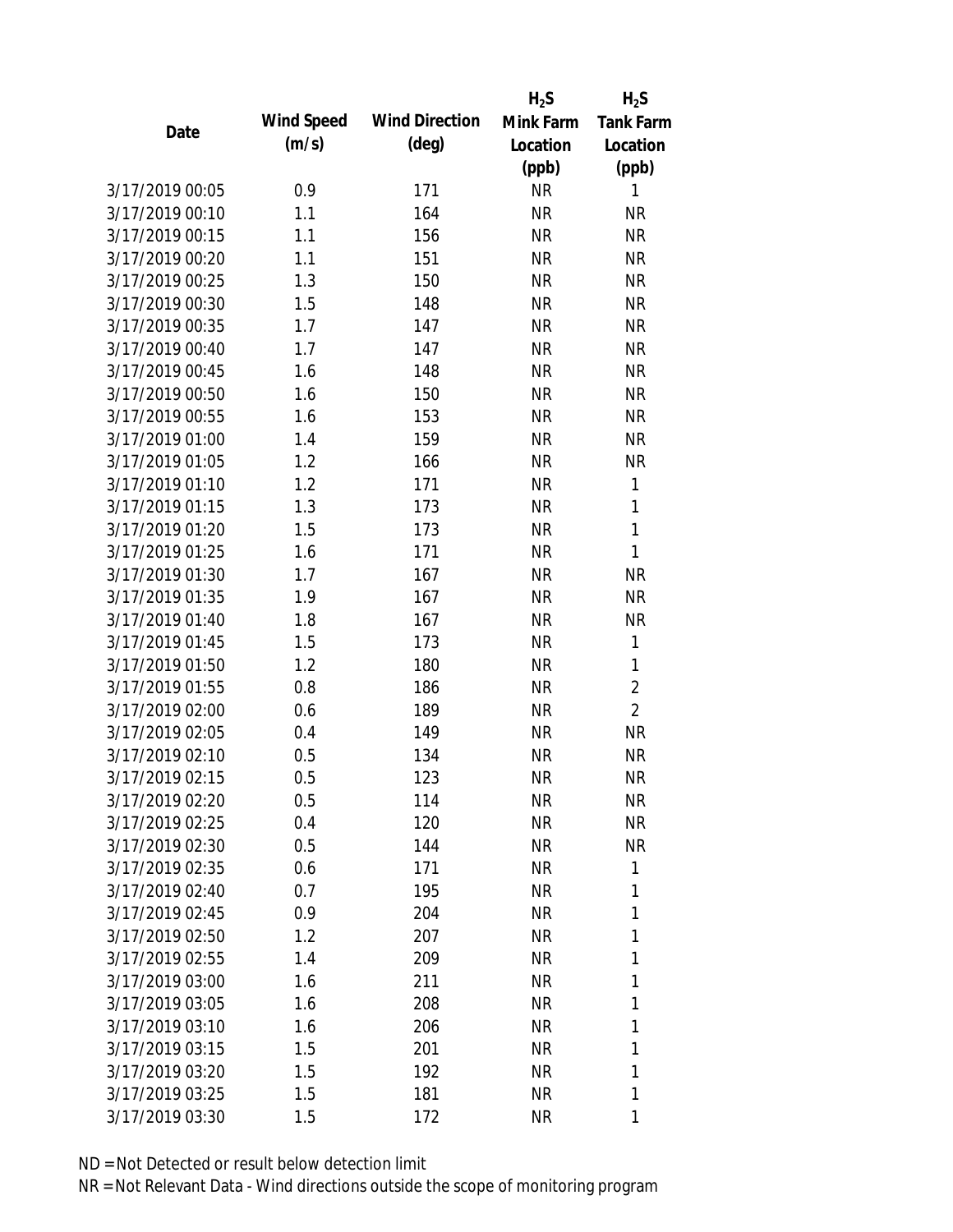|                 |            |                       | $H_2S$    | $H_2S$           |
|-----------------|------------|-----------------------|-----------|------------------|
| Date            | Wind Speed | <b>Wind Direction</b> | Mink Farm | <b>Tank Farm</b> |
|                 | (m/s)      | $(\text{deg})$        | Location  | Location         |
|                 |            |                       | (ppb)     | (ppb)            |
| 3/17/2019 03:35 | 1.5        | 168                   | <b>NR</b> | <b>NR</b>        |
| 3/17/2019 03:40 | 1.6        | 167                   | <b>NR</b> | <b>NR</b>        |
| 3/17/2019 03:45 | 1.8        | 168                   | <b>NR</b> | <b>NR</b>        |
| 3/17/2019 03:50 | 1.8        | 175                   | <b>NR</b> | $\mathbf{1}$     |
| 3/17/2019 03:55 | 1.8        | 184                   | <b>NR</b> | 1                |
| 3/17/2019 04:00 | 1.8        | 194                   | <b>NR</b> | 1                |
| 3/17/2019 04:05 | 1.8        | 200                   | <b>NR</b> | 1                |
| 3/17/2019 04:10 | 1.8        | 200                   | <b>NR</b> | 1                |
| 3/17/2019 04:15 | 1.7        | 201                   | <b>NR</b> | 1                |
| 3/17/2019 04:20 | 1.7        | 204                   | <b>NR</b> | 1                |
| 3/17/2019 04:25 | 1.7        | 206                   | <b>NR</b> | 1                |
| 3/17/2019 04:30 | 1.6        | 203                   | <b>NR</b> | 1                |
| 3/17/2019 04:35 | 1.7        | 204                   | <b>NR</b> | 1                |
| 3/17/2019 04:40 | 1.8        | 206                   | <b>NR</b> | 1                |
| 3/17/2019 04:45 | 1.9        | 208                   | <b>NR</b> | 1                |
| 3/17/2019 04:50 | 2.0        | 206                   | <b>NR</b> | 1                |
| 3/17/2019 04:55 | 2.3        | 206                   | <b>NR</b> | 1                |
| 3/17/2019 05:00 | 2.6        | 209                   | <b>NR</b> | 1                |
| 3/17/2019 05:05 | 2.7        | 212                   | <b>NR</b> | 1                |
| 3/17/2019 05:10 | 2.7        | 217                   | <b>NR</b> | 1                |
| 3/17/2019 05:15 | 2.7        | 220                   | <b>NR</b> | $\overline{2}$   |
| 3/17/2019 05:20 | 2.7        | 220                   | <b>NR</b> | $\overline{2}$   |
| 3/17/2019 05:25 | 2.8        | 220                   | <b>NR</b> | $\mathbf{1}$     |
| 3/17/2019 05:30 | 2.8        | 223                   | <b>NR</b> | 1                |
| 3/17/2019 05:35 | 2.8        | 227                   | <b>NR</b> | 1                |
| 3/17/2019 05:40 | 2.9        | 231                   | 1         | 1                |
| 3/17/2019 05:45 | 3.0        | 238                   | 1         | 1                |
| 3/17/2019 05:50 | 3.1        | 247                   | 1         | 1                |
| 3/17/2019 05:55 | 3.1        | 252                   | 2         | 1                |
| 3/17/2019 06:00 | 3.1        | 256                   | 1         | $\overline{2}$   |
| 3/17/2019 06:05 | 3.1        | 256                   | 1         | 1                |
| 3/17/2019 06:10 | 3.1        | 256                   | 1         | $\overline{2}$   |
| 3/17/2019 06:15 | 3.1        | 256                   | 1         | $\overline{2}$   |
| 3/17/2019 06:20 | 3.1        | 258                   | 1         | $\overline{2}$   |
| 3/17/2019 06:25 | 3.1        | 259                   | 1         | 1                |
| 3/17/2019 06:30 | 3.1        | 259                   | 1         | 1                |
| 3/17/2019 06:35 | 3.2        | 258                   | 1         | 1                |
| 3/17/2019 06:40 | 3.2        | 253                   | 1         | 1                |
| 3/17/2019 06:45 | 3.0        | 250                   | 1         | 1                |
| 3/17/2019 06:50 | 2.9        | 247                   | 1         | 1                |
| 3/17/2019 06:55 | 3.0        | 246                   | 1         | $\overline{2}$   |
| 3/17/2019 07:00 | 3.1        | 247                   | 1         | 2                |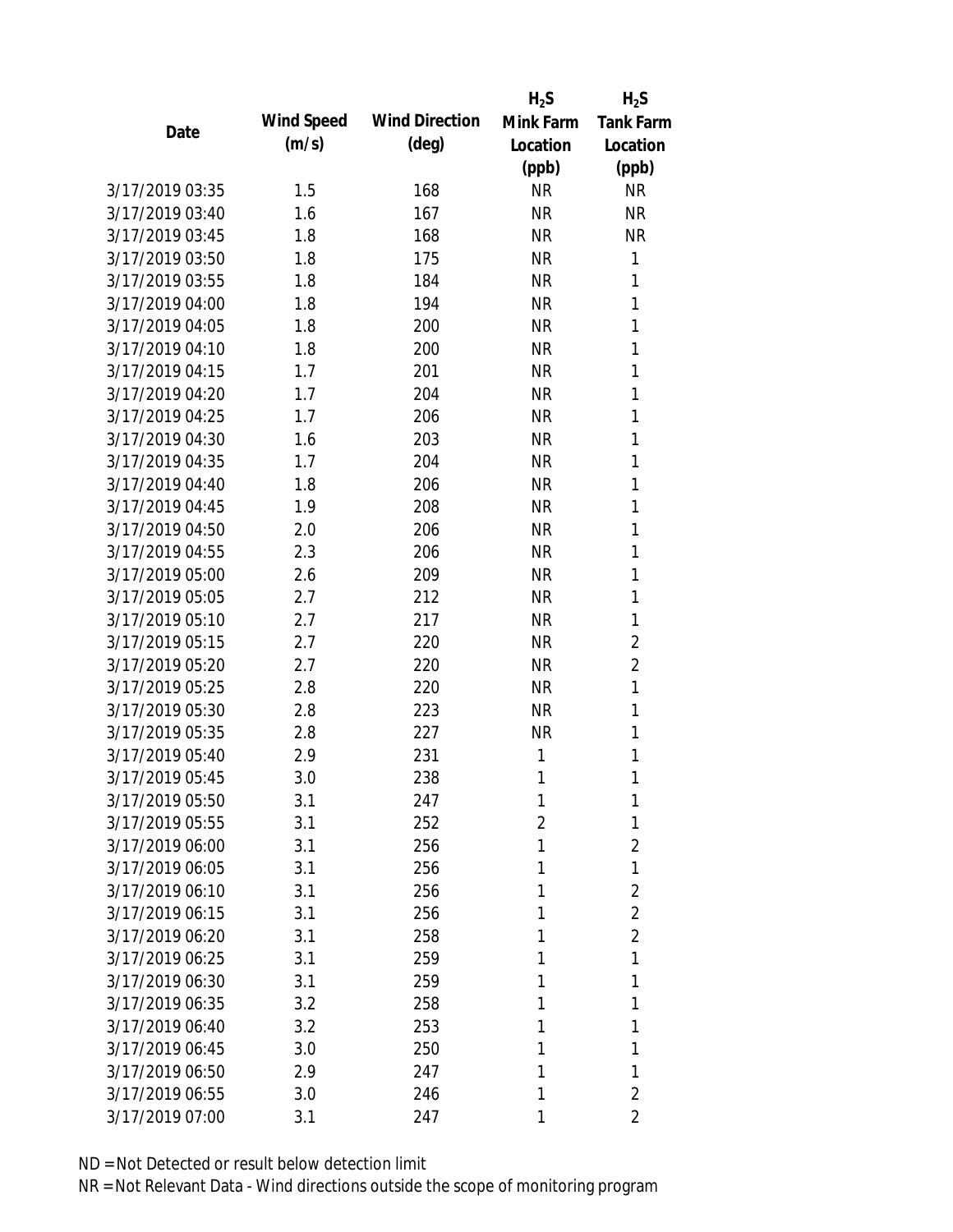|                 |            |                       | $H_2S$    | $H_2S$           |
|-----------------|------------|-----------------------|-----------|------------------|
| Date            | Wind Speed | <b>Wind Direction</b> | Mink Farm | <b>Tank Farm</b> |
|                 | (m/s)      | $(\text{deg})$        | Location  | Location         |
|                 |            |                       | (ppb)     | (ppb)            |
| 3/17/2019 07:05 | 3.0        | 250                   | 1         | 2                |
| 3/17/2019 07:10 | 3.0        | 257                   | 1         | $\overline{2}$   |
| 3/17/2019 07:15 | 3.1        | 259                   | 1         | $\overline{2}$   |
| 3/17/2019 07:20 | 3.2        | 262                   | 1         | $\mathbf{1}$     |
| 3/17/2019 07:25 | 3.1        | 264                   | 1         | 1                |
| 3/17/2019 07:30 | 2.9        | 262                   | <b>ND</b> | 1                |
| 3/17/2019 07:35 | 2.8        | 255                   | <b>ND</b> | 1                |
| 3/17/2019 07:40 | 2.7        | 251                   | 1         | 1                |
| 3/17/2019 07:45 | 2.6        | 245                   | 1         | 1                |
| 3/17/2019 07:50 | 2.5        | 235                   | 1         | 1                |
| 3/17/2019 07:55 | 2.3        | 224                   | <b>NR</b> | 1                |
| 3/17/2019 08:00 | 2.3        | 213                   | <b>NR</b> | 1                |
| 3/17/2019 08:05 | 2.2        | 210                   | <b>NR</b> | 1                |
| 3/17/2019 08:10 | 2.3        | 207                   | <b>NR</b> | 1                |
| 3/17/2019 08:15 | 2.4        | 208                   | <b>NR</b> | 1                |
| 3/17/2019 08:20 | 2.5        | 211                   | <b>NR</b> | 1                |
| 3/17/2019 08:25 | 2.7        | 216                   | <b>NR</b> | 1                |
| 3/17/2019 08:30 | 2.7        | 223                   | <b>NR</b> | 1                |
| 3/17/2019 08:35 | 2.7        | 226                   | <b>NR</b> | 1                |
| 3/17/2019 08:40 | 2.6        | 229                   | <b>NR</b> | 1                |
| 3/17/2019 08:45 | 2.6        | 232                   | <b>ND</b> | 1                |
| 3/17/2019 08:50 | 2.6        | 235                   | <b>ND</b> | 1                |
| 3/17/2019 08:55 | 2.6        | 238                   | <b>ND</b> | 1                |
| 3/17/2019 09:00 | 2.6        | 241                   | <b>ND</b> | 1                |
| 3/17/2019 09:05 | 2.7        | 246                   | <b>ND</b> | 1                |
| 3/17/2019 09:10 | 2.8        | 247                   | <b>ND</b> | 1                |
| 3/17/2019 09:15 | 3.0        | 247                   | 1         | 1                |
| 3/17/2019 09:20 | 3.1        | 252                   | <b>ND</b> | 1                |
| 3/17/2019 09:25 | 3.1        | 255                   | <b>ND</b> | 1                |
| 3/17/2019 09:30 | 3.3        | 259                   | 1         | 1                |
| 3/17/2019 09:35 | 3.4        | 260                   | <b>ND</b> | 1                |
| 3/17/2019 09:40 | 3.4        | 260                   | <b>ND</b> | 1                |
| 3/17/2019 09:45 | 3.3        | 260                   | 1         | 1                |
| 3/17/2019 09:50 | 3.3        | 257                   | 1         | 1                |
| 3/17/2019 09:55 | 3.4        | 255                   | 1         | 1                |
| 3/17/2019 10:00 | 3.3        | 257                   | 1         | 1                |
| 3/17/2019 10:05 | 3.2        | 257                   | 1         | 1                |
| 3/17/2019 10:10 | 3.2        | 260                   | 1         | 1                |
| 3/17/2019 10:15 | 3.1        | 263                   | 1         | 1                |
| 3/17/2019 10:20 | 3.1        | 262                   | 1         | 1                |
| 3/17/2019 10:25 | 3.0        | 260                   | 1         | 1                |
| 3/17/2019 10:30 | 3.0        | 256                   | 1         | 1                |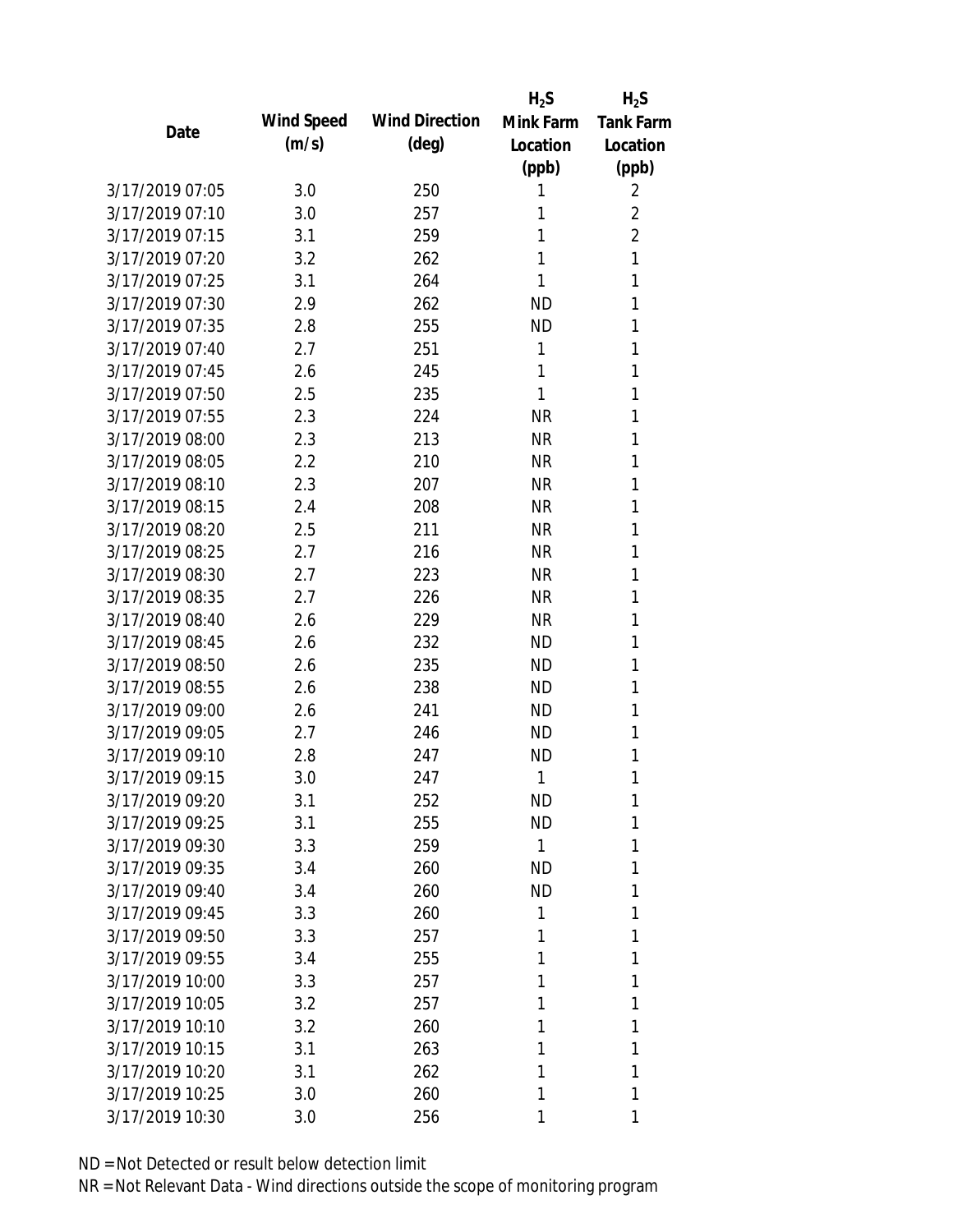|                 |            |                       | $H_2S$    | $H_2S$           |
|-----------------|------------|-----------------------|-----------|------------------|
| Date            | Wind Speed | <b>Wind Direction</b> | Mink Farm | <b>Tank Farm</b> |
|                 | (m/s)      | $(\text{deg})$        | Location  | Location         |
|                 |            |                       | (ppb)     | (ppb)            |
| 3/17/2019 10:35 | 3.1        | 251                   | 1         | 1                |
| 3/17/2019 10:40 | 3.1        | 248                   | 1         | 1                |
| 3/17/2019 10:45 | 3.0        | 247                   | 1         | 1                |
| 3/17/2019 10:50 | 3.1        | 247                   | 1         | 1                |
| 3/17/2019 10:55 | 3.1        | 249                   | 1         | 1                |
| 3/17/2019 11:00 | 3.2        | 251                   | 1         | 1                |
| 3/17/2019 11:05 | 3.3        | 255                   | 1         | 1                |
| 3/17/2019 11:10 | 3.4        | 257                   | 1         | 1                |
| 3/17/2019 11:15 | 3.5        | 257                   | 1         | 1                |
| 3/17/2019 11:20 | 3.6        | 259                   | 1         | 1                |
| 3/17/2019 11:25 | 3.6        | 262                   | 1         | 1                |
| 3/17/2019 11:30 | 3.6        | 258                   | 1         | 1                |
| 3/17/2019 11:35 | 3.3        | 259                   | 1         | 1                |
| 3/17/2019 11:40 | 3.3        | 258                   | 1         | 1                |
| 3/17/2019 11:45 | 3.4        | 258                   | 1         | 1                |
| 3/17/2019 11:50 | 3.5        | 255                   | 1         | 1                |
| 3/17/2019 11:55 | 3.6        | 252                   | 1         | 1                |
| 3/17/2019 12:00 | 3.8        | 255                   | 1         | 1                |
| 3/17/2019 12:05 | 4.0        | 255                   | 1         | 1                |
| 3/17/2019 12:10 | 4.0        | 255                   | 1         | 1                |
| 3/17/2019 12:15 | 3.9        | 255                   | 1         | 1                |
| 3/17/2019 12:20 | 3.9        | 255                   | 1         | 1                |
| 3/17/2019 12:25 | 4.1        | 256                   | 1         | 1                |
| 3/17/2019 12:30 | 4.1        | 258                   | 1         | 1                |
| 3/17/2019 12:35 | 4.3        | 260                   | 1         | 1                |
| 3/17/2019 12:40 | 4.5        | 258                   | 1         | 1                |
| 3/17/2019 12:45 | 4.7        | 257                   | 1         | 1                |
| 3/17/2019 12:50 | 4.7        | 260                   | 1         | 1                |
| 3/17/2019 12:55 | 4.6        | 262                   | 1         | 1                |
| 3/17/2019 13:00 | 4.7        | 259                   | 1         | 1                |
| 3/17/2019 13:05 | 4.7        | 256                   | 1         | 1                |
| 3/17/2019 13:10 | 4.7        | 260                   | 1         | 1                |
| 3/17/2019 13:15 | 4.7        | 263                   | 1         | 1                |
| 3/17/2019 13:20 | 4.9        | 263                   | 1         | 1                |
| 3/17/2019 13:25 | 4.8        | 263                   | 1         | 1                |
| 3/17/2019 13:30 | 4.8        | 265                   | 1         | 1                |
| 3/17/2019 13:35 | 4.9        | 270                   | 1         | 1                |
| 3/17/2019 13:40 | 4.8        | 269                   | 1         | 1                |
| 3/17/2019 13:45 | 5.0        | 268                   | 1         | 1                |
| 3/17/2019 13:50 | 4.9        | 270                   | 1         | 1                |
| 3/17/2019 13:55 | 5.0        | 270                   | 1         | 1                |
| 3/17/2019 14:00 | 5.1        | 273                   | 1         | 1                |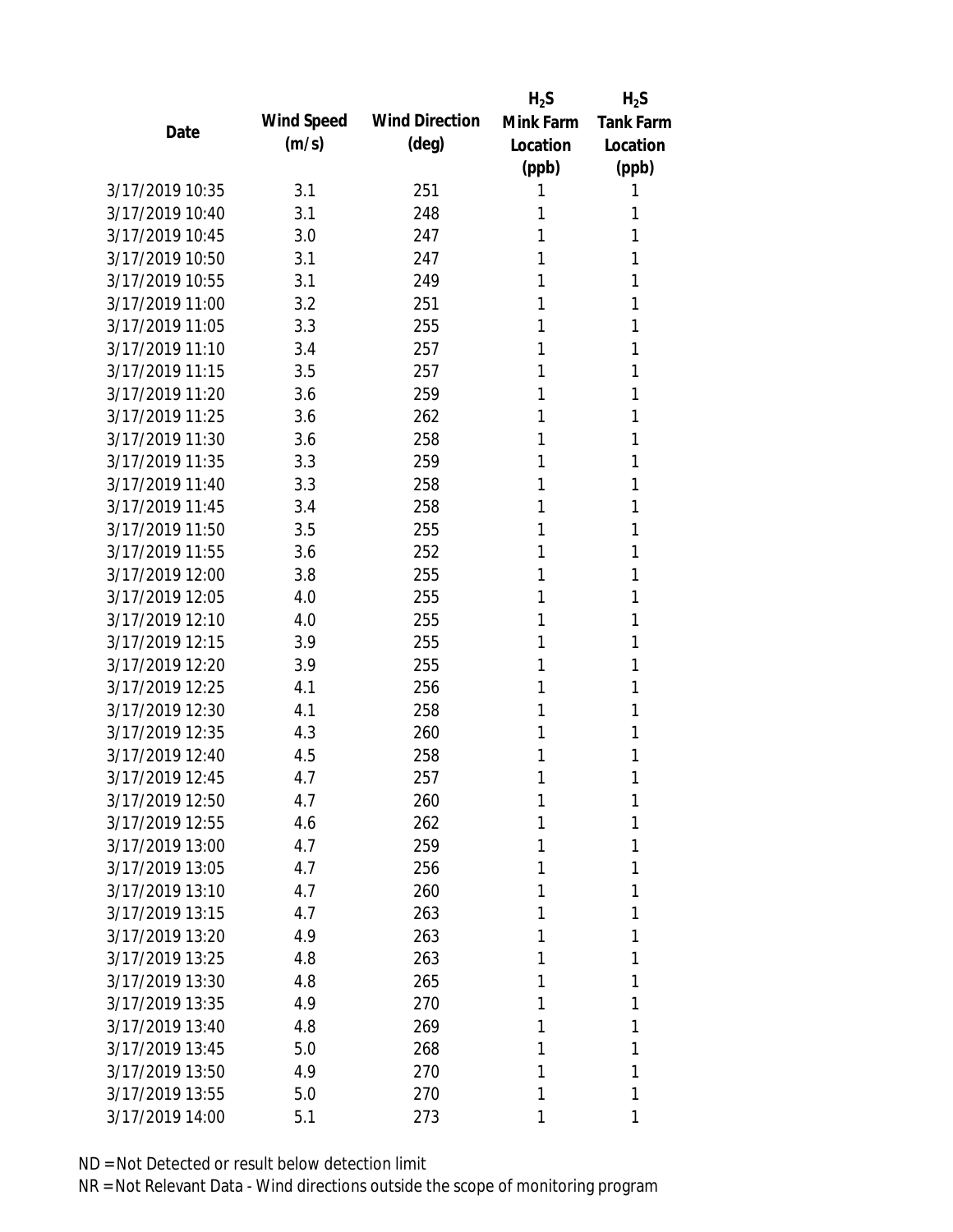|                 |            |                       | $H_2S$    | $H_2S$           |
|-----------------|------------|-----------------------|-----------|------------------|
| Date            | Wind Speed | <b>Wind Direction</b> | Mink Farm | <b>Tank Farm</b> |
|                 | (m/s)      | $(\text{deg})$        | Location  | Location         |
|                 |            |                       | (ppb)     | (ppb)            |
| 3/17/2019 14:05 | 5.2        | 269                   | 1         | 1                |
| 3/17/2019 14:10 | 5.2        | 271                   | 1         | <b>ND</b>        |
| 3/17/2019 14:15 | 5.2        | 273                   | 1         | 1                |
| 3/17/2019 14:20 | 5.1        | 274                   | 1         | 1                |
| 3/17/2019 14:25 | 5.1        | 276                   | 1         | <b>NR</b>        |
| 3/17/2019 14:30 | 5.1        | 277                   | 1         | <b>NR</b>        |
| 3/17/2019 14:35 | 5.1        | 285                   | 1         | <b>NR</b>        |
| 3/17/2019 14:40 | 5.0        | 286                   | <b>ND</b> | <b>NR</b>        |
| 3/17/2019 14:45 | 5.0        | 289                   | 1         | <b>NR</b>        |
| 3/17/2019 14:50 | 5.3        | 293                   | 1         | <b>NR</b>        |
| 3/17/2019 14:55 | 5.3        | 294                   | 1         | <b>NR</b>        |
| 3/17/2019 15:00 | 5.3        | 295                   | 1         | <b>NR</b>        |
| 3/17/2019 15:05 | 5.2        | 292                   | 1         | <b>NR</b>        |
| 3/17/2019 15:10 | 5.5        | 295                   | 1         | <b>NR</b>        |
| 3/17/2019 15:15 | 5.5        | 296                   | 1         | <b>NR</b>        |
| 3/17/2019 15:20 | 5.4        | 297                   | 1         | <b>NR</b>        |
| 3/17/2019 15:25 | 5.3        | 298                   | 1         | <b>NR</b>        |
| 3/17/2019 15:30 | 5.3        | 300                   | 1         | <b>NR</b>        |
| 3/17/2019 15:35 | 5.4        | 301                   | 1         | <b>NR</b>        |
| 3/17/2019 15:40 | 5.3        | 303                   | 1         | <b>NR</b>        |
| 3/17/2019 15:45 | 5.2        | 300                   | 1         | <b>NR</b>        |
| 3/17/2019 15:50 | 5.0        | 301                   | 1         | <b>NR</b>        |
| 3/17/2019 15:55 | 4.9        | 301                   | 1         | <b>NR</b>        |
| 3/17/2019 16:00 | 5.0        | 299                   | 1         | <b>NR</b>        |
| 3/17/2019 16:05 | 5.2        | 302                   | 1         | <b>NR</b>        |
| 3/17/2019 16:10 | 5.1        | 302                   | 1         | <b>NR</b>        |
| 3/17/2019 16:15 | 5.3        | 305                   | 1         | <b>NR</b>        |
| 3/17/2019 16:20 | 5.6        | 304                   | 1         | <b>NR</b>        |
| 3/17/2019 16:25 | 5.7        | 304                   | 1         | <b>NR</b>        |
| 3/17/2019 16:30 | 5.5        | 304                   | ND        | <b>NR</b>        |
| 3/17/2019 16:35 | 5.2        | 303                   | 1         | <b>NR</b>        |
| 3/17/2019 16:40 | 5.3        | 303                   | 1         | <b>NR</b>        |
| 3/17/2019 16:45 | 5.3        | 304                   | 1         | <b>NR</b>        |
| 3/17/2019 16:50 | 5.2        | 303                   | 1         | <b>NR</b>        |
| 3/17/2019 16:55 | 5.1        | 304                   | 1         | <b>NR</b>        |
| 3/17/2019 17:00 | 5.0        | 306                   | 1         | <b>NR</b>        |
| 3/17/2019 17:05 | 5.2        | 309                   | 1         | <b>NR</b>        |
| 3/17/2019 17:10 | 5.1        | 312                   | 1         | <b>NR</b>        |
| 3/17/2019 17:15 | 5.0        | 315                   | 1         | <b>NR</b>        |
| 3/17/2019 17:20 | 5.2        | 318                   | 1         | <b>NR</b>        |
| 3/17/2019 17:25 | 5.3        | 323                   | 1         | <b>NR</b>        |
| 3/17/2019 17:30 | 5.3        | 326                   | 1         | <b>NR</b>        |
|                 |            |                       |           |                  |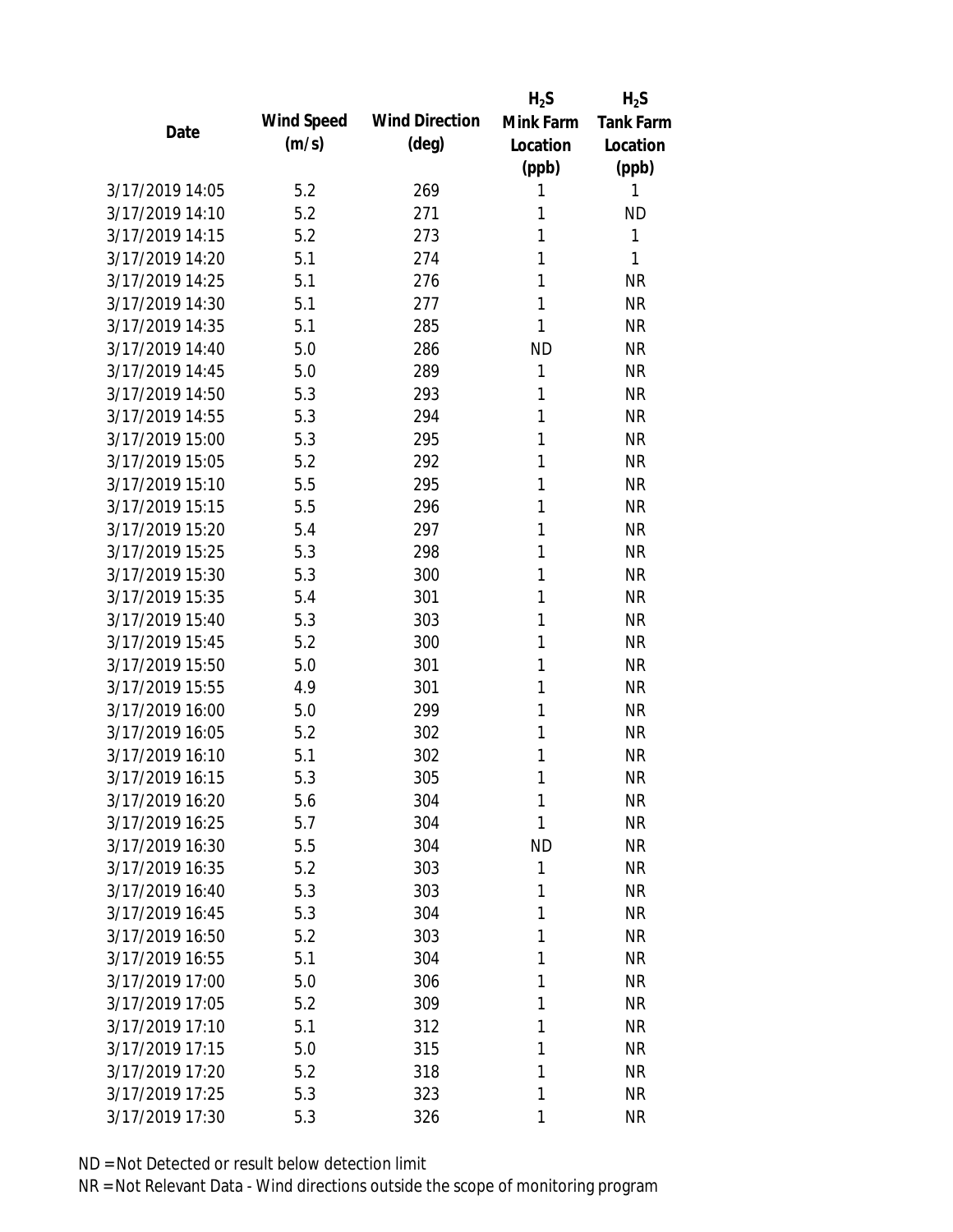|                 |            |                       | $H_2S$    | $H_2S$           |
|-----------------|------------|-----------------------|-----------|------------------|
| Date            | Wind Speed | <b>Wind Direction</b> | Mink Farm | <b>Tank Farm</b> |
|                 | (m/s)      | $(\text{deg})$        | Location  | Location         |
|                 |            |                       | (ppb)     | (ppb)            |
| 3/17/2019 17:35 | 5.2        | 325                   | <b>ND</b> | <b>NR</b>        |
| 3/17/2019 17:40 | 5.2        | 324                   | 1         | <b>NR</b>        |
| 3/17/2019 17:45 | 5.0        | 319                   | 1         | <b>NR</b>        |
| 3/17/2019 17:50 | 4.8        | 317                   | 1         | <b>NR</b>        |
| 3/17/2019 17:55 | 4.7        | 313                   | 1         | <b>NR</b>        |
| 3/17/2019 18:00 | 4.7        | 308                   | 1         | <b>NR</b>        |
| 3/17/2019 18:05 | 4.9        | 308                   | 1         | <b>NR</b>        |
| 3/17/2019 18:10 | 4.8        | 309                   | 1         | <b>NR</b>        |
| 3/17/2019 18:15 | 4.7        | 311                   | 1         | <b>NR</b>        |
| 3/17/2019 18:20 | 4.8        | 311                   | 1         | <b>NR</b>        |
| 3/17/2019 18:25 | 4.8        | 313                   | 1         | <b>NR</b>        |
| 3/17/2019 18:30 | 4.7        | 316                   | 1         | <b>NR</b>        |
| 3/17/2019 18:35 | 4.5        | 317                   | 1         | <b>NR</b>        |
| 3/17/2019 18:40 | 4.4        | 317                   | 1         | <b>NR</b>        |
| 3/17/2019 18:45 | 4.3        | 317                   | 1         | <b>NR</b>        |
| 3/17/2019 18:50 | 4.3        | 316                   | 1         | <b>NR</b>        |
| 3/17/2019 18:55 | 4.1        | 314                   | 1         | <b>NR</b>        |
| 3/17/2019 19:00 | 4.0        | 314                   | 1         | <b>NR</b>        |
| 3/17/2019 19:05 | 3.9        | 314                   | 1         | <b>NR</b>        |
| 3/17/2019 19:10 | 3.8        | 313                   | 1         | <b>NR</b>        |
| 3/17/2019 19:15 | 3.7        | 313                   | 1         | <b>NR</b>        |
| 3/17/2019 19:20 | 3.6        | 313                   | 1         | <b>NR</b>        |
| 3/17/2019 19:25 | 3.6        | 315                   | 1         | <b>NR</b>        |
| 3/17/2019 19:30 | 3.6        | 316                   | 1         | <b>NR</b>        |
| 3/17/2019 19:35 | 3.5        | 316                   | 1         | <b>NR</b>        |
| 3/17/2019 19:40 | 3.5        | 316                   | 1         | <b>NR</b>        |
| 3/17/2019 19:45 | 3.5        | 313                   | 1         | <b>NR</b>        |
| 3/17/2019 19:50 | 3.7        | 313                   | 1         | <b>NR</b>        |
| 3/17/2019 19:55 | 3.7        | 311                   | 1         | <b>NR</b>        |
| 3/17/2019 20:00 | 3.7        | 307                   | 1         | <b>NR</b>        |
| 3/17/2019 20:05 | 3.8        | 305                   | 1         | <b>NR</b>        |
| 3/17/2019 20:10 | 3.8        | 303                   | 1         | <b>NR</b>        |
| 3/17/2019 20:15 | 3.9        | 303                   | 1         | <b>NR</b>        |
| 3/17/2019 20:20 | 3.8        | 303                   | 1         | <b>NR</b>        |
| 3/17/2019 20:25 | 3.8        | 303                   | 1         | <b>NR</b>        |
| 3/17/2019 20:30 | 3.8        | 302                   | 1         | <b>NR</b>        |
| 3/17/2019 20:35 | 3.7        | 301                   | 1         | <b>NR</b>        |
| 3/17/2019 20:40 | 3.4        | 300                   | 1         | <b>NR</b>        |
| 3/17/2019 20:45 | 3.1        | 299                   | 1         | <b>NR</b>        |
| 3/17/2019 20:50 | 2.8        | 297                   | 1         | <b>NR</b>        |
| 3/17/2019 20:55 | 2.5        | 293                   | 1         | <b>NR</b>        |
| 3/17/2019 21:00 | 2.3        | 293                   | 1         | <b>NR</b>        |
|                 |            |                       |           |                  |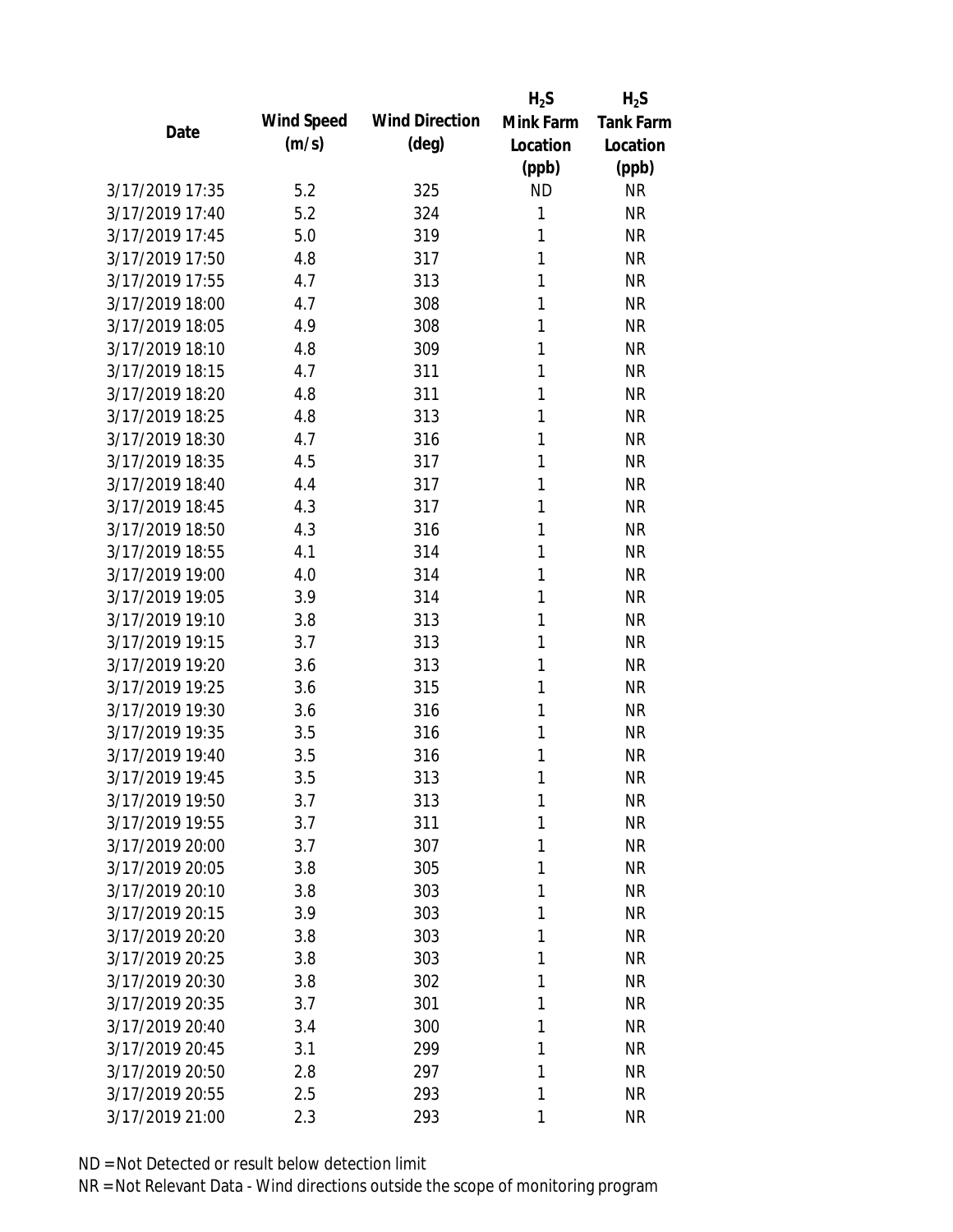|                 |            |                       | $H_2S$    | $H_2S$           |
|-----------------|------------|-----------------------|-----------|------------------|
| Date            | Wind Speed | <b>Wind Direction</b> | Mink Farm | <b>Tank Farm</b> |
|                 | (m/s)      | $(\text{deg})$        | Location  | Location         |
|                 |            |                       | (ppb)     | (ppb)            |
| 3/17/2019 21:05 | 2.1        | 292                   | 1         | <b>NR</b>        |
| 3/17/2019 21:10 | 2.1        | 290                   | 1         | <b>NR</b>        |
| 3/17/2019 21:15 | 2.0        | 289                   | 1         | <b>NR</b>        |
| 3/17/2019 21:20 | 2.1        | 289                   | 1         | <b>NR</b>        |
| 3/17/2019 21:25 | 2.1        | 291                   | 1         | <b>NR</b>        |
| 3/17/2019 21:30 | 2.1        | 289                   | 1         | <b>NR</b>        |
| 3/17/2019 21:35 | 2.1        | 292                   | 1         | <b>NR</b>        |
| 3/17/2019 21:40 | 2.2        | 296                   | 1         | <b>NR</b>        |
| 3/17/2019 21:45 | 2.3        | 298                   | 1         | <b>NR</b>        |
| 3/17/2019 21:50 | 2.3        | 300                   | 1         | <b>NR</b>        |
| 3/17/2019 21:55 | 2.4        | 303                   | 1         | <b>NR</b>        |
| 3/17/2019 22:00 | 2.6        | 308                   | 1         | <b>NR</b>        |
| 3/17/2019 22:05 | 2.9        | 309                   | 1         | <b>NR</b>        |
| 3/17/2019 22:10 | 3.2        | 312                   | 1         | <b>NR</b>        |
| 3/17/2019 22:15 | 3.4        | 316                   | 1         | <b>NR</b>        |
| 3/17/2019 22:20 | 3.5        | 318                   | 1         | <b>NR</b>        |
| 3/17/2019 22:25 | 3.5        | 321                   | 1         | <b>NR</b>        |
| 3/17/2019 22:30 | 3.5        | 321                   | 1         | <b>NR</b>        |
| 3/17/2019 22:35 | 3.5        | 322                   | 1         | <b>NR</b>        |
| 3/17/2019 22:40 | 3.5        | 322                   | 1         | <b>NR</b>        |
| 3/17/2019 22:45 | 3.4        | 322                   | 1         | <b>NR</b>        |
| 3/17/2019 22:50 | 3.5        | 323                   | 1         | <b>NR</b>        |
| 3/17/2019 22:55 | 3.6        | 324                   | 1         | <b>NR</b>        |
| 3/17/2019 23:00 | 3.7        | 325                   | 1         | <b>NR</b>        |
| 3/17/2019 23:05 | 3.6        | 326                   | 1         | <b>NR</b>        |
| 3/17/2019 23:10 | 3.6        | 327                   | 1         | <b>NR</b>        |
| 3/17/2019 23:15 | 3.7        | 327                   | 1         | <b>NR</b>        |
| 3/17/2019 23:20 | 3.7        | 327                   | 1         | <b>NR</b>        |
| 3/17/2019 23:25 | 3.6        | 326                   | 1         | <b>NR</b>        |
| 3/17/2019 23:30 | 3.5        | 321                   | 1         | <b>NR</b>        |
| 3/17/2019 23:35 | 3.5        | 314                   | 1         | <b>NR</b>        |
| 3/17/2019 23:40 | 3.5        | 310                   | 1         | <b>NR</b>        |
| 3/17/2019 23:45 | 3.5        | 306                   | 1         | <b>NR</b>        |
| 3/17/2019 23:50 | 3.4        | 302                   | 1         | <b>NR</b>        |
| 3/17/2019 23:55 | 3.4        | 299                   | 1         | <b>NR</b>        |
| 3/17/2019 24:00 | 3.4        | 301                   | 1         | <b>NR</b>        |
| 3/18/2019 00:05 | 3.4        | 306                   | 1         | <b>NR</b>        |
| 3/18/2019 00:10 | 3.4        | 309                   | 1         | <b>NR</b>        |
| 3/18/2019 00:15 | 3.3        | 312                   | 1         | <b>NR</b>        |
| 3/18/2019 00:20 | 3.2        | 314                   | 1         | <b>NR</b>        |
| 3/18/2019 00:25 | 3.1        | 317                   | 1         | <b>NR</b>        |
| 3/18/2019 00:30 | 3.1        | 319                   | 1         | <b>NR</b>        |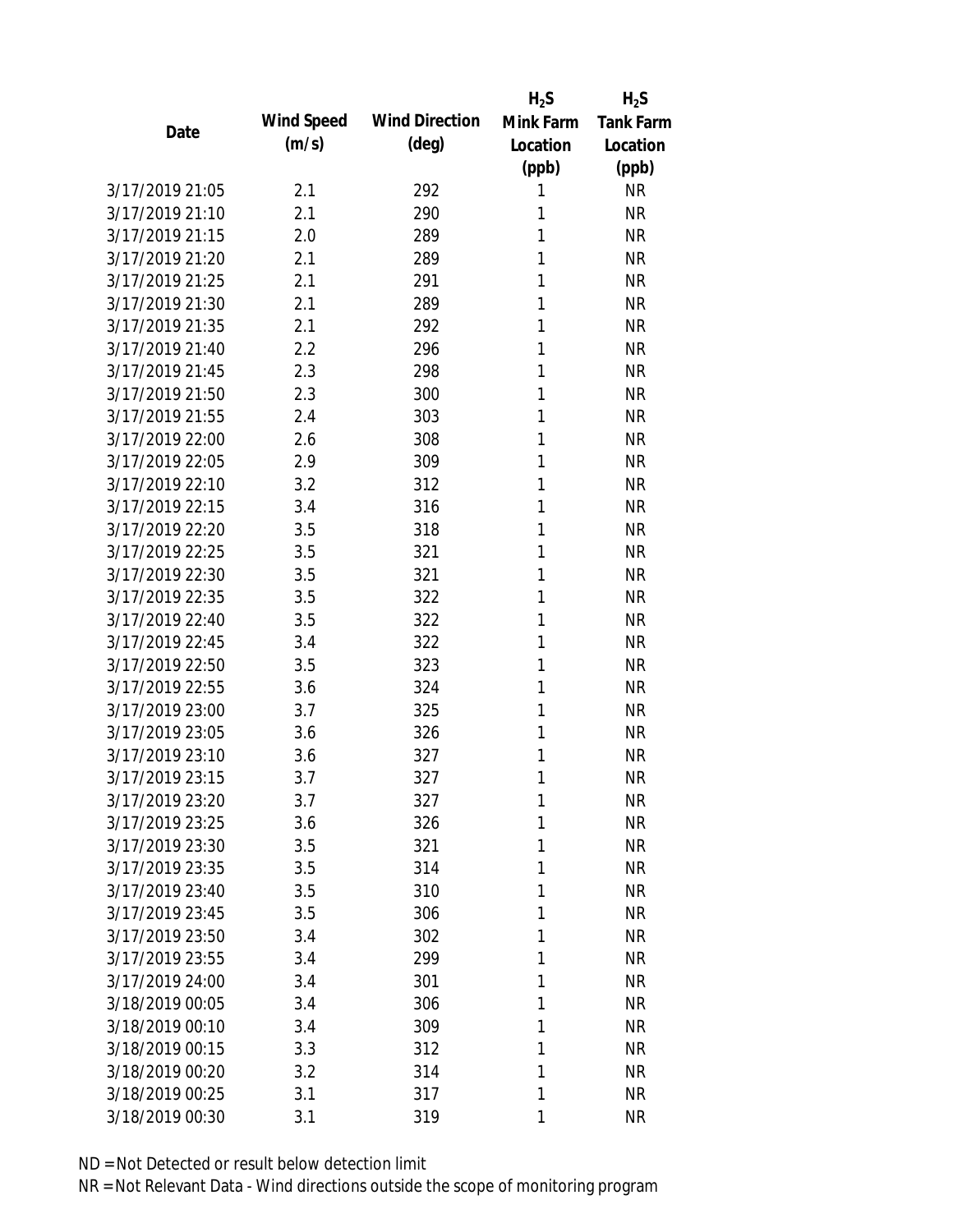|                 |            |                       | $H_2S$    | $H_2S$           |
|-----------------|------------|-----------------------|-----------|------------------|
| Date            | Wind Speed | <b>Wind Direction</b> | Mink Farm | <b>Tank Farm</b> |
|                 | (m/s)      | $(\text{deg})$        | Location  | Location         |
|                 |            |                       | (ppb)     | (ppb)            |
| 3/18/2019 00:35 | 3.1        | 319                   | 1         | <b>NR</b>        |
| 3/18/2019 00:40 | 3.1        | 319                   | 1         | <b>NR</b>        |
| 3/18/2019 00:45 | 3.1        | 319                   | 1         | <b>NR</b>        |
| 3/18/2019 00:50 | 3.0        | 319                   | 1         | <b>NR</b>        |
| 3/18/2019 00:55 | 3.1        | 317                   | 1         | <b>NR</b>        |
| 3/18/2019 01:00 | 3.0        | 317                   | 1         | <b>NR</b>        |
| 3/18/2019 01:05 | 2.9        | 317                   | 1         | <b>NR</b>        |
| 3/18/2019 01:10 | 2.9        | 317                   | <b>ND</b> | <b>NR</b>        |
| 3/18/2019 01:15 | 2.8        | 318                   | 1         | <b>NR</b>        |
| 3/18/2019 01:20 | 2.8        | 319                   | 1         | <b>NR</b>        |
| 3/18/2019 01:25 | 2.6        | 321                   | 1         | <b>NR</b>        |
| 3/18/2019 01:30 | 2.6        | 323                   | 1         | <b>NR</b>        |
| 3/18/2019 01:35 | 2.6        | 326                   | 1         | <b>NR</b>        |
| 3/18/2019 01:40 | 2.5        | 330                   | 1         | <b>NR</b>        |
| 3/18/2019 01:45 | 2.6        | 331                   | 1         | <b>NR</b>        |
| 3/18/2019 01:50 | 2.5        | 332                   | 1         | <b>NR</b>        |
| 3/18/2019 01:55 | 2.6        | 332                   | 1         | <b>NR</b>        |
| 3/18/2019 02:00 | 2.5        | 334                   | 1         | <b>NR</b>        |
| 3/18/2019 02:05 | 2.4        | 334                   | 1         | <b>NR</b>        |
| 3/18/2019 02:10 | 2.4        | 329                   | 1         | <b>NR</b>        |
| 3/18/2019 02:15 | 2.3        | 327                   | 1         | <b>NR</b>        |
| 3/18/2019 02:20 | 2.3        | 326                   | 1         | <b>NR</b>        |
| 3/18/2019 02:25 | 2.2        | 324                   | 1         | <b>NR</b>        |
| 3/18/2019 02:30 | 2.2        | 322                   | 1         | <b>NR</b>        |
| 3/18/2019 02:35 | 2.2        | 320                   | 1         | <b>NR</b>        |
| 3/18/2019 02:40 | 2.2        | 322                   | 1         | <b>NR</b>        |
| 3/18/2019 02:45 | 2.2        | 323                   | 1         | <b>NR</b>        |
| 3/18/2019 02:50 | 2.2        | 320                   | 1         | <b>NR</b>        |
| 3/18/2019 02:55 | 2.3        | 322                   | 1         | <b>NR</b>        |
| 3/18/2019 03:00 | 2.4        | 322                   | 1         | <b>NR</b>        |
| 3/18/2019 03:05 | 2.4        | 323                   | 1         | <b>NR</b>        |
| 3/18/2019 03:10 | 2.4        | 323                   | 1         | <b>NR</b>        |
| 3/18/2019 03:15 | 2.5        | 323                   | 1         | <b>NR</b>        |
| 3/18/2019 03:20 | 2.5        | 325                   | 1         | <b>NR</b>        |
| 3/18/2019 03:25 | 2.4        | 324                   | 1         | <b>NR</b>        |
| 3/18/2019 03:30 | 2.4        | 324                   | 1         | <b>NR</b>        |
| 3/18/2019 03:35 | 2.4        | 323                   | 1         | <b>NR</b>        |
| 3/18/2019 03:40 | 2.5        | 322                   | 1         | <b>NR</b>        |
| 3/18/2019 03:45 | 2.5        | 324                   | 1         | <b>NR</b>        |
| 3/18/2019 03:50 | 2.5        | 324                   | 1         | <b>NR</b>        |
| 3/18/2019 03:55 | 2.6        | 324                   | 1         | <b>NR</b>        |
| 3/18/2019 04:00 | 2.6        | 324                   | 1         | <b>NR</b>        |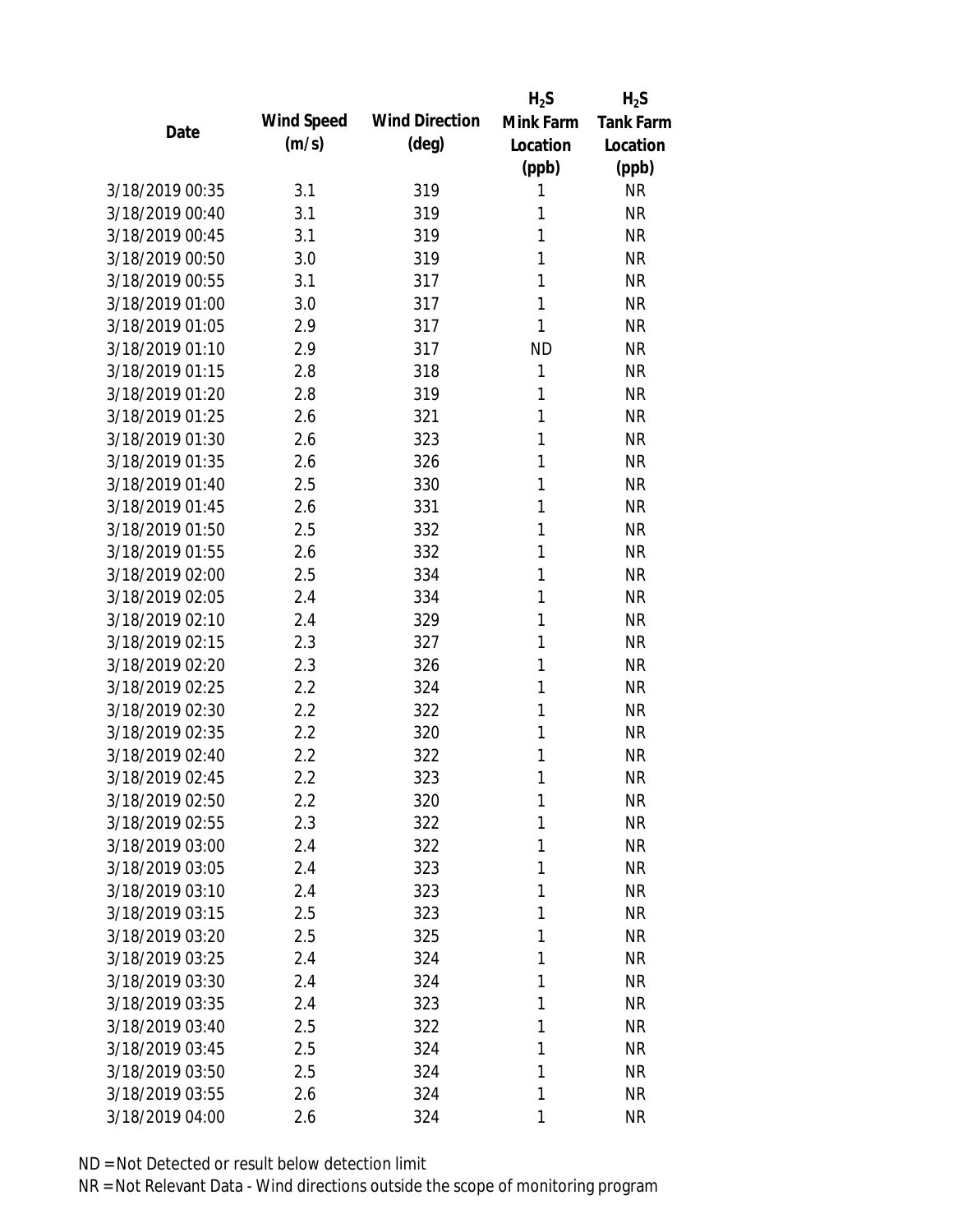|                 |            |                       | $H_2S$    | $H_2S$           |
|-----------------|------------|-----------------------|-----------|------------------|
| Date            | Wind Speed | <b>Wind Direction</b> | Mink Farm | <b>Tank Farm</b> |
|                 | (m/s)      | $(\text{deg})$        | Location  | Location         |
|                 |            |                       | (ppb)     | (ppb)            |
| 3/18/2019 04:05 | 2.7        | 322                   | 1         | <b>NR</b>        |
| 3/18/2019 04:10 | 2.6        | 322                   | 1         | <b>NR</b>        |
| 3/18/2019 04:15 | 2.7        | 322                   | 1         | <b>NR</b>        |
| 3/18/2019 04:20 | 2.7        | 320                   | 1         | <b>NR</b>        |
| 3/18/2019 04:25 | 2.6        | 319                   | 1         | <b>NR</b>        |
| 3/18/2019 04:30 | 2.6        | 318                   | 1         | <b>NR</b>        |
| 3/18/2019 04:35 | 2.6        | 316                   | 1         | <b>NR</b>        |
| 3/18/2019 04:40 | 2.6        | 314                   | 1         | <b>NR</b>        |
| 3/18/2019 04:45 | 2.5        | 311                   | 1         | <b>NR</b>        |
| 3/18/2019 04:50 | 2.6        | 310                   | 1         | <b>NR</b>        |
| 3/18/2019 04:55 | 2.5        | 309                   | 1         | <b>NR</b>        |
| 3/18/2019 05:00 | 2.5        | 303                   | 1         | <b>NR</b>        |
| 3/18/2019 05:05 | 2.5        | 299                   | 1         | <b>NR</b>        |
| 3/18/2019 05:10 | 2.4        | 292                   | 1         | <b>NR</b>        |
| 3/18/2019 05:15 | 2.3        | 285                   | 1         | <b>NR</b>        |
| 3/18/2019 05:20 | 2.2        | 280                   | 1         | <b>NR</b>        |
| 3/18/2019 05:25 | 2.2        | 278                   | 1         | <b>NR</b>        |
| 3/18/2019 05:30 | 2.3        | 281                   | 1         | <b>NR</b>        |
| 3/18/2019 05:35 | 2.3        | 285                   | 1         | <b>NR</b>        |
| 3/18/2019 05:40 | 2.4        | 290                   | 1         | <b>NR</b>        |
| 3/18/2019 05:45 | 2.5        | 297                   | 1         | <b>NR</b>        |
| 3/18/2019 05:50 | 2.8        | 302                   | 1         | <b>NR</b>        |
| 3/18/2019 05:55 | 2.8        | 304                   | 1         | <b>NR</b>        |
| 3/18/2019 06:00 | 2.8        | 307                   | 1         | <b>NR</b>        |
| 3/18/2019 06:05 | 2.9        | 312                   | 1         | <b>NR</b>        |
| 3/18/2019 06:10 | 3.0        | 318                   | 1         | <b>NR</b>        |
| 3/18/2019 06:15 | 3.0        | 322                   | 1         | <b>NR</b>        |
| 3/18/2019 06:20 | 2.7        | 326                   | 1         | <b>NR</b>        |
| 3/18/2019 06:25 | 2.7        | 329                   | 1         | <b>NR</b>        |
| 3/18/2019 06:30 | 2.7        | 329                   | 1         | <b>NR</b>        |
| 3/18/2019 06:35 | 2.7        | 328                   | 1         | <b>NR</b>        |
| 3/18/2019 06:40 | 2.6        | 326                   | 1         | <b>NR</b>        |
| 3/18/2019 06:45 | 2.5        | 325                   | 1         | <b>NR</b>        |
| 3/18/2019 06:50 | 2.5        | 325                   | 1         | <b>NR</b>        |
| 3/18/2019 06:55 | 2.5        | 325                   | 1         | <b>NR</b>        |
| 3/18/2019 07:00 | 2.4        | 327                   | 1         | <b>NR</b>        |
| 3/18/2019 07:05 | 2.4        | 327                   | <b>ND</b> | <b>NR</b>        |
| 3/18/2019 07:10 | 2.4        | 328                   | <b>ND</b> | <b>NR</b>        |
| 3/18/2019 07:15 | 2.4        | 328                   | <b>ND</b> | <b>NR</b>        |
| 3/18/2019 07:20 | 2.4        | 328                   | 1         | <b>NR</b>        |
| 3/18/2019 07:25 | 2.4        | 328                   | 1         | <b>NR</b>        |
| 3/18/2019 07:30 | 2.5        | 329                   | 1         | <b>NR</b>        |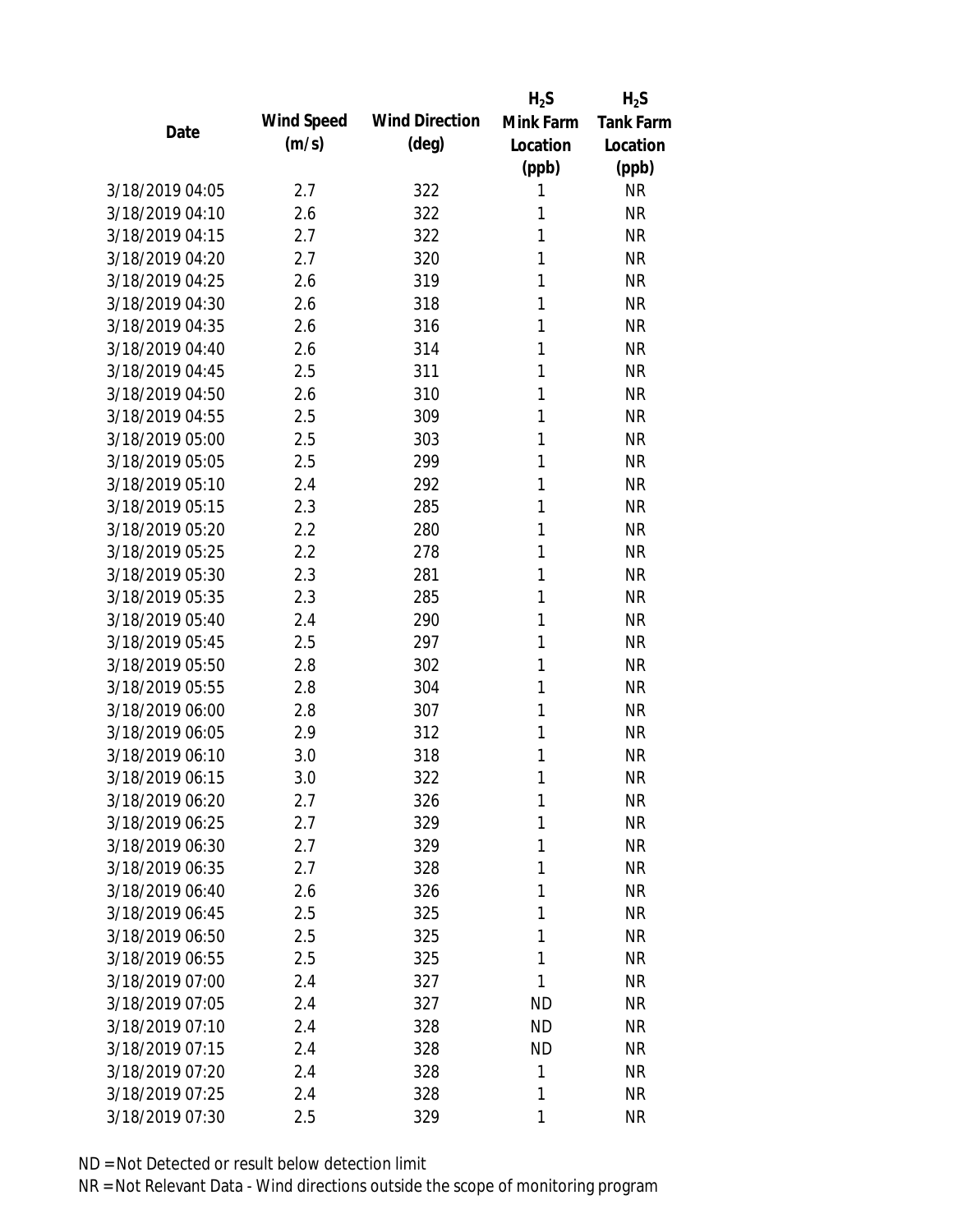|                 |            |                       | $H_2S$    | $H_2S$           |
|-----------------|------------|-----------------------|-----------|------------------|
| Date            | Wind Speed | <b>Wind Direction</b> | Mink Farm | <b>Tank Farm</b> |
|                 | (m/s)      | $(\text{deg})$        | Location  | Location         |
|                 |            |                       | (ppb)     | (ppb)            |
| 3/18/2019 07:35 | 2.5        | 328                   | 1         | <b>NR</b>        |
| 3/18/2019 07:40 | 2.5        | 328                   | 1         | <b>NR</b>        |
| 3/18/2019 07:45 | 2.6        | 329                   | 1         | <b>NR</b>        |
| 3/18/2019 07:50 | 2.7        | 328                   | 1         | <b>NR</b>        |
| 3/18/2019 07:55 | 2.6        | 326                   | 1         | <b>NR</b>        |
| 3/18/2019 08:00 | 2.7        | 327                   | 1         | <b>NR</b>        |
| 3/18/2019 08:05 | 2.7        | 328                   | 1         | <b>NR</b>        |
| 3/18/2019 08:10 | 2.7        | 330                   | 1         | <b>NR</b>        |
| 3/18/2019 08:15 | 2.7        | 332                   | <b>ND</b> | <b>NR</b>        |
| 3/18/2019 08:20 | 2.6        | 333                   | <b>ND</b> | <b>NR</b>        |
| 3/18/2019 08:25 | 2.6        | 336                   | <b>ND</b> | <b>NR</b>        |
| 3/18/2019 08:30 | 2.6        | 336                   | <b>ND</b> | <b>NR</b>        |
| 3/18/2019 08:35 | 2.6        | 336                   | <b>ND</b> | <b>NR</b>        |
| 3/18/2019 08:40 | 2.6        | 335                   | <b>ND</b> | <b>NR</b>        |
| 3/18/2019 08:45 | 2.7        | 335                   | 1         | <b>NR</b>        |
| 3/18/2019 08:50 | 2.6        | 335                   | 1         | <b>NR</b>        |
| 3/18/2019 08:55 | 2.7        | 337                   | 1         | <b>NR</b>        |
| 3/18/2019 09:00 | 2.8        | 337                   | 1         | <b>NR</b>        |
| 3/18/2019 09:05 | 2.8        | 338                   | 1         | <b>NR</b>        |
| 3/18/2019 09:10 | 2.7        | 338                   | 1         | <b>NR</b>        |
| 3/18/2019 09:15 | 2.7        | 337                   | 1         | <b>NR</b>        |
| 3/18/2019 09:20 | 2.7        | 335                   | 1         | <b>NR</b>        |
| 3/18/2019 09:25 | 2.5        | 332                   | 1         | <b>NR</b>        |
| 3/18/2019 09:30 | 2.3        | 330                   | 1         | <b>NR</b>        |
| 3/18/2019 09:35 | 2.1        | 329                   | 1         | <b>NR</b>        |
| 3/18/2019 09:40 | 2.1        | 333                   | 1         | <b>NR</b>        |
| 3/18/2019 09:45 | 2.0        | 339                   | 1         | <b>NR</b>        |
| 3/18/2019 09:50 | 2.1        | 343                   | 1         | <b>NR</b>        |
| 3/18/2019 09:55 | 2.3        | 348                   | 1         | <b>NR</b>        |
| 3/18/2019 10:00 | 2.4        | 353                   | 1         | <b>NR</b>        |
| 3/18/2019 10:05 | 2.5        | 353                   | 1         | <b>NR</b>        |
| 3/18/2019 10:10 | 2.7        | 349                   | 1         | <b>NR</b>        |
| 3/18/2019 10:15 | 2.8        | 345                   | 1         | <b>NR</b>        |
| 3/18/2019 10:20 | 2.9        | 345                   | 1         | <b>NR</b>        |
| 3/18/2019 10:25 | 3.0        | 337                   | 1         | <b>NR</b>        |
| 3/18/2019 10:30 | 2.9        | 327                   | 1         | <b>NR</b>        |
| 3/18/2019 10:35 | 2.8        | 332                   | 1         | <b>NR</b>        |
| 3/18/2019 10:40 | 2.6        | 332                   | 1         | <b>NR</b>        |
| 3/18/2019 10:45 | 2.4        | 335                   | <b>NR</b> | <b>NR</b>        |
| 3/18/2019 10:50 | 2.3        | 327                   | <b>NR</b> | <b>NR</b>        |
| 3/18/2019 10:55 | 2.3        | 331                   | <b>NR</b> | <b>NR</b>        |
| 3/18/2019 11:00 | 2.2        | 324                   | <b>NR</b> | <b>NR</b>        |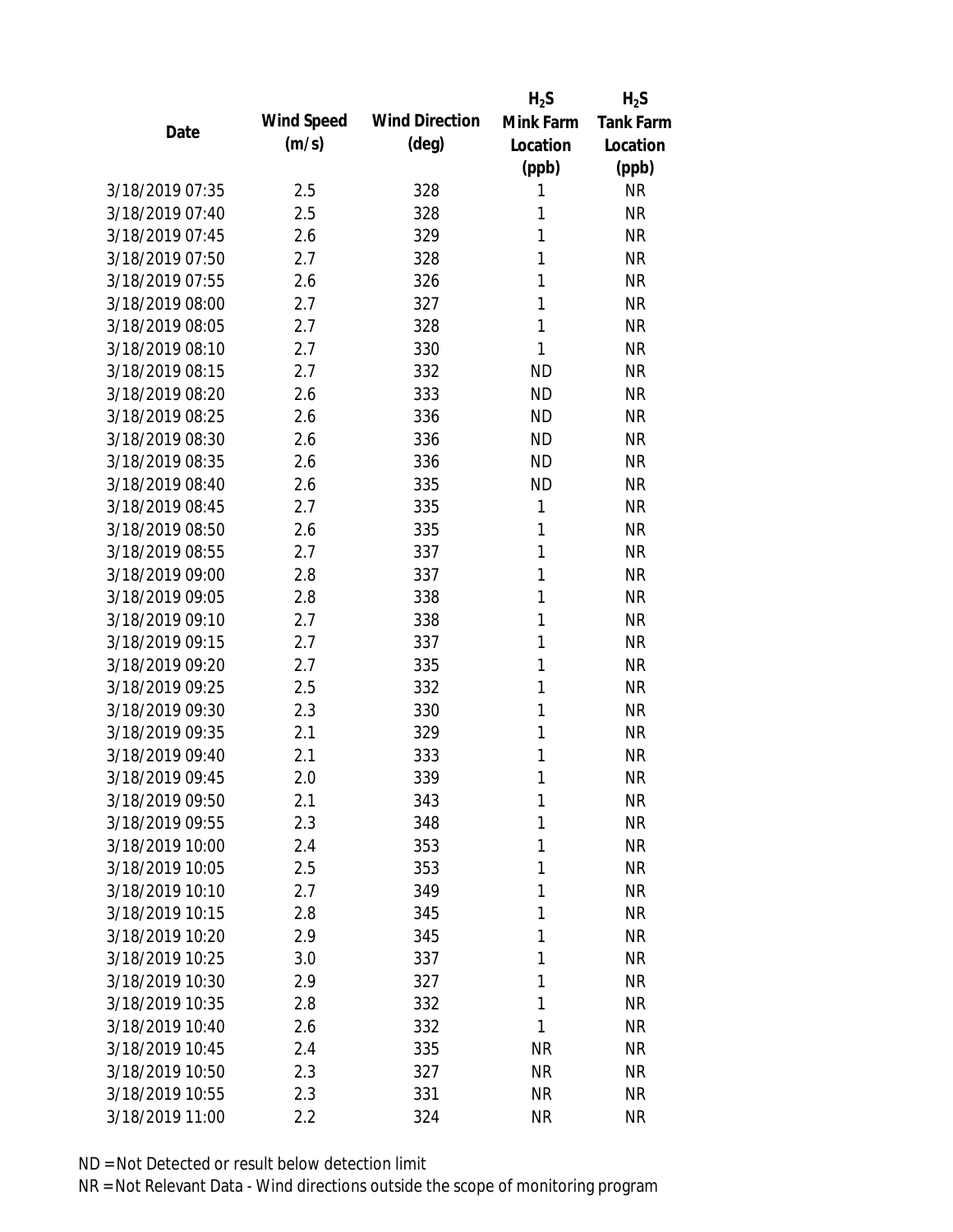|                 |            |                       | $H_2S$         | $H_2S$           |
|-----------------|------------|-----------------------|----------------|------------------|
| Date            | Wind Speed | <b>Wind Direction</b> | Mink Farm      | <b>Tank Farm</b> |
|                 | (m/s)      | $(\text{deg})$        | Location       | Location         |
|                 |            |                       | (ppb)          | (ppb)            |
| 3/18/2019 11:05 | 2.3        | 306                   | <b>NR</b>      | <b>NR</b>        |
| 3/18/2019 11:10 | 2.6        | 291                   | <b>NR</b>      | <b>NR</b>        |
| 3/18/2019 11:15 | 2.9        | 285                   | 1              | <b>NR</b>        |
| 3/18/2019 11:20 | 2.8        | 281                   | 1              | <b>NR</b>        |
| 3/18/2019 11:25 | 3.0        | 276                   | 1              | <b>NR</b>        |
| 3/18/2019 11:30 | 3.2        | 282                   | 1              | <b>NR</b>        |
| 3/18/2019 11:35 | 3.3        | 285                   | 1              | <b>NR</b>        |
| 3/18/2019 11:40 | 3.2        | 286                   | 1              | <b>NR</b>        |
| 3/18/2019 11:45 | 3.3        | 289                   | 1              | <b>NR</b>        |
| 3/18/2019 11:50 | 3.4        | 289                   | 1              | <b>NR</b>        |
| 3/18/2019 11:55 | 3.4        | 293                   | 1              | <b>NR</b>        |
| 3/18/2019 12:00 | 3.5        | 292                   | 1              | <b>NR</b>        |
| 3/18/2019 12:05 | 3.7        | 288                   | 1              | <b>NR</b>        |
| 3/18/2019 12:10 | 3.9        | 290                   | 1              | <b>NR</b>        |
| 3/18/2019 12:15 | 3.7        | 282                   | 1              | <b>NR</b>        |
| 3/18/2019 12:20 | 3.9        | 281                   | 1              | <b>NR</b>        |
| 3/18/2019 12:25 | 4.0        | 279                   | 1              | <b>NR</b>        |
| 3/18/2019 12:30 | 4.0        | 279                   | 1              | <b>NR</b>        |
| 3/18/2019 12:35 | 4.0        | 282                   | 1              | <b>NR</b>        |
| 3/18/2019 12:40 | 3.9        | 278                   | 1              | <b>NR</b>        |
| 3/18/2019 12:45 | 4.2        | 276                   | 1              | <b>NR</b>        |
| 3/18/2019 12:50 | 4.1        | 272                   | 1              | 1                |
| 3/18/2019 12:55 | 4.3        | 269                   | 1              | 1                |
| 3/18/2019 13:00 | 4.3        | 269                   | 1              | 1                |
| 3/18/2019 13:05 | 4.3        | 270                   | 1              | 1                |
| 3/18/2019 13:10 | 4.2        | 271                   | 1              | 1                |
| 3/18/2019 13:15 | 4.2        | 271                   | $\overline{2}$ | 1                |
| 3/18/2019 13:20 | 4.3        | 268                   | $\overline{2}$ | 1                |
| 3/18/2019 13:25 | 4.1        | 269                   | $\overline{2}$ | 1                |
| 3/18/2019 13:30 | 4.0        | 270                   | $\overline{2}$ | 1                |
| 3/18/2019 13:35 | 4.1        | 269                   | 1              | 1                |
| 3/18/2019 13:40 | 4.0        | 271                   | $\overline{2}$ | 1                |
| 3/18/2019 13:45 | 4.1        | 272                   | 1              | 1                |
| 3/18/2019 13:50 | 4.0        | 274                   | 1              | 1                |
| 3/18/2019 13:55 | 4.2        | 274                   | 1              | 1                |
| 3/18/2019 14:00 | 4.2        | 274                   | 1              | 1                |
| 3/18/2019 14:05 | 4.1        | 271                   | 1              | 1                |
| 3/18/2019 14:10 | 4.3        | 267                   | 1              | 1                |
| 3/18/2019 14:15 | 4.3        | 268                   | 1              | 1                |
| 3/18/2019 14:20 | 4.3        | 272                   | 1              | 1                |
| 3/18/2019 14:25 | 4.3        | 270                   | 1              | 1                |
| 3/18/2019 14:30 | 4.2        | 271                   | 1              | 1                |
|                 |            |                       |                |                  |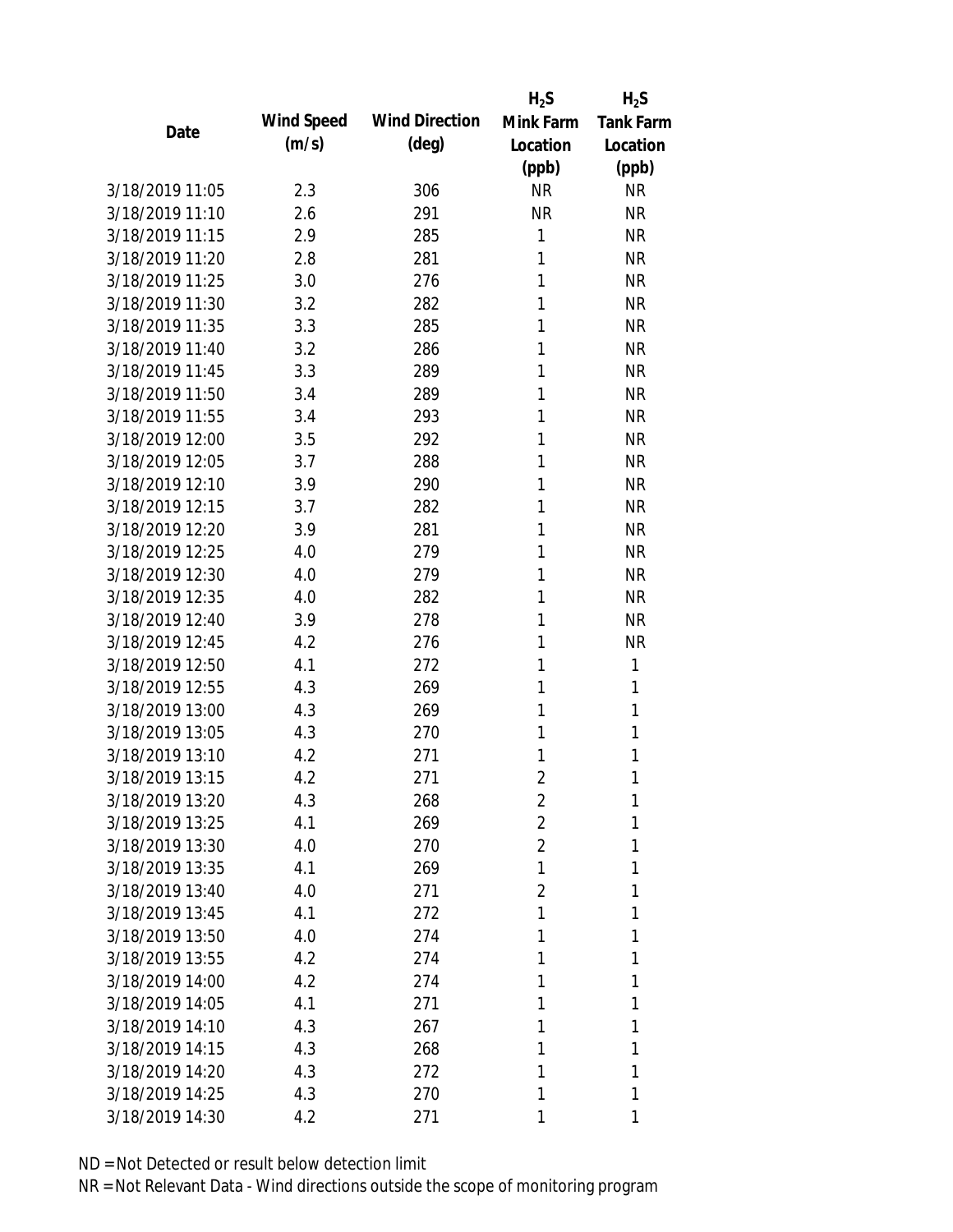|                 |            |                       | $H_2S$         | $H_2S$           |
|-----------------|------------|-----------------------|----------------|------------------|
| Date            | Wind Speed | <b>Wind Direction</b> | Mink Farm      | <b>Tank Farm</b> |
|                 | (m/s)      | $(\text{deg})$        | Location       | Location         |
|                 |            |                       | (ppb)          | (ppb)            |
| 3/18/2019 14:35 | 4.1        | 274                   | <b>ND</b>      | 1                |
| 3/18/2019 14:40 | 4.1        | 279                   | 1              | <b>NR</b>        |
| 3/18/2019 14:45 | 4.0        | 278                   | 1              | <b>NR</b>        |
| 3/18/2019 14:50 | 4.0        | 274                   | 1              | 1                |
| 3/18/2019 14:55 | 4.2        | 272                   | 1              | 1                |
| 3/18/2019 15:00 | 4.5        | 270                   | $\overline{2}$ | 1                |
| 3/18/2019 15:05 | 4.8        | 267                   | 2              | 1                |
| 3/18/2019 15:10 | 4.8        | 265                   | 1              | 1                |
| 3/18/2019 15:15 | 4.7        | 268                   | 1              | $\mathbf{1}$     |
| 3/18/2019 15:20 | 4.7        | 270                   | 1              | $\mathbf{1}$     |
| 3/18/2019 15:25 | 4.4        | 276                   | 1              | <b>NR</b>        |
| 3/18/2019 15:30 | 4.2        | 279                   | <b>ND</b>      | <b>NR</b>        |
| 3/18/2019 15:35 | 4.0        | 283                   | <b>ND</b>      | <b>NR</b>        |
| 3/18/2019 15:40 | 3.9        | 284                   | <b>ND</b>      | <b>NR</b>        |
| 3/18/2019 15:45 | 4.0        | 286                   | <b>ND</b>      | <b>NR</b>        |
| 3/18/2019 15:50 | 4.1        | 287                   | <b>ND</b>      | <b>NR</b>        |
| 3/18/2019 15:55 | 4.3        | 284                   | 1              | <b>NR</b>        |
| 3/18/2019 16:00 | 4.5        | 284                   | 1              | <b>NR</b>        |
| 3/18/2019 16:05 | 4.5        | 282                   | 1              | <b>NR</b>        |
| 3/18/2019 16:10 | 4.5        | 280                   | 1              | <b>NR</b>        |
| 3/18/2019 16:15 | 4.5        | 279                   | 1              | <b>NR</b>        |
| 3/18/2019 16:20 | 4.6        | 278                   | 1              | <b>NR</b>        |
| 3/18/2019 16:25 | 4.5        | 279                   | <b>ND</b>      | <b>NR</b>        |
| 3/18/2019 16:30 | 4.3        | 281                   | <b>ND</b>      | <b>NR</b>        |
| 3/18/2019 16:35 | 4.1        | 282                   | <b>ND</b>      | <b>NR</b>        |
| 3/18/2019 16:40 | 4.2        | 285                   | <b>ND</b>      | <b>NR</b>        |
| 3/18/2019 16:45 | 4.2        | 286                   | <b>ND</b>      | <b>NR</b>        |
| 3/18/2019 16:50 | 3.9        | 286                   | ND             | <b>NR</b>        |
| 3/18/2019 16:55 | 3.7        | 286                   | <b>ND</b>      | <b>NR</b>        |
| 3/18/2019 17:00 | 3.9        | 284                   | <b>ND</b>      | <b>NR</b>        |
| 3/18/2019 17:05 | 4.0        | 282                   | 1              | <b>NR</b>        |
| 3/18/2019 17:10 | 3.9        | 278                   | 1              | <b>NR</b>        |
| 3/18/2019 17:15 | 3.8        | 277                   | 1              | <b>NR</b>        |
| 3/18/2019 17:20 | 4.1        | 272                   | 1              | $\overline{2}$   |
| 3/18/2019 17:25 | 4.3        | 268                   | 1              | 2                |
| 3/18/2019 17:30 | 4.2        | 266                   | 1              | 1                |
| 3/18/2019 17:35 | 4.0        | 264                   | 2              | 1                |
| 3/18/2019 17:40 | 3.8        | 267                   | 2              | 1                |
| 3/18/2019 17:45 | 3.8        | 265                   | 1              | 1                |
| 3/18/2019 17:50 | 3.7        | 270                   | 1              | 1                |
| 3/18/2019 17:55 | 3.5        | 273                   | 1              | 1                |
| 3/18/2019 18:00 | 3.4        | 276                   | 1              | <b>NR</b>        |
|                 |            |                       |                |                  |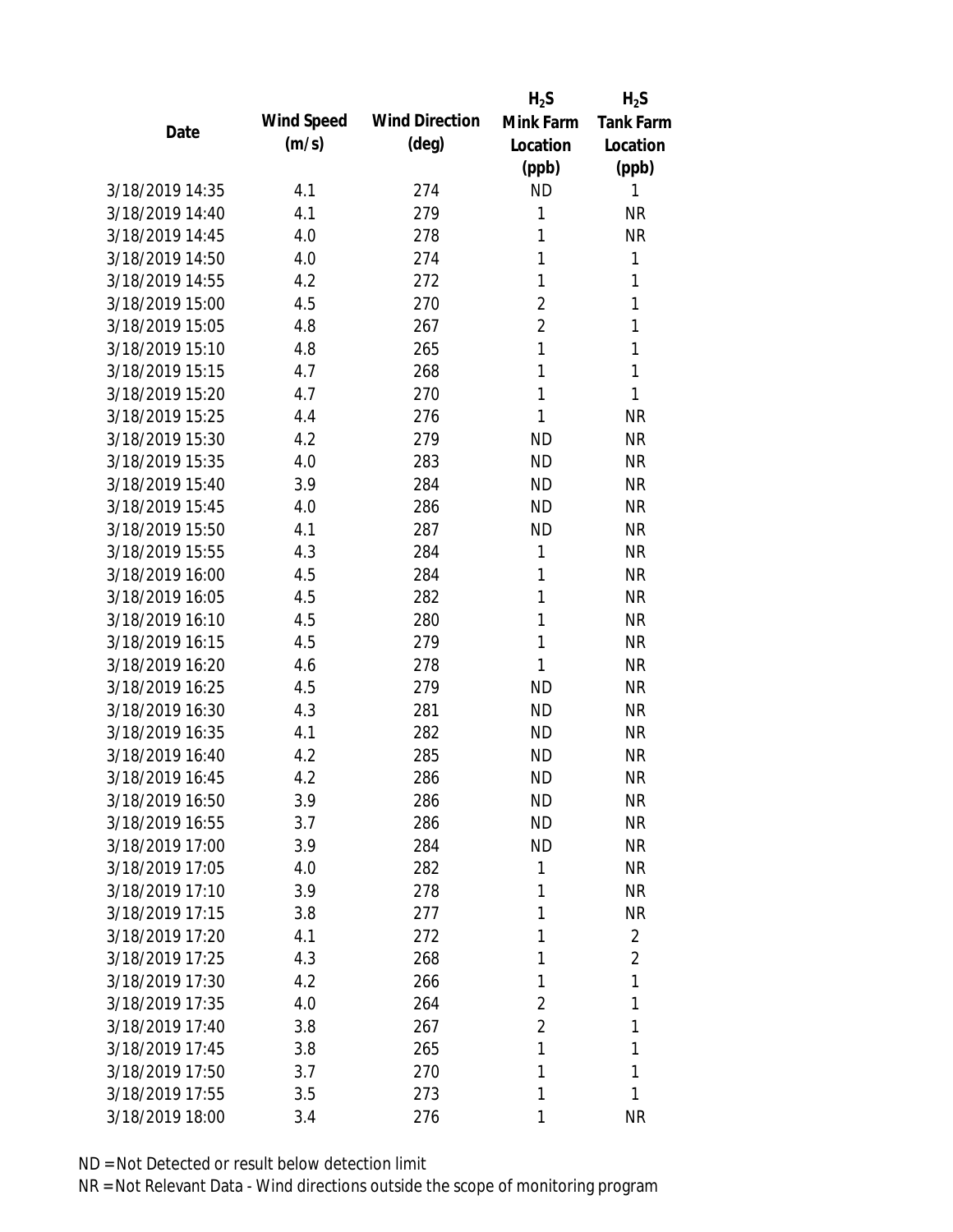|                 |            |                       | $H_2S$         | $H_2S$           |
|-----------------|------------|-----------------------|----------------|------------------|
| Date            | Wind Speed | <b>Wind Direction</b> | Mink Farm      | <b>Tank Farm</b> |
|                 | (m/s)      | $(\text{deg})$        | Location       | Location         |
|                 |            |                       | (ppb)          | (ppb)            |
| 3/18/2019 18:05 | 3.6        | 281                   | 1              | <b>NR</b>        |
| 3/18/2019 18:10 | 3.8        | 281                   | 1              | <b>NR</b>        |
| 3/18/2019 18:15 | 3.8        | 282                   | 1              | <b>NR</b>        |
| 3/18/2019 18:20 | 3.9        | 280                   | 1              | <b>NR</b>        |
| 3/18/2019 18:25 | 3.9        | 278                   | 1              | <b>NR</b>        |
| 3/18/2019 18:30 | 4.2        | 278                   | <b>ND</b>      | <b>NR</b>        |
| 3/18/2019 18:35 | 4.1        | 276                   | <b>ND</b>      | <b>NR</b>        |
| 3/18/2019 18:40 | 4.1        | 276                   | 1              | <b>NR</b>        |
| 3/18/2019 18:45 | 4.2        | 277                   | 1              | <b>NR</b>        |
| 3/18/2019 18:50 | 4.0        | 279                   | 1              | <b>NR</b>        |
| 3/18/2019 18:55 | 3.8        | 282                   | 1              | <b>NR</b>        |
| 3/18/2019 19:00 | 3.6        | 284                   | 1              | <b>NR</b>        |
| 3/18/2019 19:05 | 3.7        | 285                   | 1              | <b>NR</b>        |
| 3/18/2019 19:10 | 3.6        | 285                   | 1              | <b>NR</b>        |
| 3/18/2019 19:15 | 3.7        | 286                   | $\overline{2}$ | <b>NR</b>        |
| 3/18/2019 19:20 | 3.7        | 284                   | 1              | <b>NR</b>        |
| 3/18/2019 19:25 | 3.8        | 283                   | 1              | <b>NR</b>        |
| 3/18/2019 19:30 | 3.5        | 282                   | 1              | <b>NR</b>        |
| 3/18/2019 19:35 | 3.3        | 281                   | 1              | <b>NR</b>        |
| 3/18/2019 19:40 | 3.0        | 279                   | 1              | <b>NR</b>        |
| 3/18/2019 19:45 | 2.7        | 276                   | 1              | <b>NR</b>        |
| 3/18/2019 19:50 | 2.5        | 276                   | 1              | <b>NR</b>        |
| 3/18/2019 19:55 | 2.3        | 274                   | 1              | $\mathbf{1}$     |
| 3/18/2019 20:00 | 2.3        | 271                   | 1              | 1                |
| 3/18/2019 20:05 | 2.3        | 268                   | 1              | 1                |
| 3/18/2019 20:10 | 2.3        | 265                   | 1              | 1                |
| 3/18/2019 20:15 | 2.3        | 263                   | 1              | 1                |
| 3/18/2019 20:20 | 2.3        | 259                   | 1              | 1                |
| 3/18/2019 20:25 | 2.4        | 257                   | 1              | 1                |
| 3/18/2019 20:30 | 2.5        | 256                   | 1              | 1                |
| 3/18/2019 20:35 | 2.6        | 255                   | 1              | 1                |
| 3/18/2019 20:40 | 2.6        | 254                   | 1              | 1                |
| 3/18/2019 20:45 | 2.7        | 255                   | 1              | 1                |
| 3/18/2019 20:50 | 2.7        | 256                   | 1              | 1                |
| 3/18/2019 20:55 | 2.7        | 256                   | 1              | 1                |
| 3/18/2019 21:00 | 2.6        | 257                   | 1              | 1                |
| 3/18/2019 21:05 | 2.6        | 258                   | 1              | 1                |
| 3/18/2019 21:10 | 2.6        | 258                   | 1              | 2                |
| 3/18/2019 21:15 | 2.6        | 258                   | 1              | 1                |
| 3/18/2019 21:20 | 2.6        | 257                   | 1              | 1                |
| 3/18/2019 21:25 | 2.7        | 257                   | 1              | 1                |
| 3/18/2019 21:30 | 2.8        | 255                   | 1              | 2                |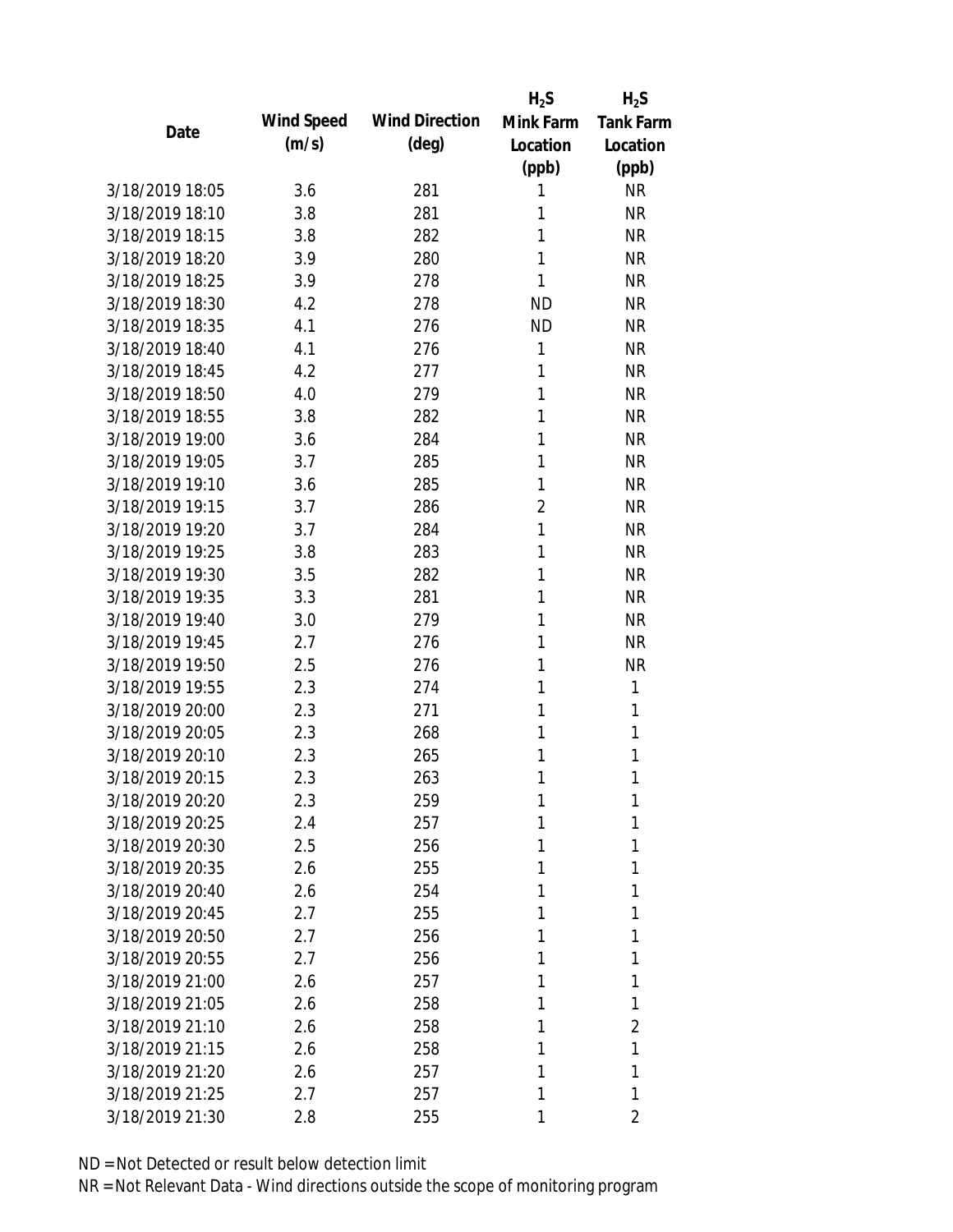|                 |            |                       | $H_2S$    | $H_2S$           |
|-----------------|------------|-----------------------|-----------|------------------|
| Date            | Wind Speed | <b>Wind Direction</b> | Mink Farm | <b>Tank Farm</b> |
|                 | (m/s)      | $(\text{deg})$        | Location  | Location         |
|                 |            |                       | (ppb)     | (ppb)            |
| 3/18/2019 21:35 | 2.9        | 254                   | 1         | 1                |
| 3/18/2019 21:40 | 2.9        | 253                   | 1         | 1                |
| 3/18/2019 21:45 | 3.0        | 252                   | 1         | 1                |
| 3/18/2019 21:50 | 3.0        | 251                   | 1         | 1                |
| 3/18/2019 21:55 | 3.0        | 249                   | 1         | 1                |
| 3/18/2019 22:00 | 2.9        | 245                   | 1         | 1                |
| 3/18/2019 22:05 | 2.7        | 240                   | 1         | 1                |
| 3/18/2019 22:10 | 2.6        | 235                   | <b>ND</b> | 1                |
| 3/18/2019 22:15 | 2.5        | 232                   | <b>ND</b> | 1                |
| 3/18/2019 22:20 | 2.5        | 229                   | <b>NR</b> | 1                |
| 3/18/2019 22:25 | 2.5        | 228                   | <b>NR</b> | 1                |
| 3/18/2019 22:30 | 2.5        | 228                   | <b>NR</b> | 1                |
| 3/18/2019 22:35 | 2.5        | 229                   | <b>NR</b> | 1                |
| 3/18/2019 22:40 | 2.5        | 228                   | <b>NR</b> | 1                |
| 3/18/2019 22:45 | 2.5        | 226                   | <b>NR</b> | 1                |
| 3/18/2019 22:50 | 2.4        | 224                   | <b>NR</b> | 1                |
| 3/18/2019 22:55 | 2.3        | 222                   | <b>NR</b> | 1                |
| 3/18/2019 23:00 | 2.3        | 223                   | <b>NR</b> | 1                |
| 3/18/2019 23:05 | 2.3        | 223                   | <b>NR</b> | 1                |
| 3/18/2019 23:10 | 2.2        | 223                   | <b>NR</b> | 1                |
| 3/18/2019 23:15 | 2.2        | 219                   | <b>NR</b> | 1                |
| 3/18/2019 23:20 | 2.2        | 215                   | <b>NR</b> | 1                |
| 3/18/2019 23:25 | 2.3        | 210                   | <b>NR</b> | 1                |
| 3/18/2019 23:30 | 2.2        | 204                   | <b>NR</b> | 1                |
| 3/18/2019 23:35 | 2.3        | 200                   | <b>NR</b> | 1                |
| 3/18/2019 23:40 | 2.3        | 200                   | <b>NR</b> | 1                |
| 3/18/2019 23:45 | 2.3        | 203                   | <b>NR</b> | 1                |
| 3/18/2019 23:50 | 2.3        | 203                   | <b>NR</b> | 1                |
| 3/18/2019 23:55 | 2.2        | 204                   | <b>NR</b> | 1                |
| 3/18/2019 24:00 | $2.2\,$    | 203                   | <b>NR</b> | 1                |
| 3/19/2019 00:05 | 2.2        | 202                   | <b>NR</b> | 1                |
| 3/19/2019 00:10 | 2.2        | 199                   | <b>NR</b> | 1                |
| 3/19/2019 00:15 | 2.3        | 196                   | <b>NR</b> | 1                |
| 3/19/2019 00:20 | 2.4        | 194                   | <b>NR</b> | 1                |
| 3/19/2019 00:25 | 2.5        | 194                   | <b>NR</b> | 1                |
| 3/19/2019 00:30 | 2.5        | 193                   | <b>NR</b> | 1                |
| 3/19/2019 00:35 | 2.5        | 192                   | <b>NR</b> | 1                |
| 3/19/2019 00:40 | 2.6        | 192                   | <b>NR</b> | 1                |
| 3/19/2019 00:45 | 2.6        | 191                   | <b>NR</b> | 1                |
| 3/19/2019 00:50 | 2.6        | 190                   | <b>NR</b> | 1                |
| 3/19/2019 00:55 | 2.6        | 190                   | <b>NR</b> | 1                |
| 3/19/2019 01:00 | 2.6        | 190                   | <b>NR</b> | 1                |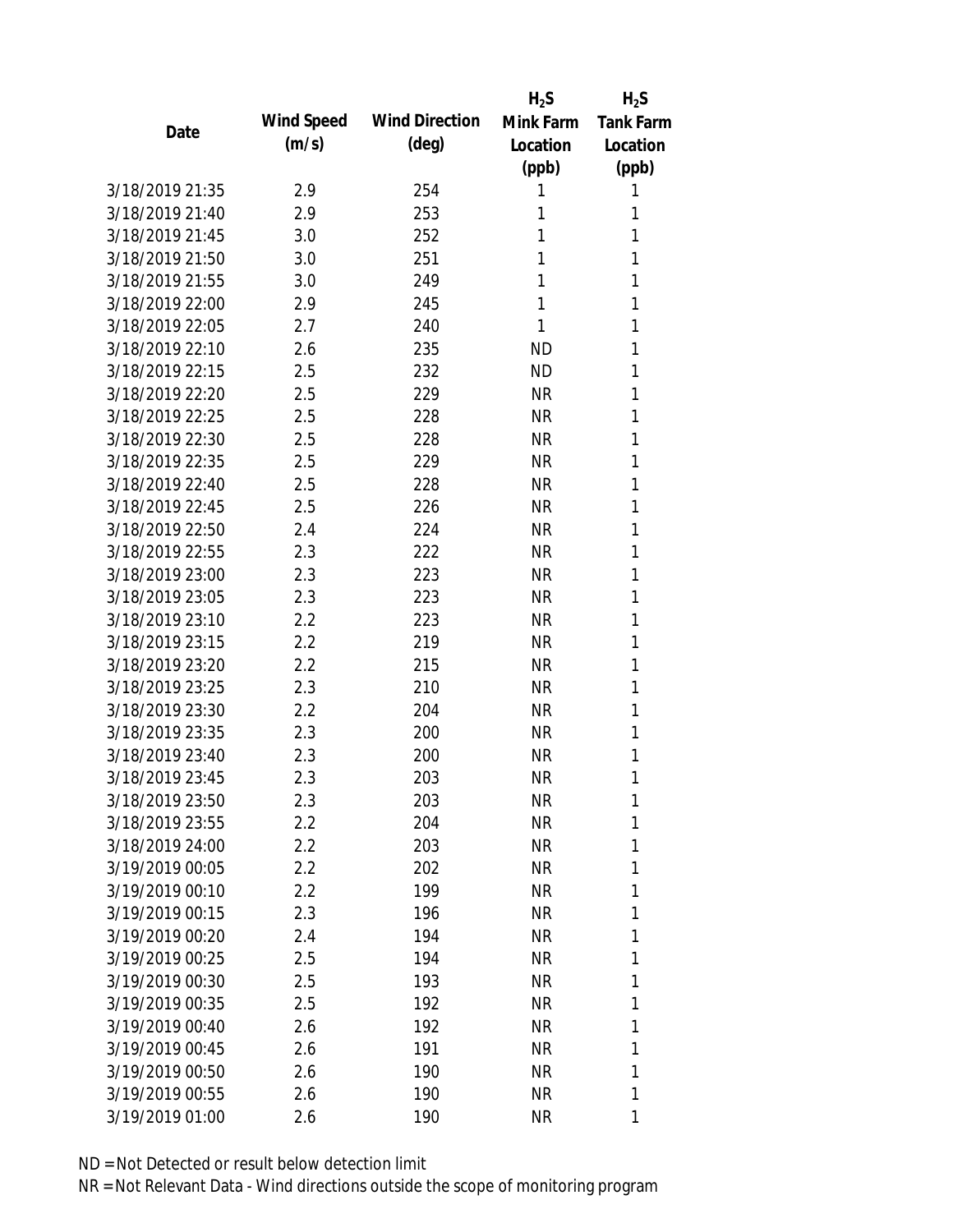|                 |            |                       | $H_2S$    | $H_2S$           |
|-----------------|------------|-----------------------|-----------|------------------|
| Date            | Wind Speed | <b>Wind Direction</b> | Mink Farm | <b>Tank Farm</b> |
|                 | (m/s)      | $(\text{deg})$        | Location  | Location         |
|                 |            |                       | (ppb)     | (ppb)            |
| 3/19/2019 01:05 | 2.6        | 189                   | <b>NR</b> | 1                |
| 3/19/2019 01:10 | 2.6        | 189                   | <b>NR</b> | 1                |
| 3/19/2019 01:15 | 2.6        | 189                   | <b>NR</b> | 1                |
| 3/19/2019 01:20 | 2.5        | 188                   | <b>NR</b> | 1                |
| 3/19/2019 01:25 | 2.5        | 189                   | <b>NR</b> | 1                |
| 3/19/2019 01:30 | 2.5        | 190                   | <b>NR</b> | 1                |
| 3/19/2019 01:35 | 2.4        | 192                   | <b>NR</b> | 1                |
| 3/19/2019 01:40 | 2.4        | 194                   | <b>NR</b> | 1                |
| 3/19/2019 01:45 | 2.4        | 196                   | <b>NR</b> | 1                |
| 3/19/2019 01:50 | 2.4        | 199                   | <b>NR</b> | 1                |
| 3/19/2019 01:55 | 2.4        | 199                   | <b>NR</b> | 1                |
| 3/19/2019 02:00 | 2.4        | 199                   | <b>NR</b> | 1                |
| 3/19/2019 02:05 | 2.4        | 201                   | <b>NR</b> | 1                |
| 3/19/2019 02:10 | 2.3        | 202                   | <b>NR</b> | 1                |
| 3/19/2019 02:15 | 2.2        | 201                   | <b>NR</b> | 1                |
| 3/19/2019 02:20 | 2.1        | 202                   | <b>NR</b> | 1                |
| 3/19/2019 02:25 | 2.0        | 205                   | <b>NR</b> | 1                |
| 3/19/2019 02:30 | 1.9        | 208                   | <b>NR</b> | 1                |
| 3/19/2019 02:35 | 1.8        | 205                   | <b>NR</b> | 1                |
| 3/19/2019 02:40 | 1.8        | 207                   | <b>NR</b> | 1                |
| 3/19/2019 02:45 | 1.8        | 209                   | <b>NR</b> | 1                |
| 3/19/2019 02:50 | 1.8        | 209                   | <b>NR</b> | 1                |
| 3/19/2019 02:55 | 1.8        | 207                   | <b>NR</b> | $\overline{2}$   |
| 3/19/2019 03:00 | 1.9        | 208                   | <b>NR</b> | $\overline{2}$   |
| 3/19/2019 03:05 | 2.0        | 216                   | <b>NR</b> | $\overline{2}$   |
| 3/19/2019 03:10 | 2.1        | 220                   | <b>NR</b> | $\overline{2}$   |
| 3/19/2019 03:15 | 2.2        | 224                   | <b>NR</b> | $\overline{2}$   |
| 3/19/2019 03:20 | 2.3        | 230                   | 1         | $\overline{2}$   |
| 3/19/2019 03:25 | 2.3        | 237                   | 1         | $\overline{2}$   |
| 3/19/2019 03:30 | 2.4        | 241                   | 1         | $\overline{2}$   |
| 3/19/2019 03:35 | 2.5        | 242                   | 1         | $\overline{2}$   |
| 3/19/2019 03:40 | 2.4        | 242                   | 1         | 1                |
| 3/19/2019 03:45 | 2.4        | 244                   | 1         | $\overline{2}$   |
| 3/19/2019 03:50 | 2.4        | 245                   | 1         | 1                |
| 3/19/2019 03:55 | 2.5        | 244                   | 1         | $\overline{2}$   |
| 3/19/2019 04:00 | 2.4        | 243                   | 1         | 1                |
| 3/19/2019 04:05 | 2.3        | 241                   | 1         | 1                |
| 3/19/2019 04:10 | $2.2\,$    | 240                   | 1         | 1                |
| 3/19/2019 04:15 | 2.1        | 236                   | 1         | 1                |
| 3/19/2019 04:20 | 2.0        | 232                   | 1         | 1                |
| 3/19/2019 04:25 | 1.8        | 228                   | <b>NR</b> | 1                |
| 3/19/2019 04:30 | 1.7        | 221                   | <b>NR</b> | 2                |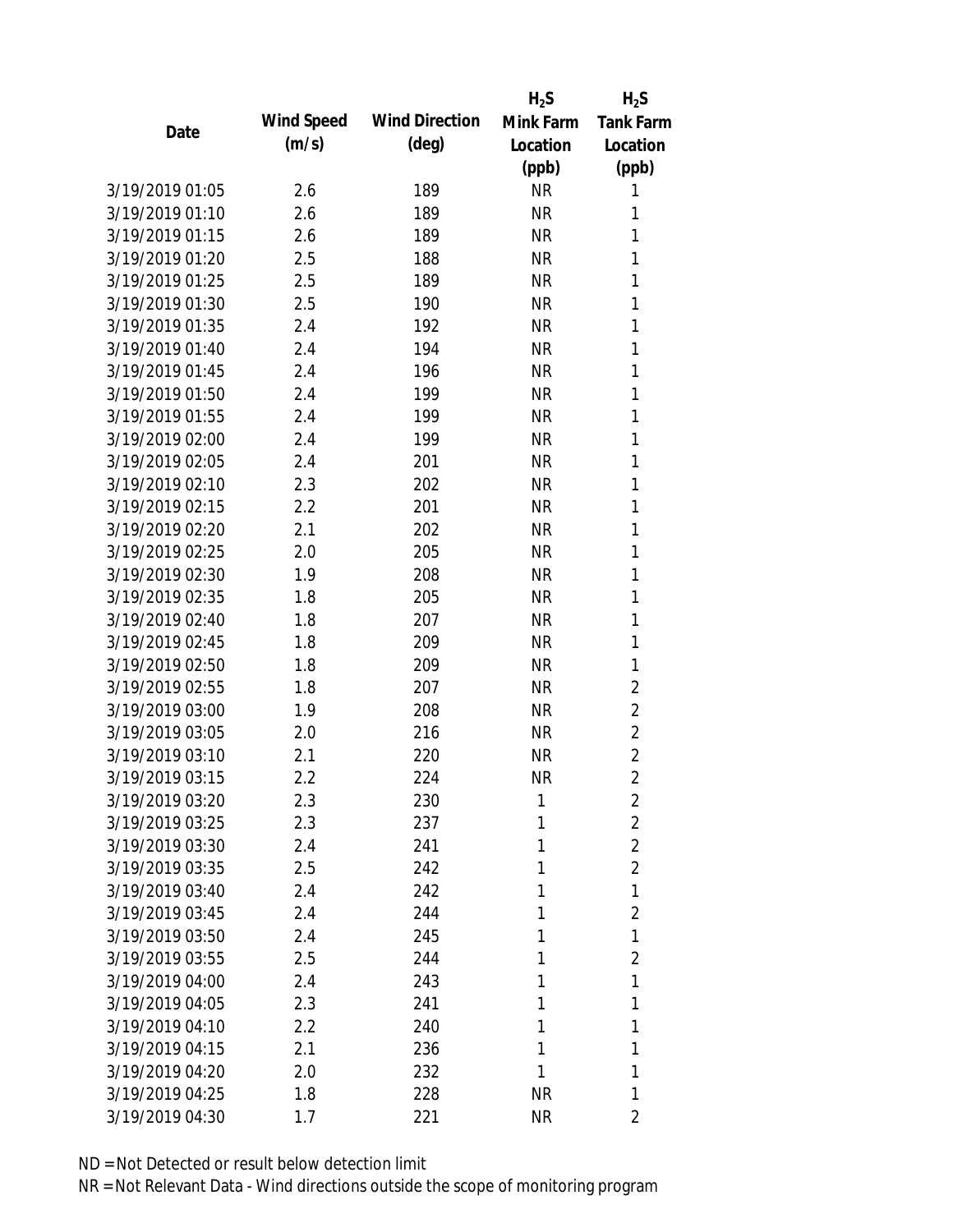|                 |            |                       | $H_2S$    | $H_2S$           |
|-----------------|------------|-----------------------|-----------|------------------|
| Date            | Wind Speed | <b>Wind Direction</b> | Mink Farm | <b>Tank Farm</b> |
|                 | (m/s)      | $(\text{deg})$        | Location  | Location         |
|                 |            |                       | (ppb)     | (ppb)            |
| 3/19/2019 04:35 | 1.6        | 219                   | <b>NR</b> | 2                |
| 3/19/2019 04:40 | 1.5        | 212                   | <b>NR</b> | $\overline{2}$   |
| 3/19/2019 04:45 | 1.4        | 208                   | <b>NR</b> | $\overline{2}$   |
| 3/19/2019 04:50 | 1.3        | 204                   | <b>NR</b> | $\overline{2}$   |
| 3/19/2019 04:55 | 1.2        | 201                   | <b>NR</b> | $\overline{2}$   |
| 3/19/2019 05:00 | 1.2        | 201                   | <b>NR</b> | 1                |
| 3/19/2019 05:05 | 1.3        | 199                   | <b>NR</b> | 1                |
| 3/19/2019 05:10 | 1.3        | 198                   | <b>NR</b> | 1                |
| 3/19/2019 05:15 | 1.4        | 203                   | <b>NR</b> | 1                |
| 3/19/2019 05:20 | 1.5        | 208                   | <b>NR</b> | 1                |
| 3/19/2019 05:25 | 1.6        | 212                   | <b>NR</b> | 1                |
| 3/19/2019 05:30 | 1.6        | 213                   | <b>NR</b> | 1                |
| 3/19/2019 05:35 | 1.6        | 213                   | <b>NR</b> | 1                |
| 3/19/2019 05:40 | 1.5        | 218                   | <b>NR</b> | 1                |
| 3/19/2019 05:45 | 1.5        | 220                   | <b>NR</b> | 1                |
| 3/19/2019 05:50 | 1.3        | 220                   | <b>NR</b> | 1                |
| 3/19/2019 05:55 | 1.3        | 218                   | <b>NR</b> | 1                |
| 3/19/2019 06:00 | 1.3        | 221                   | <b>NR</b> | 1                |
| 3/19/2019 06:05 | 1.3        | 226                   | <b>NR</b> | 1                |
| 3/19/2019 06:10 | 1.3        | 228                   | <b>NR</b> | 1                |
| 3/19/2019 06:15 | 1.3        | 225                   | <b>NR</b> | $\overline{2}$   |
| 3/19/2019 06:20 | 1.4        | 224                   | <b>NR</b> | $\overline{2}$   |
| 3/19/2019 06:25 | 1.2        | 223                   | <b>NR</b> | $\overline{2}$   |
| 3/19/2019 06:30 | 1.1        | 221                   | <b>NR</b> | $\overline{2}$   |
| 3/19/2019 06:35 | 1.1        | 218                   | <b>NR</b> | $\overline{2}$   |
| 3/19/2019 06:40 | 1.0        | 213                   | <b>NR</b> | $\overline{2}$   |
| 3/19/2019 06:45 | 1.0        | 208                   | <b>NR</b> | $\overline{2}$   |
| 3/19/2019 06:50 | 1.0        | 203                   | <b>NR</b> | $\overline{2}$   |
| 3/19/2019 06:55 | 1.2        | 200                   | <b>NR</b> | 1                |
| 3/19/2019 07:00 | 1.2        | 198                   | <b>NR</b> | 1                |
| 3/19/2019 07:05 | 1.3        | 195                   | <b>NR</b> | 1                |
| 3/19/2019 07:10 | 1.5        | 191                   | <b>NR</b> | 1                |
| 3/19/2019 07:15 | 1.5        | 190                   | <b>NR</b> | 1                |
| 3/19/2019 07:20 | 1.6        | 189                   | <b>NR</b> | 1                |
| 3/19/2019 07:25 | 1.7        | 187                   | <b>NR</b> | 1                |
| 3/19/2019 07:30 | 1.9        | 185                   | <b>NR</b> | 1                |
| 3/19/2019 07:35 | 1.9        | 183                   | <b>NR</b> | 1                |
| 3/19/2019 07:40 | 1.9        | 182                   | <b>NR</b> | 1                |
| 3/19/2019 07:45 | 2.0        | 180                   | <b>NR</b> | 1                |
| 3/19/2019 07:50 | 2.0        | 179                   | <b>NR</b> | 1                |
| 3/19/2019 07:55 | 1.9        | 179                   | <b>NR</b> | 1                |
| 3/19/2019 08:00 | 1.8        | 177                   | <b>NR</b> | 1                |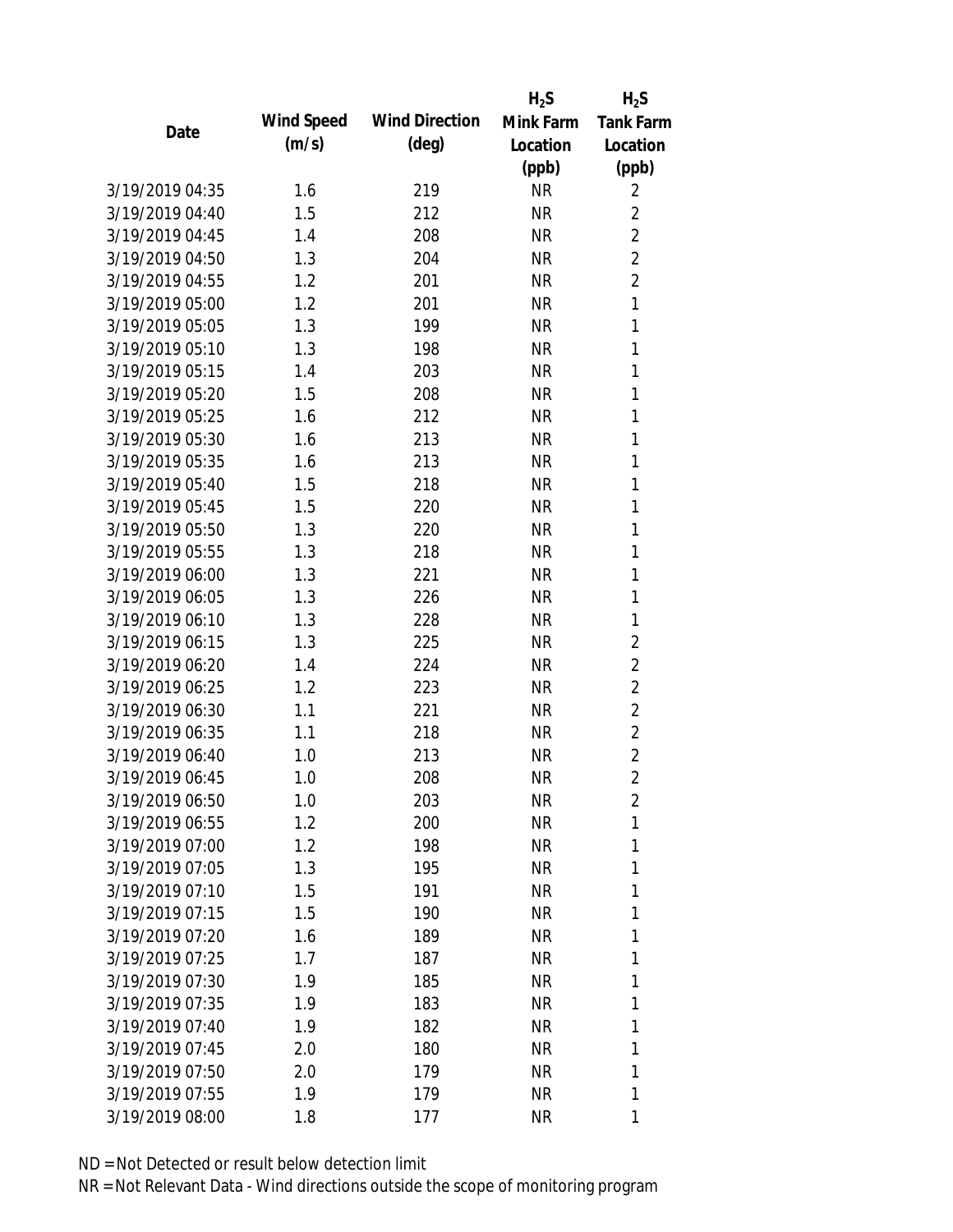|                 |            |                       | $H_2S$         | $H_2S$           |
|-----------------|------------|-----------------------|----------------|------------------|
| Date            | Wind Speed | <b>Wind Direction</b> | Mink Farm      | <b>Tank Farm</b> |
|                 | (m/s)      | $(\text{deg})$        | Location       | Location         |
|                 |            |                       | (ppb)          | (ppb)            |
| 3/19/2019 08:05 | 1.8        | 176                   | <b>NR</b>      | 1                |
| 3/19/2019 08:10 | 1.7        | 175                   | <b>NR</b>      | 1                |
| 3/19/2019 08:15 | 1.8        | 179                   | <b>NR</b>      | 1                |
| 3/19/2019 08:20 | 1.8        | 182                   | <b>NR</b>      | $\overline{2}$   |
| 3/19/2019 08:25 | 1.9        | 186                   | <b>NR</b>      | $\overline{2}$   |
| 3/19/2019 08:30 | 1.9        | 192                   | <b>NR</b>      | $\overline{2}$   |
| 3/19/2019 08:35 | 1.9        | 199                   | <b>NR</b>      | $\overline{2}$   |
| 3/19/2019 08:40 | 1.8        | 207                   | <b>NR</b>      | $\overline{2}$   |
| 3/19/2019 08:45 | 1.7        | 210                   | <b>NR</b>      | $\overline{2}$   |
| 3/19/2019 08:50 | 1.6        | 217                   | <b>NR</b>      | $\overline{2}$   |
| 3/19/2019 08:55 | 1.5        | 223                   | <b>NR</b>      | $\overline{2}$   |
| 3/19/2019 09:00 | 1.5        | 228                   | <b>NR</b>      | $\overline{2}$   |
| 3/19/2019 09:05 | 1.6        | 233                   | $\overline{2}$ | $\overline{2}$   |
| 3/19/2019 09:10 | 1.6        | 236                   | $\overline{2}$ | $\overline{2}$   |
| 3/19/2019 09:15 | 1.7        | 241                   | $\overline{2}$ | $\overline{2}$   |
| 3/19/2019 09:20 | 1.7        | 244                   | $\overline{2}$ | $\overline{2}$   |
| 3/19/2019 09:25 | 1.8        | 246                   | 1              | $\overline{2}$   |
| 3/19/2019 09:30 | 1.7        | 248                   | 1              | $\overline{2}$   |
| 3/19/2019 09:35 | 1.7        | 249                   | 1              | $\overline{2}$   |
| 3/19/2019 09:40 | 1.8        | 244                   | 1              | $\overline{2}$   |
| 3/19/2019 09:45 | 1.9        | 236                   | 1              | $\overline{2}$   |
| 3/19/2019 09:50 | 2.0        | 229                   | <b>NR</b>      | $\overline{2}$   |
| 3/19/2019 09:55 | 2.1        | 228                   | <b>NR</b>      | $\overline{2}$   |
| 3/19/2019 10:00 | 2.3        | 227                   | <b>NR</b>      | $\overline{2}$   |
| 3/19/2019 10:05 | 2.5        | 227                   | <b>NR</b>      | $\overline{2}$   |
| 3/19/2019 10:10 | 2.7        | 236                   | 1              | $\overline{2}$   |
| 3/19/2019 10:15 | 2.7        | 246                   | 1              | $\overline{2}$   |
| 3/19/2019 10:20 | 2.8        | 254                   | 1              | 2                |
| 3/19/2019 10:25 | 2.8        | 260                   | 1              | $\overline{2}$   |
| 3/19/2019 10:30 | 2.8        | 264                   | 1              | 1                |
| 3/19/2019 10:35 | 2.7        | 268                   | 1              | 1                |
| 3/19/2019 10:40 | 2.6        | 264                   | 1              | 1                |
| 3/19/2019 10:45 | 2.5        | 262                   | 1              | 1                |
| 3/19/2019 10:50 | 2.6        | 263                   | 1              | 1                |
| 3/19/2019 10:55 | 2.8        | 259                   | <b>ND</b>      | 1                |
| 3/19/2019 11:00 | 2.9        | 259                   | 1              | 1                |
| 3/19/2019 11:05 | 3.0        | 256                   | 1              | 1                |
| 3/19/2019 11:10 | 3.2        | 257                   | 1              | 1                |
| 3/19/2019 11:15 | 3.4        | 260                   | 1              | 1                |
| 3/19/2019 11:20 | 3.4        | 261                   | 1              | 1                |
| 3/19/2019 11:25 | 3.3        | 260                   | 1              | 1                |
| 3/19/2019 11:30 | 3.4        | 255                   |                | 1                |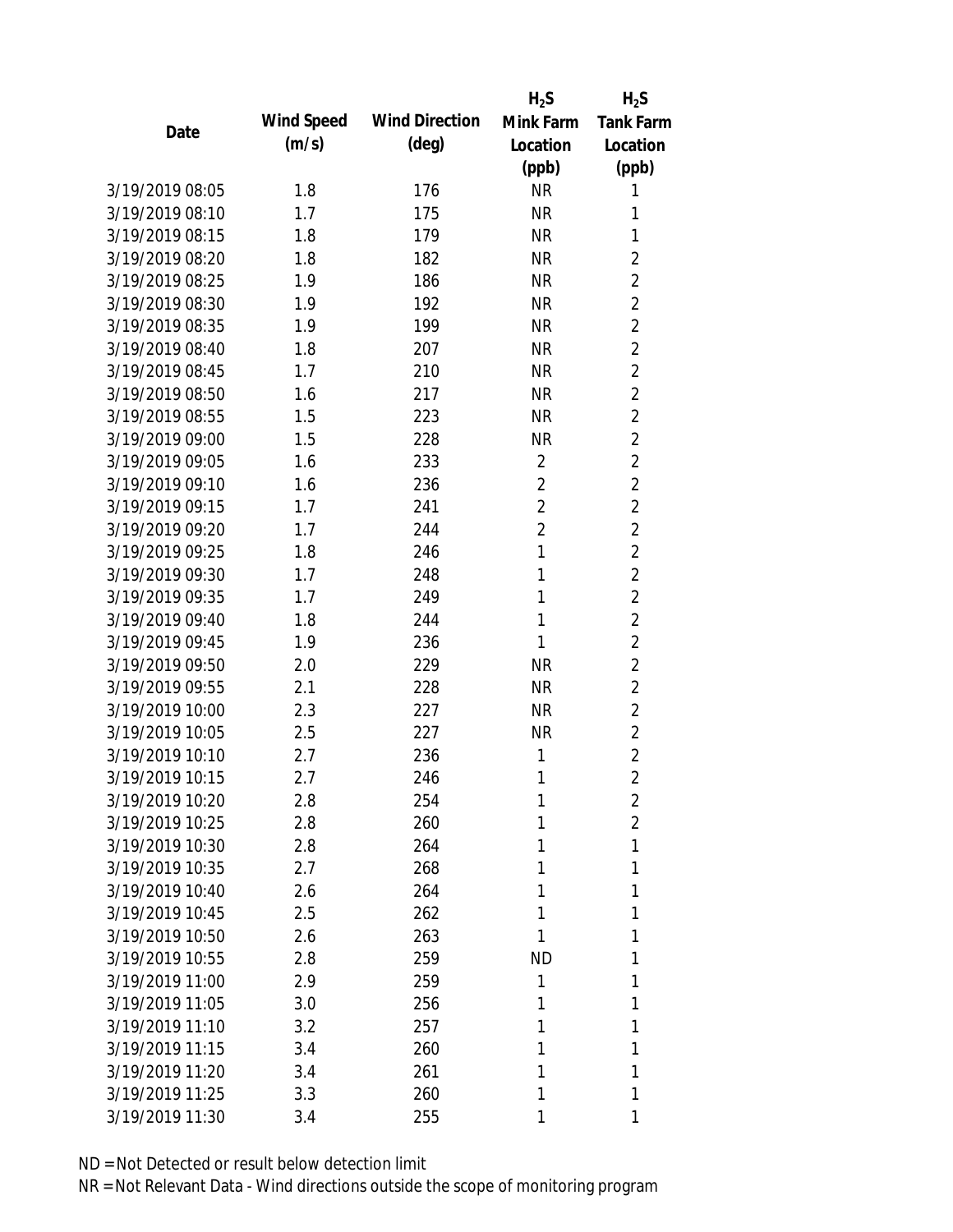|                 |            |                       | $H_2S$         | $H_2S$           |
|-----------------|------------|-----------------------|----------------|------------------|
| Date            | Wind Speed | <b>Wind Direction</b> | Mink Farm      | <b>Tank Farm</b> |
|                 | (m/s)      | $(\text{deg})$        | Location       | Location         |
|                 |            |                       | (ppb)          | (ppb)            |
| 3/19/2019 11:35 | 3.5        | 255                   | 1              | 1                |
| 3/19/2019 11:40 | 3.5        | 255                   | 1              | 1                |
| 3/19/2019 11:45 | 3.5        | 254                   | 1              | 1                |
| 3/19/2019 11:50 | 3.5        | 246                   | 1              | 1                |
| 3/19/2019 11:55 | 3.6        | 246                   | 1              | 1                |
| 3/19/2019 12:00 | 3.6        | 251                   | 1              | 1                |
| 3/19/2019 12:05 | 3.6        | 250                   | 1              | 1                |
| 3/19/2019 12:10 | 3.5        | 250                   | 1              | 1                |
| 3/19/2019 12:15 | 3.5        | 247                   | 1              | 1                |
| 3/19/2019 12:20 | 3.6        | 248                   | 1              | 1                |
| 3/19/2019 12:25 | 3.6        | 242                   | 1              | 1                |
| 3/19/2019 12:30 | 3.6        | 242                   | 1              | 1                |
| 3/19/2019 12:35 | 3.6        | 245                   | 2              | 1                |
| 3/19/2019 12:40 | 3.8        | 241                   | $\overline{2}$ | 1                |
| 3/19/2019 12:45 | 3.8        | 232                   | $\overline{2}$ | 1                |
| 3/19/2019 12:50 | 3.8        | 238                   | 2              | 1                |
| 3/19/2019 12:55 | 3.7        | 247                   | $\overline{2}$ | 1                |
| 3/19/2019 13:00 | 3.8        | 251                   | $\overline{2}$ | 1                |
| 3/19/2019 13:05 | 3.9        | 252                   | $\overline{2}$ | 1                |
| 3/19/2019 13:10 | 3.7        | 254                   | $\overline{2}$ | 1                |
| 3/19/2019 13:15 | 3.8        | 256                   | 2              | 1                |
| 3/19/2019 13:20 | 3.7        | 256                   | 1              | 1                |
| 3/19/2019 13:25 | 3.8        | 245                   | 1              | 1                |
| 3/19/2019 13:30 | 3.7        | 230                   | 2              | 1                |
| 3/19/2019 13:35 | 3.8        | 219                   | <b>NR</b>      | 1                |
| 3/19/2019 13:40 | 3.9        | 213                   | <b>NR</b>      | 1                |
| 3/19/2019 13:45 | 3.9        | 216                   | <b>NR</b>      | 1                |
| 3/19/2019 13:50 | 3.8        | 209                   | <b>NR</b>      | 1                |
| 3/19/2019 13:55 | 3.9        | 211                   | <b>NR</b>      | 1                |
| 3/19/2019 14:00 | 3.7        | 212                   | <b>NR</b>      | 1                |
| 3/19/2019 14:05 | 3.6        | 212                   | <b>NR</b>      | 1                |
| 3/19/2019 14:10 | 3.6        | 221                   | <b>NR</b>      | 1                |
| 3/19/2019 14:15 | 3.6        | 229                   | <b>NR</b>      | 1                |
| 3/19/2019 14:20 | 3.6        | 239                   | <b>ND</b>      | 1                |
| 3/19/2019 14:25 | 3.4        | 241                   | <b>ND</b>      | 1                |
| 3/19/2019 14:30 | 3.5        | 247                   | <b>ND</b>      | 1                |
| 3/19/2019 14:35 | 3.4        | 245                   | ND             | 1                |
| 3/19/2019 14:40 | 3.2        | 245                   | 1              | 1                |
| 3/19/2019 14:45 | 3.2        | 238                   | <b>ND</b>      | 1                |
| 3/19/2019 14:50 | 3.1        | 228                   | <b>NR</b>      | 1                |
| 3/19/2019 14:55 | 3.1        | 229                   | <b>NR</b>      | 1                |
| 3/19/2019 15:00 | 3.3        | 221                   | <b>NR</b>      | 1                |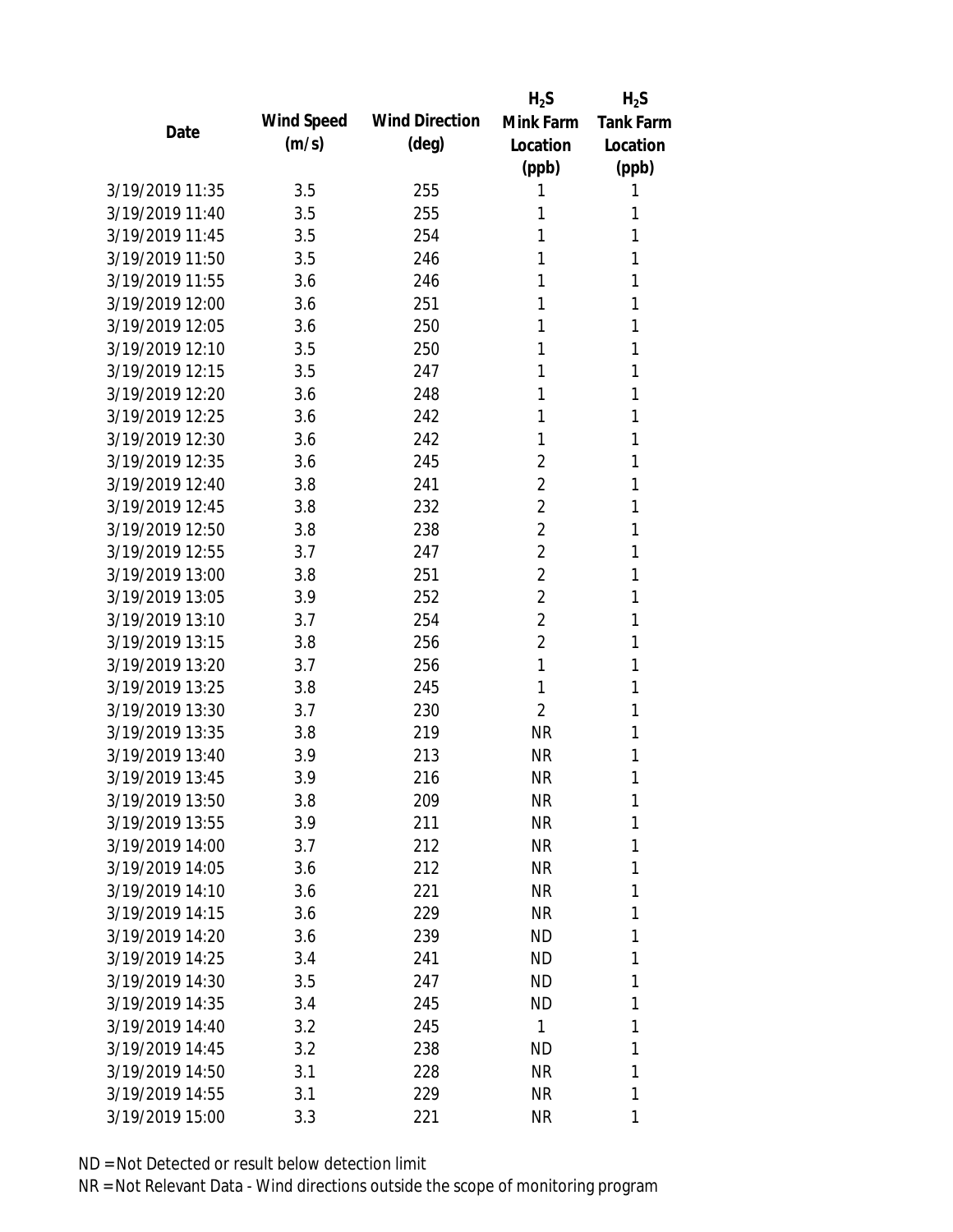|                 |            |                       | $H_2S$       | $H_2S$           |
|-----------------|------------|-----------------------|--------------|------------------|
| Date            | Wind Speed | <b>Wind Direction</b> | Mink Farm    | <b>Tank Farm</b> |
|                 | (m/s)      | $(\text{deg})$        | Location     | Location         |
|                 |            |                       | (ppb)        | (ppb)            |
| 3/19/2019 15:05 | 3.4        | 219                   | <b>NR</b>    | 1                |
| 3/19/2019 15:10 | 3.7        | 211                   | <b>NR</b>    | 1                |
| 3/19/2019 15:15 | 3.7        | 208                   | <b>NR</b>    | 1                |
| 3/19/2019 15:20 | 3.9        | 212                   | <b>NR</b>    | 1                |
| 3/19/2019 15:25 | 4.1        | 208                   | <b>NR</b>    | 1                |
| 3/19/2019 15:30 | 3.9        | 214                   | <b>NR</b>    | 1                |
| 3/19/2019 15:35 | 3.9        | 222                   | <b>NR</b>    | 1                |
| 3/19/2019 15:40 | 3.8        | 227                   | <b>NR</b>    | 1                |
| 3/19/2019 15:45 | 3.6        | 231                   | <b>ND</b>    | 1                |
| 3/19/2019 15:50 | 3.5        | 229                   | <b>NR</b>    | 1                |
| 3/19/2019 15:55 | 3.3        | 228                   | <b>NR</b>    | 1                |
| 3/19/2019 16:00 | 3.3        | 224                   | <b>NR</b>    | 1                |
| 3/19/2019 16:05 | 3.4        | 217                   | <b>NR</b>    | 1                |
| 3/19/2019 16:10 | 3.7        | 211                   | <b>NR</b>    | 1                |
| 3/19/2019 16:15 | 3.7        | 204                   | <b>NR</b>    | 1                |
| 3/19/2019 16:20 | 3.8        | 199                   | <b>NR</b>    | 1                |
| 3/19/2019 16:25 | 3.7        | 201                   | <b>NR</b>    | 1                |
| 3/19/2019 16:30 | 3.7        | 202                   | <b>NR</b>    | 1                |
| 3/19/2019 16:35 | 3.4        | 206                   | <b>NR</b>    | 1                |
| 3/19/2019 16:40 | 3.0        | 211                   | <b>NR</b>    | 1                |
| 3/19/2019 16:45 | 3.0        | 217                   | <b>NR</b>    | 1                |
| 3/19/2019 16:50 | 3.1        | 225                   | <b>NR</b>    | 1                |
| 3/19/2019 16:55 | 3.3        | 229                   | <b>NR</b>    | 1                |
| 3/19/2019 17:00 | 3.1        | 235                   | <b>ND</b>    | 1                |
| 3/19/2019 17:05 | 3.3        | 242                   | $\mathbf{1}$ | 1                |
| 3/19/2019 17:10 | 3.5        | 240                   | <b>ND</b>    | 1                |
| 3/19/2019 17:15 | 3.5        | 240                   | 1            | 1                |
| 3/19/2019 17:20 | 3.6        | 237                   | 1            | 1                |
| 3/19/2019 17:25 | 3.5        | 235                   | <b>ND</b>    | 1                |
| 3/19/2019 17:30 | 3.7        | 236                   | 1            | 1                |
| 3/19/2019 17:35 | 3.7        | 231                   | 1            | 1                |
| 3/19/2019 17:40 | 3.6        | 231                   | <b>ND</b>    | 1                |
| 3/19/2019 17:45 | 3.7        | 227                   | <b>NR</b>    | 1                |
| 3/19/2019 17:50 | 3.7        | 226                   | <b>NR</b>    | 1                |
| 3/19/2019 17:55 | 3.7        | 220                   | <b>NR</b>    | 1                |
| 3/19/2019 18:00 | 3.8        | 214                   | <b>NR</b>    | 1                |
| 3/19/2019 18:05 | 3.8        | 211                   | <b>NR</b>    | 1                |
| 3/19/2019 18:10 | 3.8        | 208                   | <b>NR</b>    | 1                |
| 3/19/2019 18:15 | 3.9        | 206                   | <b>NR</b>    | 2                |
| 3/19/2019 18:20 | 3.7        | 205                   | <b>NR</b>    | $\overline{2}$   |
| 3/19/2019 18:25 | 3.7        | 203                   | <b>NR</b>    | 1                |
| 3/19/2019 18:30 | 3.5        | 203                   | <b>NR</b>    | 1                |
|                 |            |                       |              |                  |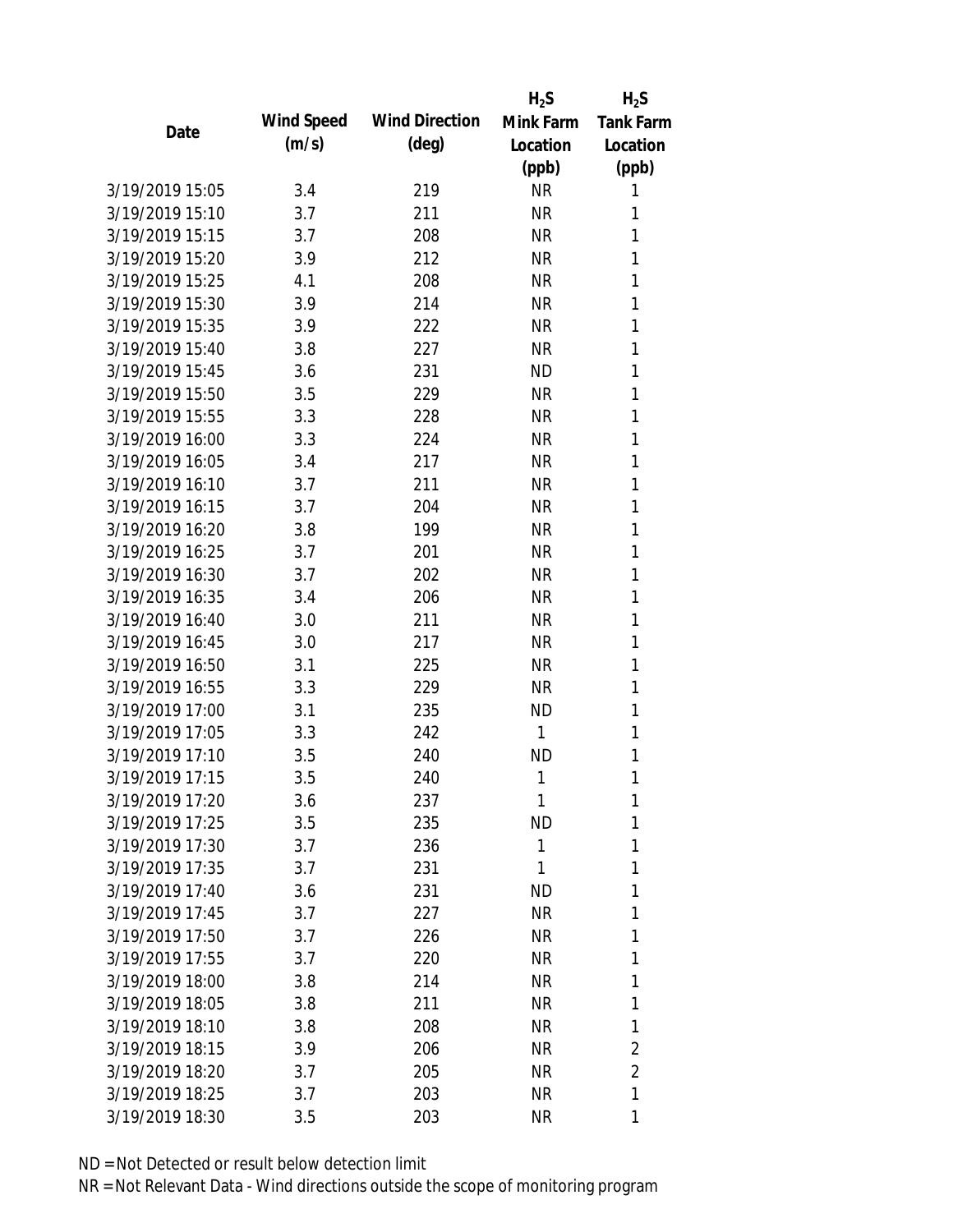|                                    |            |                       | $H_2S$    | $H_2S$       |
|------------------------------------|------------|-----------------------|-----------|--------------|
| Date                               | Wind Speed | <b>Wind Direction</b> | Mink Farm | Tank Farm    |
|                                    | (m/s)      | $(\text{deg})$        | Location  | Location     |
|                                    |            |                       | (ppb)     | (ppb)        |
| 3/19/2019 18:35                    | 3.4        | 202                   | <b>NR</b> | 1            |
| 3/19/2019 18:40                    | 3.3        | 202                   | <b>NR</b> | 1            |
| 3/19/2019 18:45                    | 3.2        | 200                   | <b>NR</b> | $\mathbf{1}$ |
| 3/19/2019 18:50                    | 3.1        | 201                   | <b>NR</b> | $\mathbf{1}$ |
| 3/19/2019 18:55                    | 3.1        | 201                   | <b>NR</b> | 1            |
| 3/19/2019 19:00                    | 3.0        | 199                   | <b>NR</b> | 1            |
| 3/19/2019 19:05                    | 2.9        | 196                   | <b>NR</b> | 1            |
| 3/19/2019 19:10                    | 2.9        | 195                   | <b>NR</b> | $\mathbf{1}$ |
| 3/19/2019 19:15                    | 2.9        | 192                   | <b>NR</b> | $\mathbf{1}$ |
| 3/19/2019 19:20                    | 2.9        | 190                   | <b>NR</b> | 1            |
| 3/19/2019 19:25                    | 2.8        | 187                   | <b>NR</b> | 1            |
| 3/19/2019 19:30                    | 2.7        | 183                   | <b>NR</b> | $\mathbf{1}$ |
| 3/19/2019 19:35                    | 2.7        | 180                   | <b>NR</b> | $\mathbf{1}$ |
| 3/19/2019 19:40                    | 2.6        | 175                   | <b>NR</b> | 1            |
| 3/19/2019 19:45                    | 2.6        | 173                   | <b>NR</b> | 1            |
| 3/19/2019 19:50                    | 2.5        | 169                   | <b>NR</b> | <b>NR</b>    |
| 3/19/2019 19:55                    | 2.5        | 165                   | <b>NR</b> | <b>NR</b>    |
| 3/19/2019 20:00                    | 2.6        | 162                   | <b>NR</b> | <b>NR</b>    |
| 3/19/2019 20:05                    | 2.7        | 159                   | <b>NR</b> | <b>NR</b>    |
| 3/19/2019 20:10                    | 2.8        | 159                   | <b>NR</b> | <b>NR</b>    |
| 3/19/2019 20:15                    | 2.8        | 157                   | <b>NR</b> | <b>NR</b>    |
| 3/19/2019 20:20                    | 3.0        | 156                   | <b>NR</b> | <b>NR</b>    |
| 3/19/2019 20:25                    | 3.0        | 156                   | <b>NR</b> | <b>NR</b>    |
| 3/19/2019 20:30                    | 2.9        | 156                   | <b>NR</b> | <b>NR</b>    |
| 3/19/2019 20:35                    | 2.8        | 156                   | <b>NR</b> | <b>NR</b>    |
| 3/19/2019 20:40                    | 2.7        | 155                   | <b>NR</b> | <b>NR</b>    |
| 3/19/2019 20:45                    | 2.8        | 153                   | <b>NR</b> | <b>NR</b>    |
| 3/19/2019 20:50                    | 2.7        | 152                   | <b>NR</b> | <b>NR</b>    |
| 3/19/2019 20:55                    | 2.7        | 152                   | <b>NR</b> | <b>NR</b>    |
| 3/19/2019 21:00                    | 2.8        | 151                   | <b>NR</b> | <b>NR</b>    |
| 3/19/2019 21:05                    | 2.8        | 151                   | <b>NR</b> | <b>NR</b>    |
| 3/19/2019 21:10                    | 2.8        | 150                   | <b>NR</b> | <b>NR</b>    |
| 3/19/2019 21:15                    | 2.8        | 150                   | <b>NR</b> | <b>NR</b>    |
| 3/19/2019 21:20                    | 2.9        | 149                   | <b>NR</b> | <b>NR</b>    |
| 3/19/2019 21:25                    | 2.9        | 150                   | <b>NR</b> | <b>NR</b>    |
| 3/19/2019 21:30                    | 3.0        | 150                   | <b>NR</b> | <b>NR</b>    |
| 3/19/2019 21:35                    | 3.0        | 150                   | <b>NR</b> | <b>NR</b>    |
| 3/19/2019 21:40                    | 3.1        | 151                   | <b>NR</b> | <b>NR</b>    |
|                                    |            |                       |           |              |
| 3/19/2019 21:45<br>3/19/2019 21:50 | 3.1        | 150                   | <b>NR</b> | <b>NR</b>    |
|                                    | 3.1        | 149                   | <b>NR</b> | <b>NR</b>    |
| 3/19/2019 21:55                    | 3.1        | 148                   | <b>NR</b> | <b>NR</b>    |
| 3/19/2019 22:00                    | 3.1        | 147                   | <b>NR</b> | <b>NR</b>    |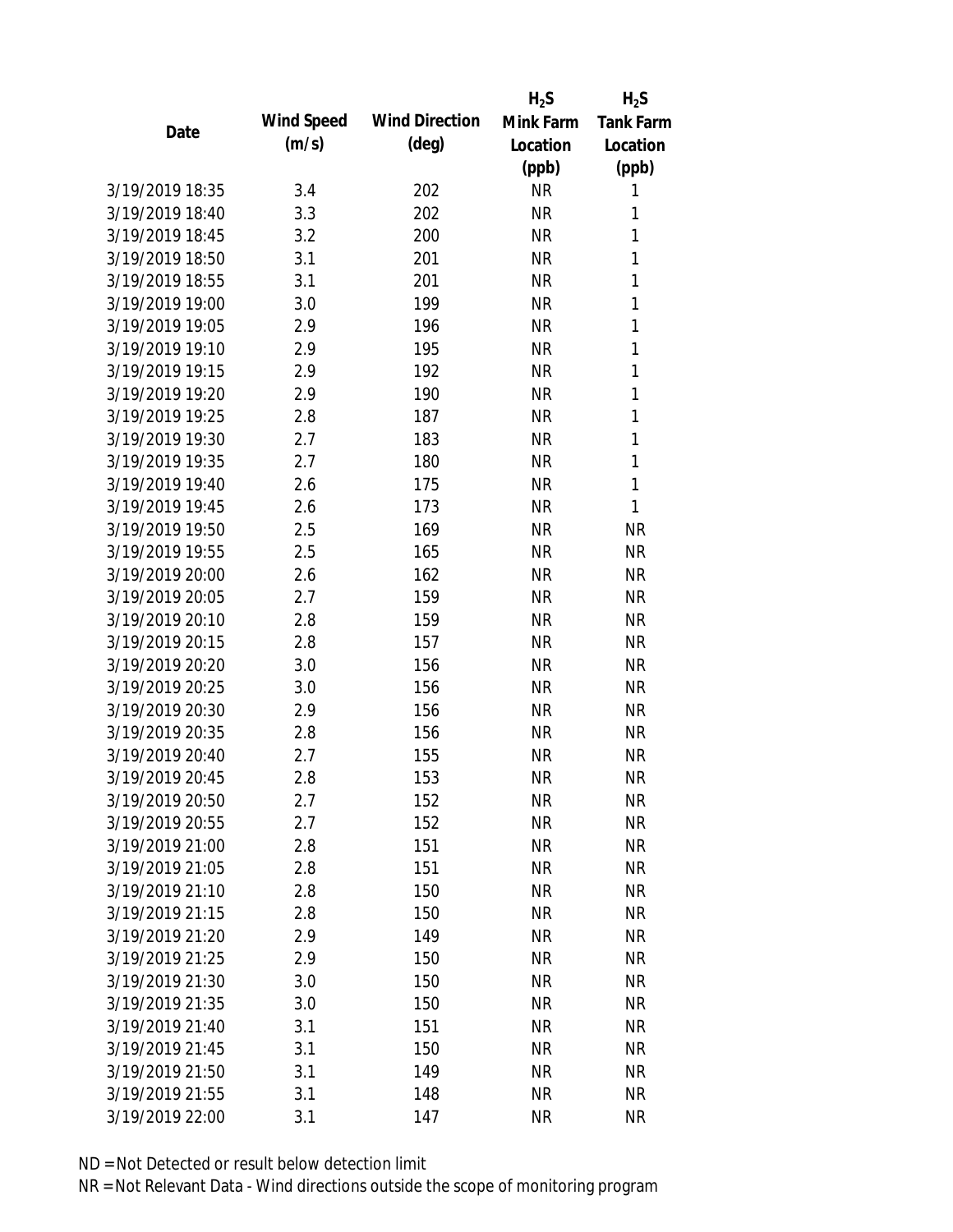|            |                       | $H_2S$    | $H_2S$           |
|------------|-----------------------|-----------|------------------|
| Wind Speed | <b>Wind Direction</b> | Mink Farm | <b>Tank Farm</b> |
| (m/s)      | $(\text{deg})$        | Location  | Location         |
|            |                       | (ppb)     | (ppb)            |
| 3.1        | 146                   | <b>NR</b> | <b>NR</b>        |
| 3.2        | 145                   | <b>NR</b> | <b>NR</b>        |
| 3.3        | 146                   | <b>NR</b> | <b>NR</b>        |
| 3.4        | 147                   | <b>NR</b> | <b>NR</b>        |
| 3.4        | 147                   | <b>NR</b> | <b>NR</b>        |
| 3.4        | 149                   | <b>NR</b> | <b>NR</b>        |
| 3.5        | 150                   | <b>NR</b> | <b>NR</b>        |
| 3.6        | 151                   | <b>NR</b> | <b>NR</b>        |
| 3.7        | 152                   | <b>NR</b> | <b>NR</b>        |
| 3.8        | 154                   | <b>NR</b> | <b>NR</b>        |
| 3.9        | 156                   | <b>NR</b> | <b>NR</b>        |
| 4.0        | 158                   | <b>NR</b> | <b>NR</b>        |
| 4.0        | 159                   | <b>NR</b> | <b>NR</b>        |
| 4.0        | 161                   | <b>NR</b> | <b>NR</b>        |
| 4.0        | 162                   | <b>NR</b> | <b>NR</b>        |
| 4.0        | 163                   | <b>NR</b> | <b>NR</b>        |
| 4.0        | 164                   | <b>NR</b> | <b>NR</b>        |
| 4.1        | 165                   | <b>NR</b> | <b>NR</b>        |
| 4.1        | 166                   | <b>NR</b> | <b>NR</b>        |
| 4.0        | 167                   | <b>NR</b> | <b>NR</b>        |
| 4.0        | 168                   | <b>NR</b> | <b>NR</b>        |
| 3.9        | 169                   | <b>NR</b> | <b>NR</b>        |
| 3.8        | 170                   | <b>NR</b> | 1                |
| 3.7        | 170                   | <b>NR</b> | 1                |
| 3.7        | 170                   | <b>NR</b> | 1                |
| 3.7        | 170                   | <b>NR</b> | 1                |
| 3.6        | 169                   | <b>NR</b> | <b>NR</b>        |
| 3.7        | 169                   | <b>NR</b> | <b>NR</b>        |
| 3.7        | 169                   | <b>NR</b> | <b>NR</b>        |
| 3.7        | 169                   | <b>NR</b> | <b>NR</b>        |
| 3.7        | 170                   | <b>NR</b> | 1                |
| 3.8        | 169                   | <b>NR</b> | <b>NR</b>        |
| 3.8        | 170                   | <b>NR</b> | 1                |
| 3.7        | 169                   | <b>NR</b> | <b>NR</b>        |
| 3.6        | 169                   | <b>NR</b> | <b>NR</b>        |
| 3.5        | 170                   | <b>NR</b> | 1                |
| 3.3        | 172                   | <b>NR</b> | 1                |
| 3.2        | 175                   | <b>NR</b> | $\overline{2}$   |
| 3.1        | 176                   | <b>NR</b> | $\overline{2}$   |
| 3.0        | 178                   | <b>NR</b> | $\overline{2}$   |
| 3.0        | 179                   | <b>NR</b> | $\overline{2}$   |
| 3.1        | 180                   | <b>NR</b> | 1                |
|            |                       |           |                  |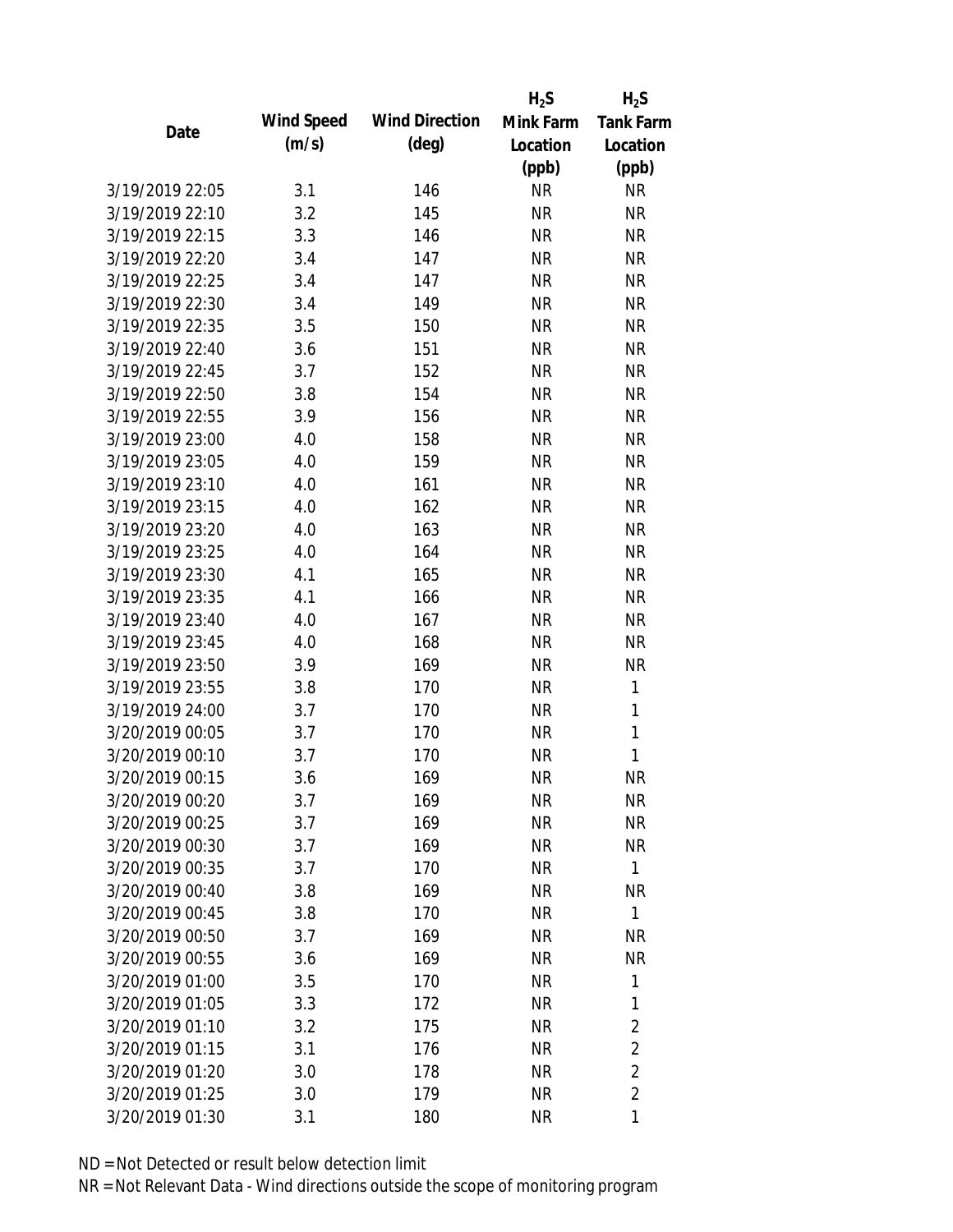|                 |            |                       | $H_2S$    | $H_2S$           |
|-----------------|------------|-----------------------|-----------|------------------|
| Date            | Wind Speed | <b>Wind Direction</b> | Mink Farm | <b>Tank Farm</b> |
|                 | (m/s)      | $(\text{deg})$        | Location  | Location         |
|                 |            |                       | (ppb)     | (ppb)            |
| 3/20/2019 01:35 | 3.0        | 179                   | <b>NR</b> | 1                |
| 3/20/2019 01:40 | 3.0        | 177                   | <b>NR</b> | 1                |
| 3/20/2019 01:45 | 3.0        | 177                   | <b>NR</b> | 1                |
| 3/20/2019 01:50 | 3.1        | 176                   | <b>NR</b> | 1                |
| 3/20/2019 01:55 | 3.2        | 175                   | <b>NR</b> | 1                |
| 3/20/2019 02:00 | 3.2        | 176                   | <b>NR</b> | 1                |
| 3/20/2019 02:05 | 3.4        | 176                   | <b>NR</b> | 1                |
| 3/20/2019 02:10 | 3.6        | 177                   | <b>NR</b> | 1                |
| 3/20/2019 02:15 | 3.7        | 178                   | <b>NR</b> | 1                |
| 3/20/2019 02:20 | 3.8        | 180                   | <b>NR</b> | 1                |
| 3/20/2019 02:25 | 3.7        | 182                   | <b>NR</b> | 1                |
| 3/20/2019 02:30 | 3.8        | 183                   | <b>NR</b> | 1                |
| 3/20/2019 02:35 | 3.8        | 184                   | <b>NR</b> | 1                |
| 3/20/2019 02:40 | 3.6        | 185                   | <b>NR</b> | 1                |
| 3/20/2019 02:45 | 3.5        | 187                   | <b>NR</b> | $\overline{2}$   |
| 3/20/2019 02:50 | 3.5        | 188                   | <b>NR</b> | 1                |
| 3/20/2019 02:55 | 3.4        | 188                   | <b>NR</b> | 1                |
| 3/20/2019 03:00 | 3.3        | 189                   | <b>NR</b> | $\mathbf{1}$     |
| 3/20/2019 03:05 | 3.1        | 190                   | <b>NR</b> | $\overline{2}$   |
| 3/20/2019 03:10 | 3.0        | 191                   | <b>NR</b> | 1                |
| 3/20/2019 03:15 | 3.1        | 190                   | <b>NR</b> | 1                |
| 3/20/2019 03:20 | 3.0        | 190                   | <b>NR</b> | 1                |
| 3/20/2019 03:25 | 3.0        | 192                   | <b>NR</b> | 1                |
| 3/20/2019 03:30 | 3.1        | 194                   | <b>NR</b> | 1                |
| 3/20/2019 03:35 | 3.3        | 196                   | <b>NR</b> | 1                |
| 3/20/2019 03:40 | 3.5        | 198                   | <b>NR</b> | 1                |
| 3/20/2019 03:45 | 3.5        | 201                   | <b>NR</b> | 1                |
| 3/20/2019 03:50 | 3.6        | 203                   | <b>NR</b> | 1                |
| 3/20/2019 03:55 | 3.6        | 204                   | <b>NR</b> | 1                |
| 3/20/2019 04:00 | 3.6        | 205                   | <b>NR</b> | 1                |
| 3/20/2019 04:05 | 3.6        | 205                   | <b>NR</b> | 1                |
| 3/20/2019 04:10 | 3.6        | 206                   | <b>NR</b> | 1                |
| 3/20/2019 04:15 | 3.9        | 208                   | <b>NR</b> | 1                |
| 3/20/2019 04:20 | 4.1        | 211                   | <b>NR</b> | 1                |
| 3/20/2019 04:25 | 4.3        | 211                   | <b>NR</b> | $\overline{2}$   |
| 3/20/2019 04:30 | 4.5        | 213                   | <b>NR</b> | $\overline{2}$   |
| 3/20/2019 04:35 | 4.6        | 214                   | <b>NR</b> | 1                |
| 3/20/2019 04:40 | 4.6        | 213                   | <b>NR</b> | 1                |
| 3/20/2019 04:45 | 4.3        | 211                   | <b>NR</b> | 1                |
| 3/20/2019 04:50 | 4.1        | 208                   | <b>NR</b> | 1                |
| 3/20/2019 04:55 | 3.9        | 206                   | <b>NR</b> | 1                |
| 3/20/2019 05:00 |            |                       |           |                  |
|                 | 3.7        | 204                   | <b>NR</b> | 1                |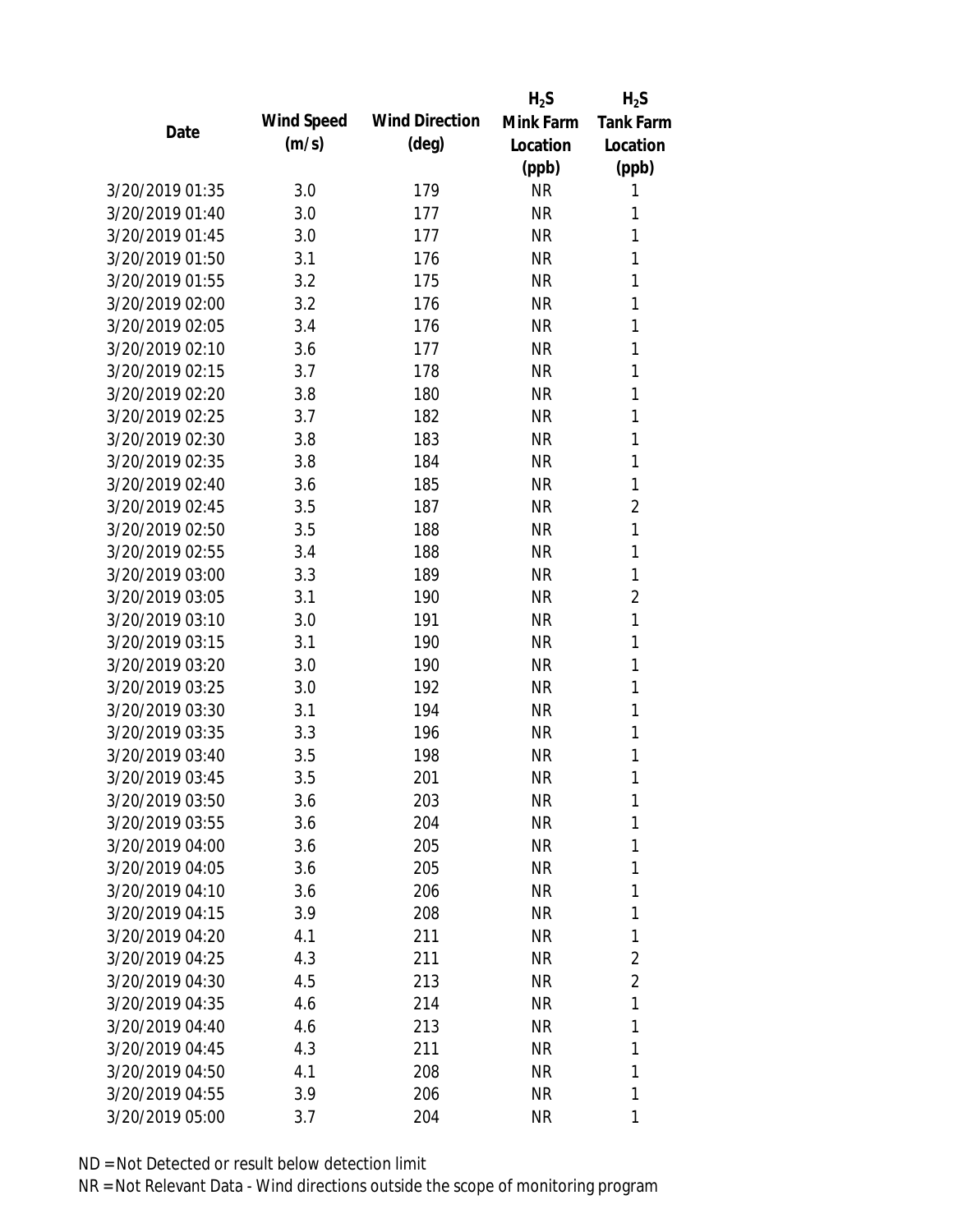|                 |            |                       | $H_2S$    | $H_2S$           |
|-----------------|------------|-----------------------|-----------|------------------|
| Date            | Wind Speed | <b>Wind Direction</b> | Mink Farm | <b>Tank Farm</b> |
|                 | (m/s)      | $(\text{deg})$        | Location  | Location         |
|                 |            |                       | (ppb)     | (ppb)            |
| 3/20/2019 05:05 | 3.6        | 202                   | <b>NR</b> | 1                |
| 3/20/2019 05:10 | 3.5        | 200                   | <b>NR</b> | 1                |
| 3/20/2019 05:15 | 3.6        | 197                   | <b>NR</b> | 1                |
| 3/20/2019 05:20 | 3.6        | 197                   | <b>NR</b> | 1                |
| 3/20/2019 05:25 | 3.6        | 196                   | <b>NR</b> | 1                |
| 3/20/2019 05:30 | 3.5        | 195                   | <b>NR</b> | 1                |
| 3/20/2019 05:35 | 3.4        | 194                   | <b>NR</b> | 1                |
| 3/20/2019 05:40 | 3.2        | 192                   | <b>NR</b> | 1                |
| 3/20/2019 05:45 | 3.0        | 191                   | <b>NR</b> | 1                |
| 3/20/2019 05:50 | 2.9        | 190                   | <b>NR</b> | 1                |
| 3/20/2019 05:55 | 2.7        | 188                   | <b>NR</b> | 1                |
| 3/20/2019 06:00 | 2.7        | 187                   | <b>NR</b> | 1                |
| 3/20/2019 06:05 | 2.8        | 188                   | <b>NR</b> | 1                |
| 3/20/2019 06:10 | 2.9        | 189                   | <b>NR</b> | 1                |
| 3/20/2019 06:15 | 3.0        | 191                   | <b>NR</b> | 1                |
| 3/20/2019 06:20 | 3.1        | 191                   | <b>NR</b> | 1                |
| 3/20/2019 06:25 | 3.2        | 191                   | <b>NR</b> | 1                |
| 3/20/2019 06:30 | 3.3        | 188                   | <b>NR</b> | 1                |
| 3/20/2019 06:35 | 3.5        | 187                   | <b>NR</b> | 1                |
| 3/20/2019 06:40 | 3.5        | 185                   | <b>NR</b> | 1                |
| 3/20/2019 06:45 | 3.6        | 182                   | <b>NR</b> | 1                |
| 3/20/2019 06:50 | 3.6        | 181                   | <b>NR</b> | 1                |
| 3/20/2019 06:55 | 3.8        | 181                   | <b>NR</b> | 1                |
| 3/20/2019 07:00 | 3.9        | 181                   | <b>NR</b> | 1                |
| 3/20/2019 07:05 | 4.0        | 180                   | <b>NR</b> | 1                |
| 3/20/2019 07:10 | 4.2        | 179                   | <b>NR</b> | 1                |
| 3/20/2019 07:15 | 4.3        | 178                   | <b>NR</b> | 1                |
| 3/20/2019 07:20 | 4.4        | 178                   | <b>NR</b> | 1                |
| 3/20/2019 07:25 | 4.6        | 176                   | <b>NR</b> | 1                |
| 3/20/2019 07:30 | 4.7        | 176                   | <b>NR</b> | 1                |
| 3/20/2019 07:35 | 4.7        | 175                   | <b>NR</b> | 1                |
| 3/20/2019 07:40 | 4.6        | 174                   | <b>NR</b> | 1                |
| 3/20/2019 07:45 | 4.6        | 174                   | <b>NR</b> | 1                |
| 3/20/2019 07:50 | 4.6        | 173                   | <b>NR</b> | 1                |
| 3/20/2019 07:55 | 4.5        | 174                   | <b>NR</b> | 1                |
| 3/20/2019 08:00 | 4.4        | 173                   | <b>NR</b> | 1                |
| 3/20/2019 08:05 | 4.3        | 173                   | <b>NR</b> | 1                |
| 3/20/2019 08:10 | 4.2        | 174                   | <b>NR</b> | 1                |
| 3/20/2019 08:15 | 4.1        | 174                   | <b>NR</b> | 1                |
| 3/20/2019 08:20 | 3.9        | 175                   | <b>NR</b> | 1                |
| 3/20/2019 08:25 | 3.8        | 175                   | <b>NR</b> | 1                |
| 3/20/2019 08:30 | 3.7        | 176                   | <b>NR</b> | 1                |
|                 |            |                       |           |                  |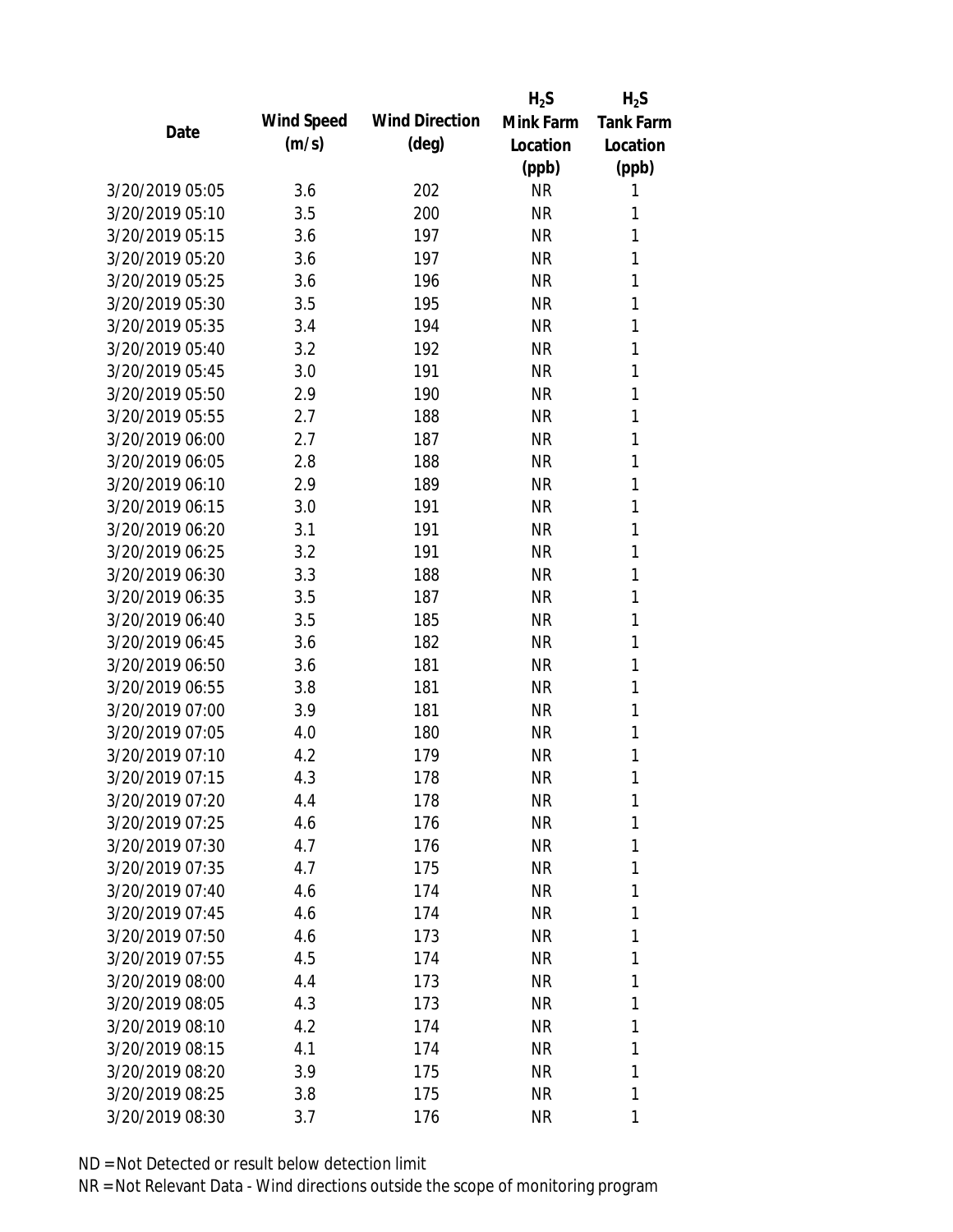|                 |            |                       | $H_2S$    | $H_2S$           |
|-----------------|------------|-----------------------|-----------|------------------|
|                 | Wind Speed | <b>Wind Direction</b> | Mink Farm | <b>Tank Farm</b> |
| Date            | (m/s)      | $(\text{deg})$        | Location  | Location         |
|                 |            |                       | (ppb)     | (ppb)            |
| 3/20/2019 08:35 | 3.7        | 177                   | <b>NR</b> | <b>ND</b>        |
| 3/20/2019 08:40 | 3.7        | 177                   | <b>NR</b> | <b>ND</b>        |
| 3/20/2019 08:45 | 3.6        | 178                   | <b>NR</b> | 1                |
| 3/20/2019 08:50 | 3.6        | 179                   | <b>NR</b> | 1                |
| 3/20/2019 08:55 | 3.7        | 178                   | <b>NR</b> | 1                |
| 3/20/2019 09:00 | 3.6        | 179                   | <b>NR</b> | 1                |
| 3/20/2019 09:05 | 3.7        | 178                   | <b>NR</b> | 1                |
| 3/20/2019 09:10 | 3.8        | 177                   | <b>NR</b> | $\mathbf{1}$     |
| 3/20/2019 09:15 | 3.8        | 177                   | <b>NR</b> | 1                |
| 3/20/2019 09:20 | 3.8        | 177                   | <b>NR</b> | 1                |
| 3/20/2019 09:25 | 3.8        | 179                   | <b>NR</b> | 1                |
| 3/20/2019 09:30 | 3.8        | 180                   | <b>NR</b> | 1                |
| 3/20/2019 09:35 | 3.9        | 182                   | <b>NR</b> | 1                |
| 3/20/2019 09:40 | 4.0        | 184                   | <b>NR</b> | 1                |
| 3/20/2019 09:45 | 4.0        | 182                   | <b>NR</b> | 1                |
| 3/20/2019 09:50 | 4.1        | 181                   | <b>NR</b> | 1                |
| 3/20/2019 09:55 | 4.4        | 180                   | <b>NR</b> | 1                |
| 3/20/2019 10:00 | 4.4        | 179                   | <b>NR</b> | 1                |
| 3/20/2019 10:05 | 4.5        | 177                   | <b>NR</b> | 1                |
| 3/20/2019 10:10 | 4.4        | 178                   | <b>NR</b> | 1                |
| 3/20/2019 10:15 | 4.5        | 179                   | <b>NR</b> | 1                |
| 3/20/2019 10:20 | 4.5        | 180                   | <b>NR</b> | 1                |
| 3/20/2019 10:25 | 4.4        | 180                   | <b>NR</b> | 1                |
| 3/20/2019 10:30 | 4.5        | 181                   | <b>NR</b> | 1                |
| 3/20/2019 10:35 | 4.5        | 181                   | <b>NR</b> | 1                |
| 3/20/2019 10:40 | 4.7        | 180                   | <b>NR</b> | 1                |
| 3/20/2019 10:45 | 4.7        | 180                   | <b>NR</b> | 1                |
| 3/20/2019 10:50 | 4.9        | 179                   | <b>NR</b> | 1                |
| 3/20/2019 10:55 | 5.0        | 179                   | <b>NR</b> | 1                |
| 3/20/2019 11:00 | 5.3        | 178                   | <b>NR</b> | <b>ND</b>        |
| 3/20/2019 11:05 | 5.3        | 177                   | <b>NR</b> | 1                |
| 3/20/2019 11:10 | 5.4        | 177                   | <b>NR</b> | 1                |
| 3/20/2019 11:15 | 5.5        | 177                   | <b>NR</b> | 1                |
| 3/20/2019 11:20 | 5.3        | 178                   | <b>NR</b> | 1                |
| 3/20/2019 11:25 | 5.3        | 180                   | <b>NR</b> | 1                |
| 3/20/2019 11:30 | 5.1        | 180                   | <b>NR</b> | 1                |
| 3/20/2019 11:35 | 5.0        | 181                   | <b>NR</b> | 1                |
| 3/20/2019 11:40 | 4.9        | 181                   | <b>NR</b> | 1                |
| 3/20/2019 11:45 | 4.9        | 182                   | <b>NR</b> | 1                |
| 3/20/2019 11:50 | 4.7        | 183                   | <b>NR</b> | 1                |
| 3/20/2019 11:55 | 4.6        | 184                   | <b>NR</b> | 1                |
| 3/20/2019 12:00 | 4.4        | 186                   | <b>NR</b> | 1                |
|                 |            |                       |           |                  |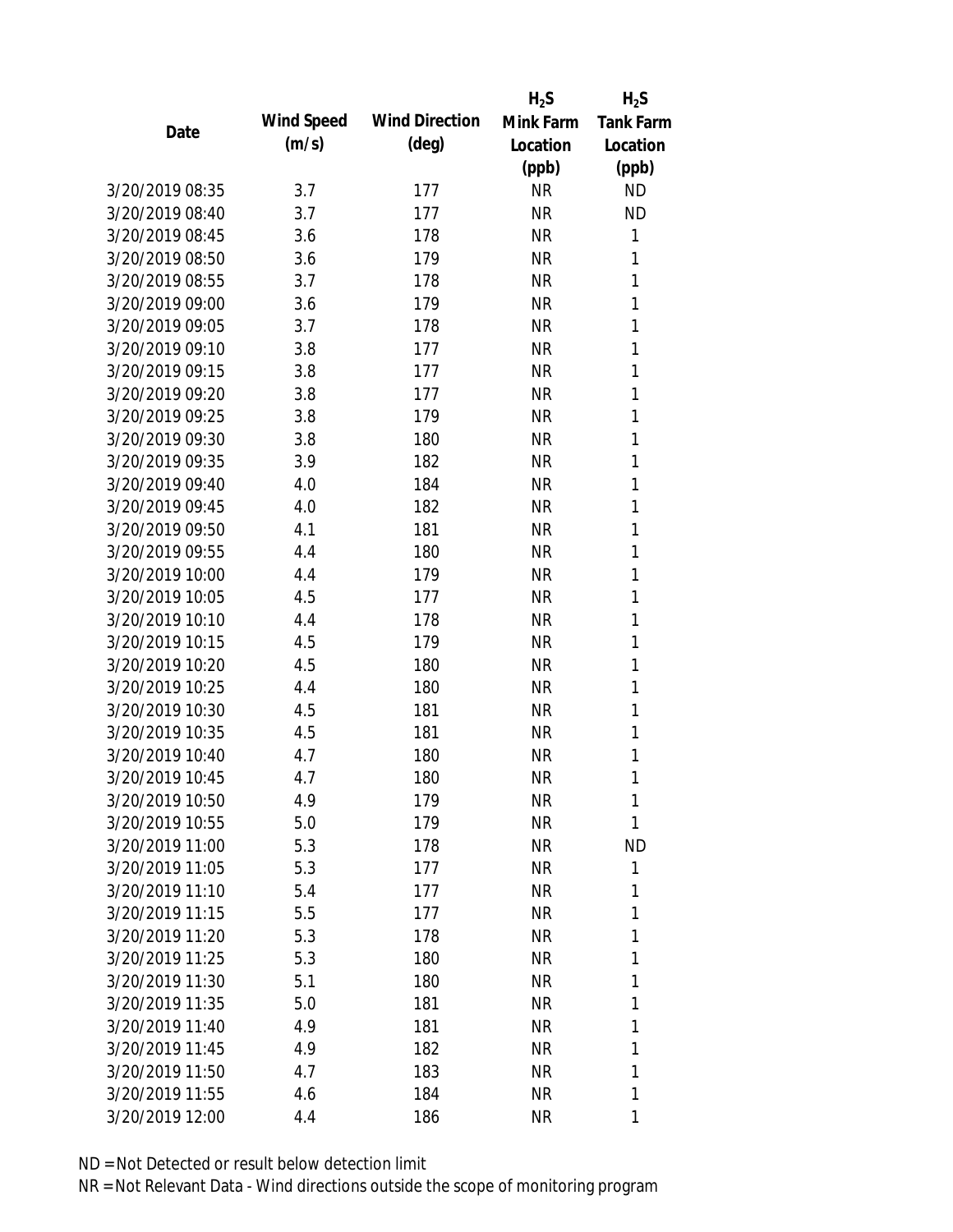|                 |            |                       | $H_2S$    | $H_2S$           |
|-----------------|------------|-----------------------|-----------|------------------|
| Date            | Wind Speed | <b>Wind Direction</b> | Mink Farm | <b>Tank Farm</b> |
|                 | (m/s)      | $(\text{deg})$        | Location  | Location         |
|                 |            |                       | (ppb)     | (ppb)            |
| 3/20/2019 12:05 | 4.3        | 188                   | <b>NR</b> | 1                |
| 3/20/2019 12:10 | 4.2        | 190                   | <b>NR</b> | 1                |
| 3/20/2019 12:15 | 4.0        | 191                   | <b>NR</b> | 1                |
| 3/20/2019 12:20 | 4.0        | 191                   | <b>NR</b> | 1                |
| 3/20/2019 12:25 | 4.0        | 191                   | <b>NR</b> | 1                |
| 3/20/2019 12:30 | 3.8        | 190                   | <b>NR</b> | 1                |
| 3/20/2019 12:35 | 3.6        | 189                   | <b>NR</b> | 1                |
| 3/20/2019 12:40 | 3.4        | 189                   | <b>NR</b> | 1                |
| 3/20/2019 12:45 | 3.4        | 188                   | <b>NR</b> | 1                |
| 3/20/2019 12:50 | 3.1        | 188                   | <b>NR</b> | 1                |
| 3/20/2019 12:55 | 3.0        | 188                   | <b>NR</b> | 1                |
| 3/20/2019 13:00 | 3.1        | 186                   | <b>NR</b> | 1                |
| 3/20/2019 13:05 | 3.2        | 184                   | <b>NR</b> | 1                |
| 3/20/2019 13:10 | 3.2        | 183                   | <b>NR</b> | 1                |
| 3/20/2019 13:15 | 3.1        | 183                   | <b>NR</b> | 1                |
| 3/20/2019 13:20 | 3.3        | 182                   | <b>NR</b> | 1                |
| 3/20/2019 13:25 | 3.4        | 181                   | <b>NR</b> | 1                |
| 3/20/2019 13:30 | 3.3        | 183                   | <b>NR</b> | 1                |
| 3/20/2019 13:35 | 3.3        | 183                   | <b>NR</b> | 1                |
| 3/20/2019 13:40 | 3.4        | 184                   | <b>NR</b> | 1                |
| 3/20/2019 13:45 | 3.3        | 185                   | <b>NR</b> | 1                |
| 3/20/2019 13:50 | 3.2        | 187                   | <b>NR</b> | 1                |
| 3/20/2019 13:55 | 3.3        | 187                   | <b>NR</b> | 1                |
| 3/20/2019 14:00 | 3.3        | 188                   | <b>NR</b> | 1                |
| 3/20/2019 14:05 | 3.3        | 188                   | <b>NR</b> | 1                |
| 3/20/2019 14:10 | 3.5        | 188                   | <b>NR</b> | 1                |
| 3/20/2019 14:15 | 3.7        | 187                   | <b>NR</b> | 1                |
| 3/20/2019 14:20 | 3.9        | 185                   | <b>NR</b> | 1                |
| 3/20/2019 14:25 | 3.9        | 184                   | <b>NR</b> | 1                |
| 3/20/2019 14:30 | 3.9        | 185                   | <b>NR</b> | 1                |
| 3/20/2019 14:35 | 3.9        | 185                   | <b>NR</b> | 1                |
| 3/20/2019 14:40 | 3.7        | 185                   | <b>NR</b> | 1                |
| 3/20/2019 14:45 | 3.6        | 187                   | <b>NR</b> | 1                |
| 3/20/2019 14:50 | 3.3        | 191                   | <b>NR</b> | 1                |
| 3/20/2019 14:55 | 3.0        | 198                   | <b>NR</b> | 1                |
| 3/20/2019 15:00 | 2.8        | 204                   | <b>NR</b> | 1                |
| 3/20/2019 15:05 | 2.6        | 215                   | <b>NR</b> | 1                |
| 3/20/2019 15:10 | 2.5        | 227                   | <b>NR</b> | 1                |
| 3/20/2019 15:15 | 2.5        | 241                   | 1         | 1                |
| 3/20/2019 15:20 | 2.6        | 253                   | 1         | 1                |
| 3/20/2019 15:25 | 2.9        | 258                   | 1         | 1                |
| 3/20/2019 15:30 | 3.1        | 265                   | 1         | 1                |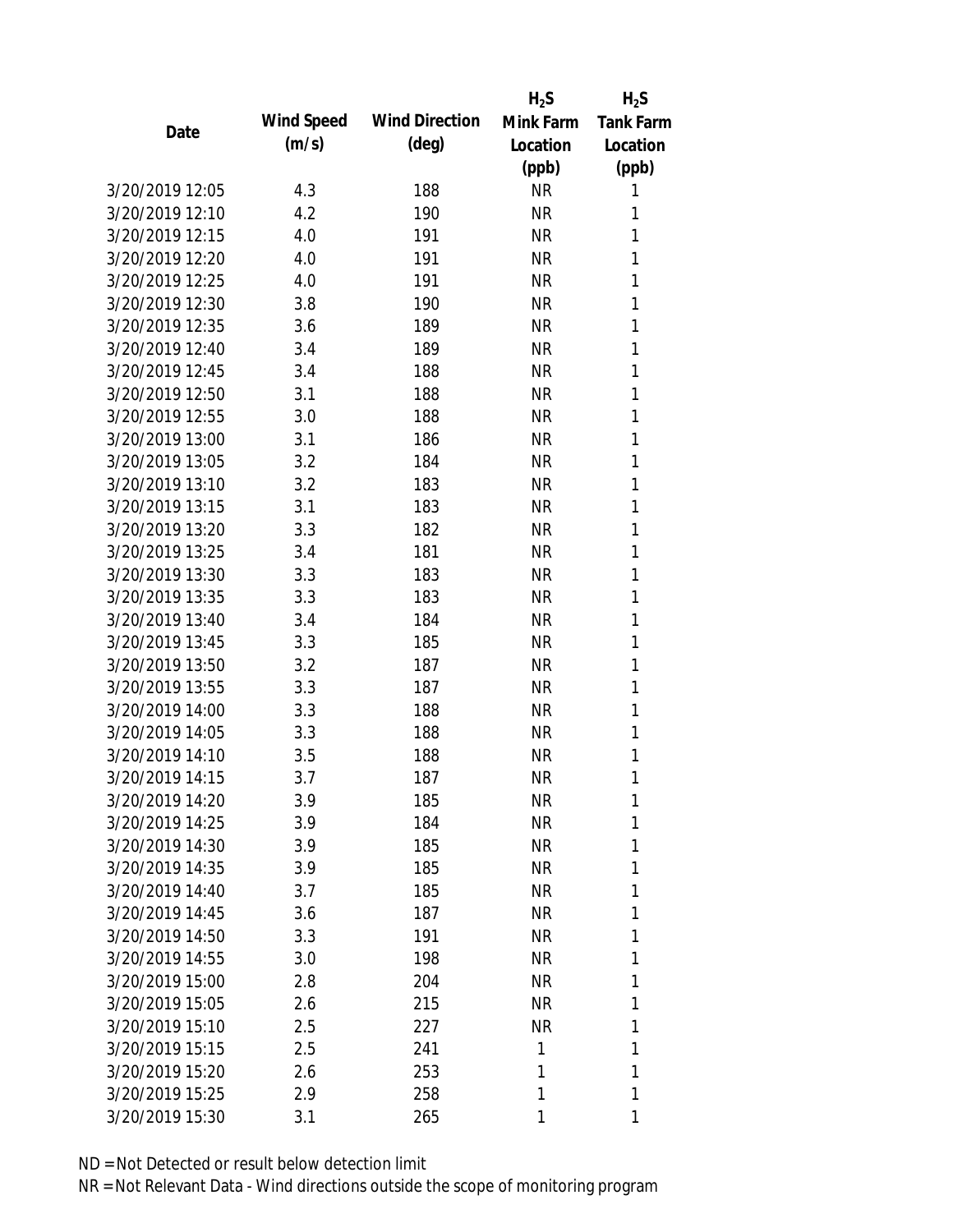|                 |            |                       | $H_2S$    | $H_2S$           |
|-----------------|------------|-----------------------|-----------|------------------|
| Date            | Wind Speed | <b>Wind Direction</b> | Mink Farm | <b>Tank Farm</b> |
|                 | (m/s)      | $(\text{deg})$        | Location  | Location         |
|                 |            |                       | (ppb)     | (ppb)            |
| 3/20/2019 15:35 | 3.3        | 268                   | 1         | 1                |
| 3/20/2019 15:40 | 3.3        | 270                   | 1         | 1                |
| 3/20/2019 15:45 | 3.3        | 269                   | 1         | 1                |
| 3/20/2019 15:50 | 3.3        | 268                   | 1         | 1                |
| 3/20/2019 15:55 | 3.3        | 272                   | 1         | 1                |
| 3/20/2019 16:00 | 3.2        | 271                   | 1         | 1                |
| 3/20/2019 16:05 | 3.1        | 268                   | 1         | 1                |
| 3/20/2019 16:10 | 3.1        | 266                   | 1         | 1                |
| 3/20/2019 16:15 | 3.3        | 264                   | 1         | 1                |
| 3/20/2019 16:20 | 3.3        | 261                   | 1         | 1                |
| 3/20/2019 16:25 | 3.3        | 260                   | 1         | 1                |
| 3/20/2019 16:30 | 3.3        | 262                   | 1         | 1                |
| 3/20/2019 16:35 | 3.4        | 264                   | 1         | 1                |
| 3/20/2019 16:40 | 3.5        | 267                   | 1         | 1                |
| 3/20/2019 16:45 | 3.4        | 269                   | 1         | 1                |
| 3/20/2019 16:50 | 3.4        | 271                   | 1         | 1                |
| 3/20/2019 16:55 | 3.2        | 269                   | 1         | 1                |
| 3/20/2019 17:00 | 3.0        | 266                   | 1         | 1                |
| 3/20/2019 17:05 | 3.0        | 263                   | 1         | 1                |
| 3/20/2019 17:10 | 2.8        | 260                   | 1         | 1                |
| 3/20/2019 17:15 | 2.7        | 257                   | 1         | 1                |
| 3/20/2019 17:20 | 2.7        | 254                   | <b>ND</b> | 1                |
| 3/20/2019 17:25 | 2.8        | 254                   | <b>ND</b> | 1                |
| 3/20/2019 17:30 | 2.9        | 255                   | <b>ND</b> | 1                |
| 3/20/2019 17:35 | 3.0        | 254                   | <b>ND</b> | 1                |
| 3/20/2019 17:40 | 3.1        | 256                   | <b>ND</b> | 1                |
| 3/20/2019 17:45 | 3.2        | 257                   | <b>ND</b> | 1                |
| 3/20/2019 17:50 | 3.2        | 255                   | 1         | 1                |
| 3/20/2019 17:55 | 3.0        | 255                   | 1         | 1                |
| 3/20/2019 18:00 | 3.1        | 254                   | <b>ND</b> | 1                |
| 3/20/2019 18:05 | 3.0        | 255                   | 1         | 1                |
| 3/20/2019 18:10 | 2.8        | 253                   | <b>ND</b> | 1                |
| 3/20/2019 18:15 | 2.8        | 252                   | <b>ND</b> | 1                |
| 3/20/2019 18:20 | 2.7        | 249                   | <b>ND</b> | 1                |
| 3/20/2019 18:25 | 2.6        | 242                   | <b>ND</b> | 1                |
| 3/20/2019 18:30 | 2.4        | 237                   | <b>ND</b> | 1                |
| 3/20/2019 18:35 | 2.2        | 236                   | ND        | 1                |
| 3/20/2019 18:40 | 2.1        | 235                   | <b>ND</b> | 1                |
| 3/20/2019 18:45 | 2.0        | 233                   | 1         | $\overline{2}$   |
| 3/20/2019 18:50 | 2.2        | 239                   | 1         | $\overline{2}$   |
| 3/20/2019 18:55 | 2.4        | 248                   | 1         | $\overline{2}$   |
| 3/20/2019 19:00 | 2.6        | 253                   | <b>ND</b> | 1                |
|                 |            |                       |           |                  |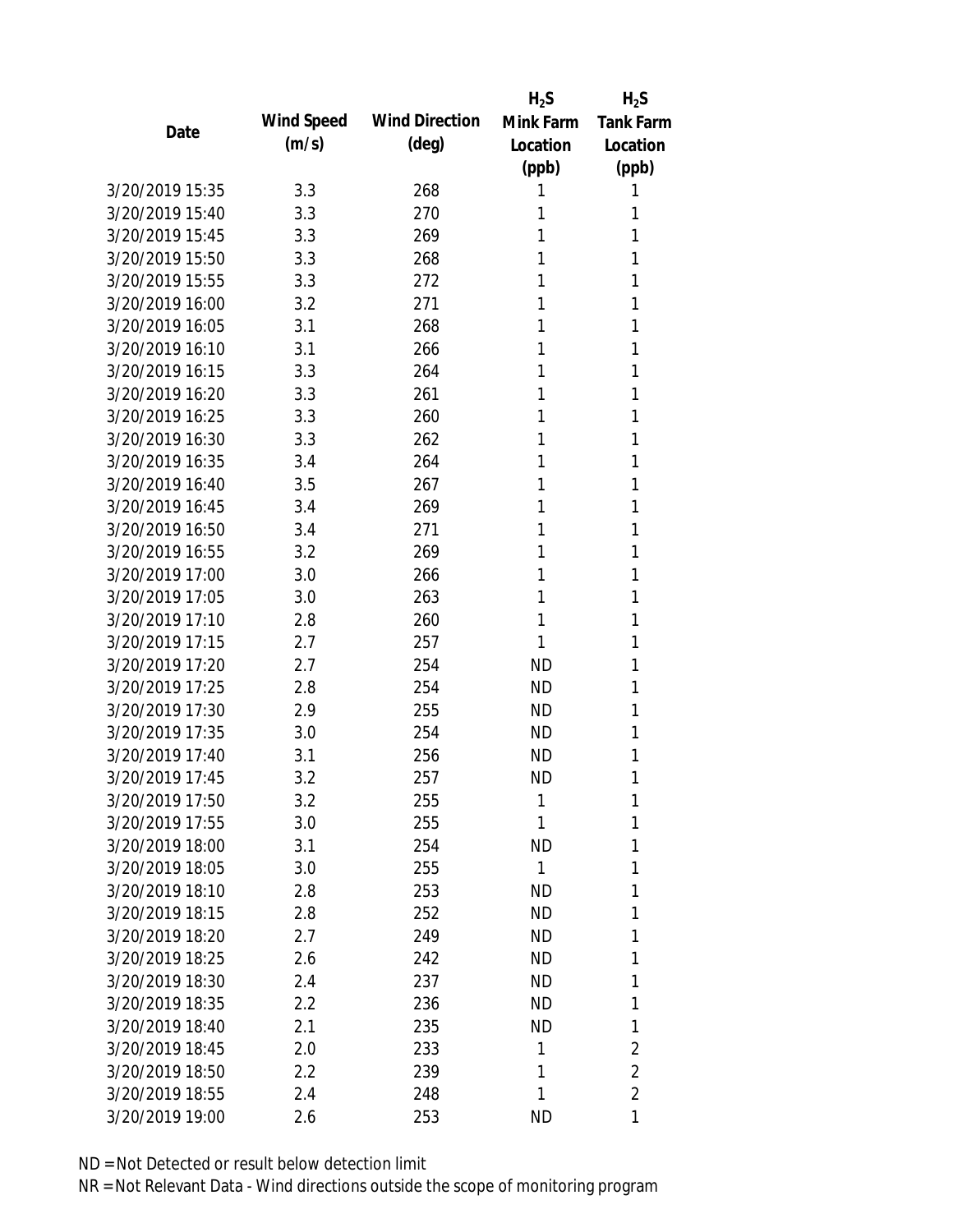|                 |            |                       | $H_2S$    | $H_2S$           |
|-----------------|------------|-----------------------|-----------|------------------|
| Date            | Wind Speed | <b>Wind Direction</b> | Mink Farm | <b>Tank Farm</b> |
|                 | (m/s)      | $(\text{deg})$        | Location  | Location         |
|                 |            |                       | (ppb)     | (ppb)            |
| 3/20/2019 19:05 | 2.8        | 254                   | 1         | 1                |
| 3/20/2019 19:10 | 3.0        | 257                   | 1         | 1                |
| 3/20/2019 19:15 | 3.2        | 258                   | 1         | 1                |
| 3/20/2019 19:20 | 3.3        | 260                   | 1         | 1                |
| 3/20/2019 19:25 | 3.3        | 257                   | 1         | 1                |
| 3/20/2019 19:30 | 3.3        | 251                   | ND        | 1                |
| 3/20/2019 19:35 | 3.3        | 246                   | 1         | 1                |
| 3/20/2019 19:40 | 3.1        | 241                   | 1         | 1                |
| 3/20/2019 19:45 | 2.9        | 237                   | 1         | 1                |
| 3/20/2019 19:50 | 2.5        | 230                   | 1         | 1                |
| 3/20/2019 19:55 | 2.3        | 222                   | <b>NR</b> | 1                |
| 3/20/2019 20:00 | 2.2        | 221                   | <b>NR</b> | 1                |
| 3/20/2019 20:05 | 2.0        | 213                   | <b>NR</b> | 1                |
| 3/20/2019 20:10 | 1.9        | 206                   | <b>NR</b> | $\overline{2}$   |
| 3/20/2019 20:15 | 1.9        | 198                   | <b>NR</b> | 2                |
| 3/20/2019 20:20 | 2.1        | 192                   | <b>NR</b> | $\mathbf{1}$     |
| 3/20/2019 20:25 | 2.2        | 190                   | <b>NR</b> | 1                |
| 3/20/2019 20:30 | 2.5        | 187                   | <b>NR</b> | 1                |
| 3/20/2019 20:35 | 2.7        | 188                   | <b>NR</b> | 1                |
| 3/20/2019 20:40 | 3.0        | 188                   | <b>NR</b> | 1                |
| 3/20/2019 20:45 | 3.1        | 190                   | <b>NR</b> | 1                |
| 3/20/2019 20:50 | 3.5        | 195                   | <b>NR</b> | 1                |
| 3/20/2019 20:55 | 3.7        | 205                   | <b>NR</b> | 1                |
| 3/20/2019 21:00 | 3.5        | 212                   | <b>NR</b> | 1                |
| 3/20/2019 21:05 | 3.4        | 215                   | <b>NR</b> | <b>ND</b>        |
| 3/20/2019 21:10 | 3.5        | 219                   | <b>NR</b> | 1                |
| 3/20/2019 21:15 | 3.5        | 223                   | <b>NR</b> | 1                |
| 3/20/2019 21:20 | 3.4        | 224                   | <b>NR</b> | 1                |
| 3/20/2019 21:25 | 3.4        | 218                   | <b>NR</b> | 1                |
| 3/20/2019 21:30 | 4.0        | 219                   | <b>NR</b> | 1                |
| 3/20/2019 21:35 | 4.4        | 227                   | <b>NR</b> | 1                |
| 3/20/2019 21:40 | 4.5        | 237                   | 1         | 1                |
| 3/20/2019 21:45 | 4.6        | 246                   | 1         | 1                |
| 3/20/2019 21:50 | 4.6        | 256                   | 1         | 1                |
| 3/20/2019 21:55 | 4.5        | 268                   | 1         | 1                |
| 3/20/2019 22:00 | 4.2        | 280                   | 1         | <b>NR</b>        |
| 3/20/2019 22:05 | 4.2        | 291                   | 1         | <b>NR</b>        |
| 3/20/2019 22:10 | 4.2        | 298                   | 1         | <b>NR</b>        |
| 3/20/2019 22:15 | 4.2        | 304                   | 1         | <b>NR</b>        |
| 3/20/2019 22:20 | 4.2        | 312                   | 1         | <b>NR</b>        |
| 3/20/2019 22:25 | 4.2        | 318                   | 1         | <b>NR</b>        |
| 3/20/2019 22:30 | 4.1        | 322                   | 1         | <b>NR</b>        |
|                 |            |                       |           |                  |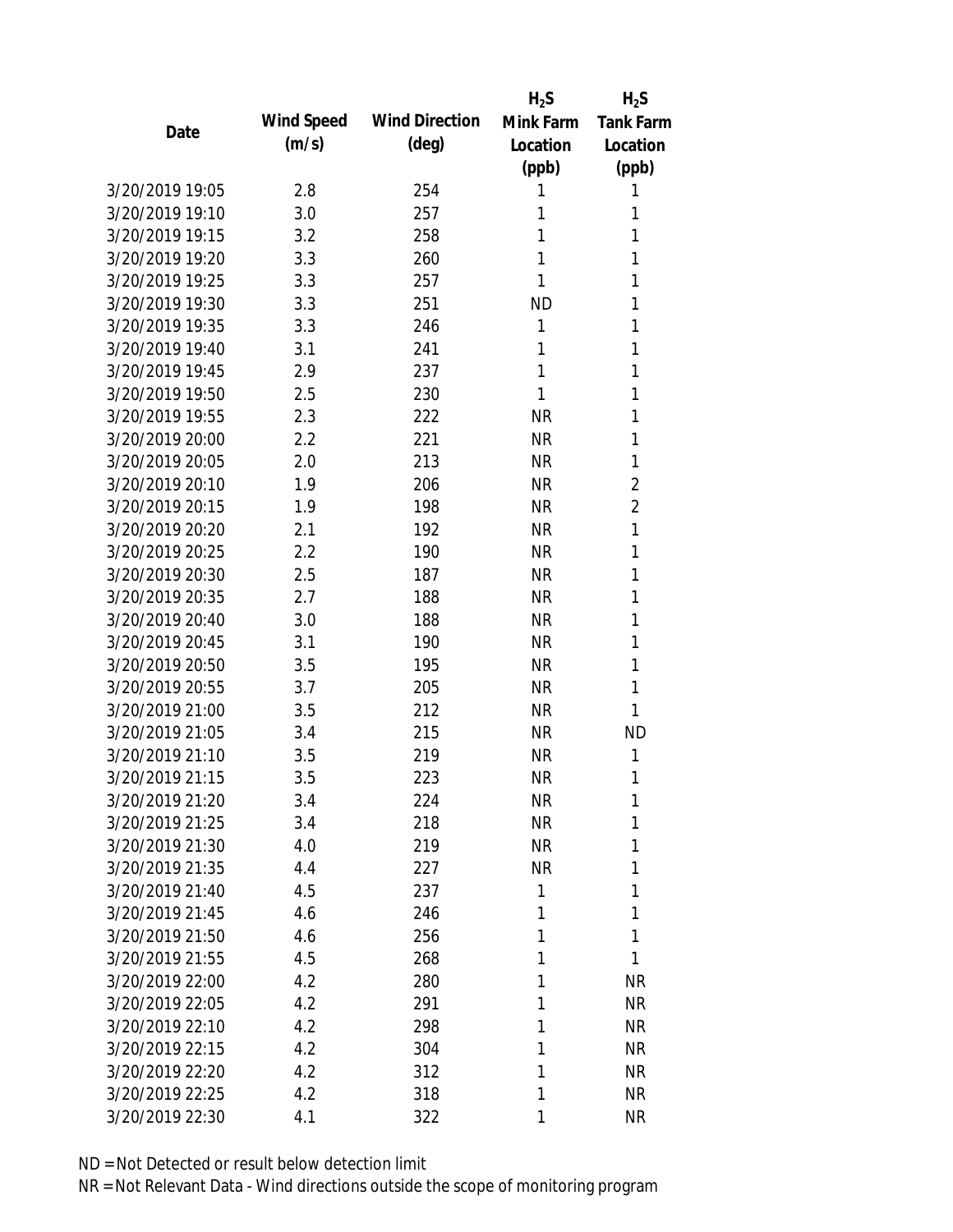|                 |            |                       | $H_2S$    | $H_2S$           |
|-----------------|------------|-----------------------|-----------|------------------|
| Date            | Wind Speed | <b>Wind Direction</b> | Mink Farm | <b>Tank Farm</b> |
|                 | (m/s)      | $(\text{deg})$        | Location  | Location         |
|                 |            |                       | (ppb)     | (ppb)            |
| 3/20/2019 22:35 | 4.1        | 323                   | 1         | <b>NR</b>        |
| 3/20/2019 22:40 | 4.0        | 325                   | 1         | <b>NR</b>        |
| 3/20/2019 22:45 | 3.9        | 327                   | 1         | <b>NR</b>        |
| 3/20/2019 22:50 | 3.8        | 325                   | 1         | <b>NR</b>        |
| 3/20/2019 22:55 | 3.8        | 321                   | 1         | <b>NR</b>        |
| 3/20/2019 23:00 | 3.7        | 315                   | 1         | <b>NR</b>        |
| 3/20/2019 23:05 | 3.6        | 310                   | 1         | <b>NR</b>        |
| 3/20/2019 23:10 | 3.4        | 307                   | 1         | <b>NR</b>        |
| 3/20/2019 23:15 | 3.4        | 304                   | 1         | <b>NR</b>        |
| 3/20/2019 23:20 | 3.6        | 303                   | 1         | <b>NR</b>        |
| 3/20/2019 23:25 | 3.8        | 303                   | 1         | <b>NR</b>        |
| 3/20/2019 23:30 | 3.9        | 304                   | 1         | <b>NR</b>        |
| 3/20/2019 23:35 | 3.8        | 304                   | 1         | <b>NR</b>        |
| 3/20/2019 23:40 | 3.7        | 304                   | 1         | <b>NR</b>        |
| 3/20/2019 23:45 | 3.8        | 305                   | 1         | <b>NR</b>        |
| 3/20/2019 23:50 | 3.7        | 305                   | 1         | <b>NR</b>        |
| 3/20/2019 23:55 | 3.5        | 307                   | 1         | <b>NR</b>        |
| 3/20/2019 24:00 | 3.3        | 308                   | 1         | <b>NR</b>        |
| 3/21/2019 00:05 | 3.4        | 309                   | 1         | <b>NR</b>        |
| 3/21/2019 00:10 | 3.5        | 310                   | 1         | <b>NR</b>        |
| 3/21/2019 00:15 | 3.4        | 310                   | 1         | <b>NR</b>        |
| 3/21/2019 00:20 | 3.5        | 308                   | 1         | <b>NR</b>        |
| 3/21/2019 00:25 | 3.6        | 308                   | 1         | <b>NR</b>        |
| 3/21/2019 00:30 | 3.7        | 306                   | 1         | <b>NR</b>        |
| 3/21/2019 00:35 | 3.8        | 306                   | 1         | <b>NR</b>        |
| 3/21/2019 00:40 | 3.9        | 307                   | 1         | <b>NR</b>        |
| 3/21/2019 00:45 | 3.8        | 309                   | 1         | <b>NR</b>        |
| 3/21/2019 00:50 | 3.7        | 313                   | 1         | <b>NR</b>        |
| 3/21/2019 00:55 | 3.5        | 315                   | 1         | <b>NR</b>        |
| 3/21/2019 01:00 | 3.3        | 316                   | 1         | <b>NR</b>        |
| 3/21/2019 01:05 | 3.2        | 317                   | 1         | <b>NR</b>        |
| 3/21/2019 01:10 | 3.1        | 317                   | 1         | <b>NR</b>        |
| 3/21/2019 01:15 | 3.1        | 316                   | 1         | <b>NR</b>        |
| 3/21/2019 01:20 | 2.9        | 317                   | 1         | <b>NR</b>        |
| 3/21/2019 01:25 | 3.1        | 317                   | 1         | <b>NR</b>        |
| 3/21/2019 01:30 | 3.2        | 321                   | 1         | <b>NR</b>        |
| 3/21/2019 01:35 | 3.3        | 323                   | 1         | <b>NR</b>        |
| 3/21/2019 01:40 | 3.4        | 326                   | 1         | <b>NR</b>        |
| 3/21/2019 01:45 | 3.6        | 328                   | 1         | <b>NR</b>        |
| 3/21/2019 01:50 | 3.8        | 326                   | 1         | <b>NR</b>        |
| 3/21/2019 01:55 | 3.9        | 324                   | 1         | <b>NR</b>        |
| 3/21/2019 02:00 | 4.2        | 323                   | 1         | <b>NR</b>        |
|                 |            |                       |           |                  |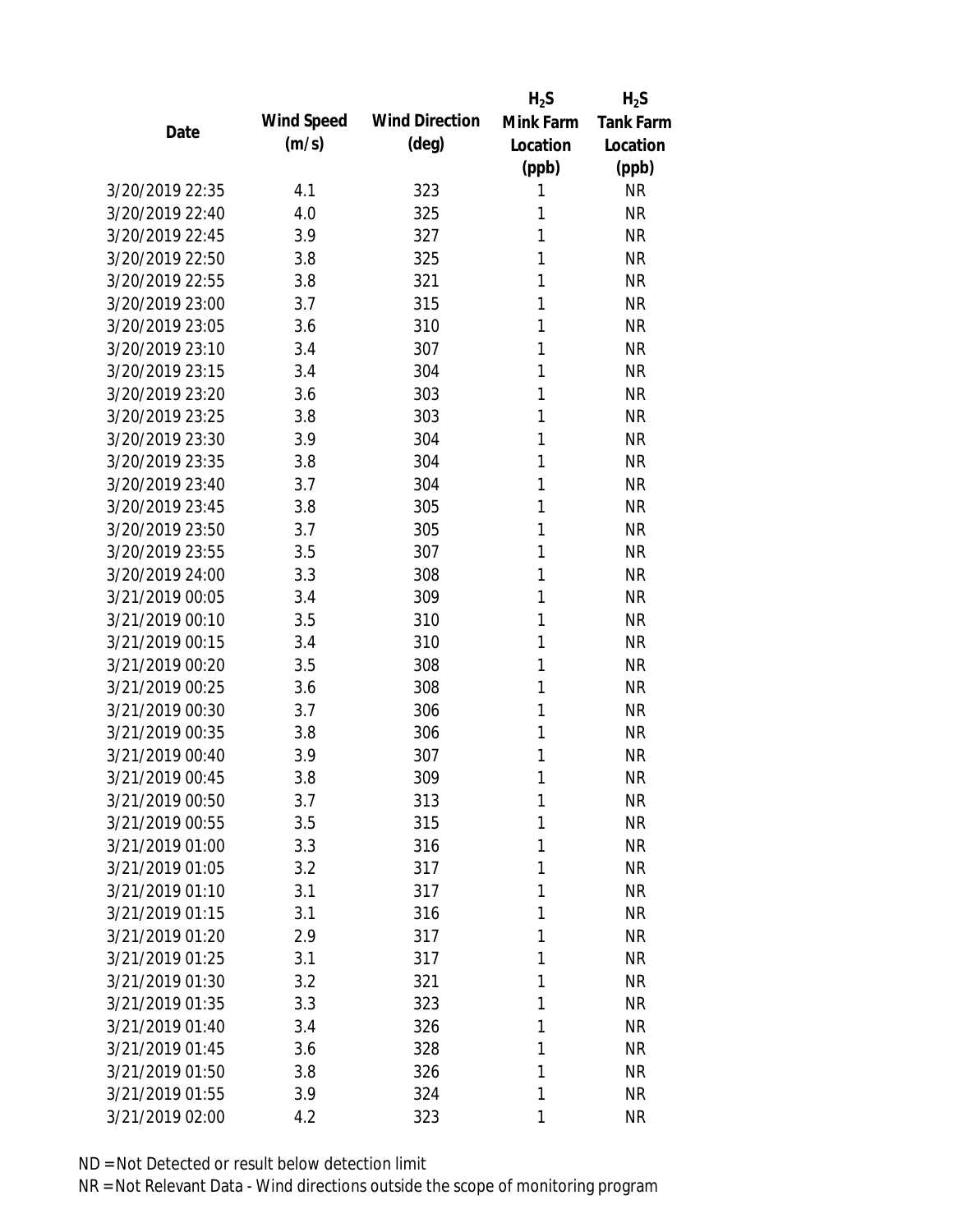|                 |            |                       | $H_2S$    | $H_2S$           |
|-----------------|------------|-----------------------|-----------|------------------|
| Date            | Wind Speed | <b>Wind Direction</b> | Mink Farm | <b>Tank Farm</b> |
|                 | (m/s)      | $(\text{deg})$        | Location  | Location         |
|                 |            |                       | (ppb)     | (ppb)            |
| 3/21/2019 02:05 | 4.2        | 324                   | 1         | <b>NR</b>        |
| 3/21/2019 02:10 | 4.1        | 324                   | 1         | <b>NR</b>        |
| 3/21/2019 02:15 | 3.9        | 323                   | 1         | <b>NR</b>        |
| 3/21/2019 02:20 | 4.1        | 326                   | 1         | <b>NR</b>        |
| 3/21/2019 02:25 | 4.0        | 329                   | 1         | <b>NR</b>        |
| 3/21/2019 02:30 | 4.0        | 330                   | 1         | <b>NR</b>        |
| 3/21/2019 02:35 | 4.2        | 329                   | 1         | <b>NR</b>        |
| 3/21/2019 02:40 | 4.4        | 328                   | 1         | <b>NR</b>        |
| 3/21/2019 02:45 | 4.5        | 326                   | 1         | <b>NR</b>        |
| 3/21/2019 02:50 | 4.3        | 327                   | 1         | <b>NR</b>        |
| 3/21/2019 02:55 | 4.3        | 327                   | 1         | <b>NR</b>        |
| 3/21/2019 03:00 | 4.2        | 328                   | 1         | <b>NR</b>        |
| 3/21/2019 03:05 | 3.8        | 330                   | 1         | <b>NR</b>        |
| 3/21/2019 03:10 | 3.7        | 331                   | 1         | <b>NR</b>        |
| 3/21/2019 03:15 | 3.8        | 332                   | 1         | <b>NR</b>        |
| 3/21/2019 03:20 | 3.7        | 333                   | 1         | <b>NR</b>        |
| 3/21/2019 03:25 | 3.6        | 334                   | 1         | <b>NR</b>        |
| 3/21/2019 03:30 | 3.4        | 333                   | 1         | <b>NR</b>        |
| 3/21/2019 03:35 | 3.4        | 333                   | 1         | <b>NR</b>        |
| 3/21/2019 03:40 | 3.3        | 334                   | 1         | <b>NR</b>        |
| 3/21/2019 03:45 | 3.1        | 334                   | 1         | <b>NR</b>        |
| 3/21/2019 03:50 | 3.1        | 335                   | 1         | <b>NR</b>        |
| 3/21/2019 03:55 | 3.0        | 335                   | 1         | <b>NR</b>        |
| 3/21/2019 04:00 | 3.0        | 335                   | 1         | <b>NR</b>        |
| 3/21/2019 04:05 | 3.2        | 336                   | 1         | <b>NR</b>        |
| 3/21/2019 04:10 | 3.2        | 335                   | 1         | <b>NR</b>        |
| 3/21/2019 04:15 | 3.2        | 336                   | 1         | <b>NR</b>        |
| 3/21/2019 04:20 | 3.2        | 337                   | 1         | <b>NR</b>        |
| 3/21/2019 04:25 | 3.1        | 337                   | 1         | <b>NR</b>        |
| 3/21/2019 04:30 | 3.1        | 337                   | 1         | <b>NR</b>        |
| 3/21/2019 04:35 | 3.0        | 337                   | 1         | <b>NR</b>        |
| 3/21/2019 04:40 | 3.0        | 337                   | 1         | <b>NR</b>        |
| 3/21/2019 04:45 | 3.0        | 337                   | 1         | <b>NR</b>        |
| 3/21/2019 04:50 | 2.9        | 336                   | 1         | <b>NR</b>        |
| 3/21/2019 04:55 | 3.1        | 334                   | 1         | <b>NR</b>        |
| 3/21/2019 05:00 | 3.2        | 334                   | 1         | <b>NR</b>        |
| 3/21/2019 05:05 | 3.2        | 333                   | 1         | <b>NR</b>        |
| 3/21/2019 05:10 | 3.3        | 334                   | <b>ND</b> | <b>NR</b>        |
| 3/21/2019 05:15 | 3.2        | 336                   | <b>ND</b> | <b>NR</b>        |
| 3/21/2019 05:20 | 3.3        | 336                   | 1         | <b>NR</b>        |
| 3/21/2019 05:25 | 3.4        | 338                   | 1         | <b>NR</b>        |
| 3/21/2019 05:30 | 3.5        | 338                   | 1         | <b>NR</b>        |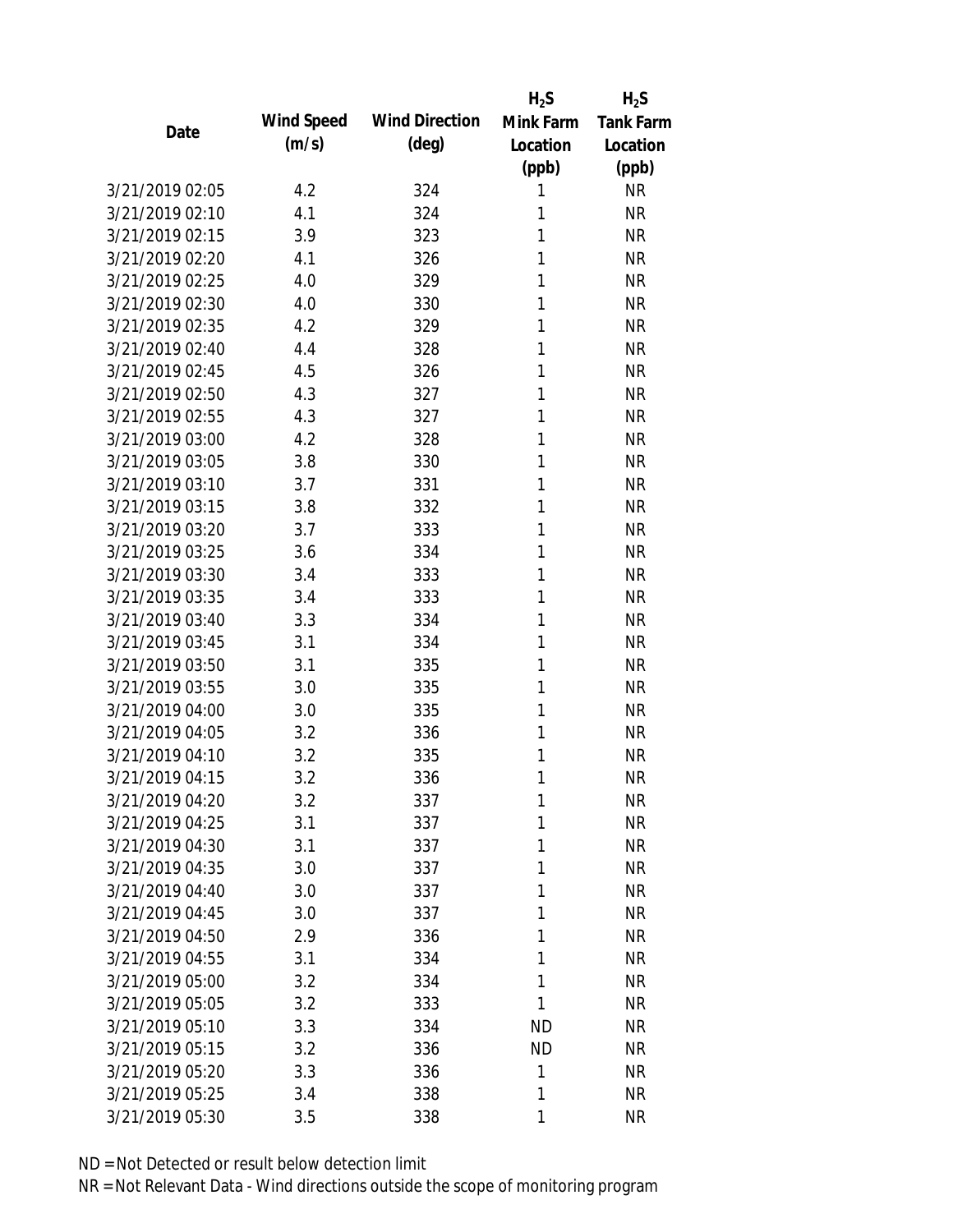|                 |            |                       | $H_2S$         | $H_2S$           |
|-----------------|------------|-----------------------|----------------|------------------|
| Date            | Wind Speed | <b>Wind Direction</b> | Mink Farm      | <b>Tank Farm</b> |
|                 | (m/s)      | $(\text{deg})$        | Location       | Location         |
|                 |            |                       | (ppb)          | (ppb)            |
| 3/21/2019 05:35 | 3.5        | 340                   | 1              | <b>NR</b>        |
| 3/21/2019 05:40 | 3.5        | 340                   | 1              | <b>NR</b>        |
| 3/21/2019 05:45 | 3.6        | 340                   | 1              | <b>NR</b>        |
| 3/21/2019 05:50 | 3.7        | 340                   | 1              | <b>NR</b>        |
| 3/21/2019 05:55 | 3.5        | 341                   | 1              | <b>NR</b>        |
| 3/21/2019 06:00 | 3.4        | 342                   | 1              | <b>NR</b>        |
| 3/21/2019 06:05 | 3.4        | 343                   | 1              | <b>NR</b>        |
| 3/21/2019 06:10 | 3.4        | 343                   | 1              | <b>NR</b>        |
| 3/21/2019 06:15 | 3.3        | 345                   | 1              | <b>NR</b>        |
| 3/21/2019 06:20 | 3.2        | 346                   | 1              | <b>NR</b>        |
| 3/21/2019 06:25 | 3.3        | 345                   | 1              | <b>NR</b>        |
| 3/21/2019 06:30 | 3.4        | 344                   | 1              | <b>NR</b>        |
| 3/21/2019 06:35 | 3.4        | 344                   | 1              | <b>NR</b>        |
| 3/21/2019 06:40 | 3.4        | 343                   | 1              | <b>NR</b>        |
| 3/21/2019 06:45 | 3.5        | 343                   | 1              | <b>NR</b>        |
| 3/21/2019 06:50 | 3.4        | 343                   | 1              | <b>NR</b>        |
| 3/21/2019 06:55 | 3.4        | 344                   | 1              | <b>NR</b>        |
| 3/21/2019 07:00 | 3.3        | 344                   | 1              | <b>NR</b>        |
| 3/21/2019 07:05 | 3.3        | 343                   | 1              | <b>NR</b>        |
| 3/21/2019 07:10 | 3.3        | 343                   | $\overline{2}$ | <b>NR</b>        |
| 3/21/2019 07:15 | 3.3        | 343                   | 1              | <b>NR</b>        |
| 3/21/2019 07:20 | 3.4        | 344                   | 1              | <b>NR</b>        |
| 3/21/2019 07:25 | 3.4        | 345                   | 1              | <b>NR</b>        |
| 3/21/2019 07:30 | 3.4        | 345                   | 1              | <b>NR</b>        |
| 3/21/2019 07:35 | 3.4        | 347                   | 1              | <b>NR</b>        |
| 3/21/2019 07:40 | 3.4        | 348                   | 1              | <b>NR</b>        |
| 3/21/2019 07:45 | 3.5        | 347                   | 1              | <b>NR</b>        |
| 3/21/2019 07:50 | 3.5        | 348                   | 1              | <b>NR</b>        |
| 3/21/2019 07:55 | 3.6        | 348                   | 1              | <b>NR</b>        |
| 3/21/2019 08:00 | 3.6        | 348                   | 1              | <b>NR</b>        |
| 3/21/2019 08:05 | 3.5        | 348                   | 1              | <b>NR</b>        |
| 3/21/2019 08:10 | 3.5        | 348                   | 1              | <b>NR</b>        |
| 3/21/2019 08:15 | 3.4        | 351                   | 1              | <b>NR</b>        |
| 3/21/2019 08:20 | 3.3        | 351                   | 1              | <b>NR</b>        |
| 3/21/2019 08:25 | 3.3        | 352                   | 1              | <b>NR</b>        |
| 3/21/2019 08:30 | 3.4        | 354                   | 1              | <b>NR</b>        |
| 3/21/2019 08:35 | 3.5        | 354                   | 1              | <b>NR</b>        |
| 3/21/2019 08:40 | 3.4        | 355                   | 1              | <b>NR</b>        |
| 3/21/2019 08:45 | 3.5        | 356                   | 1              | <b>NR</b>        |
| 3/21/2019 08:50 | 3.5        | 356                   | 1              | <b>NR</b>        |
| 3/21/2019 08:55 | 3.4        | 357                   | 1              | <b>NR</b>        |
| 3/21/2019 09:00 | 3.2        | 357                   | 1              | <b>NR</b>        |
|                 |            |                       |                |                  |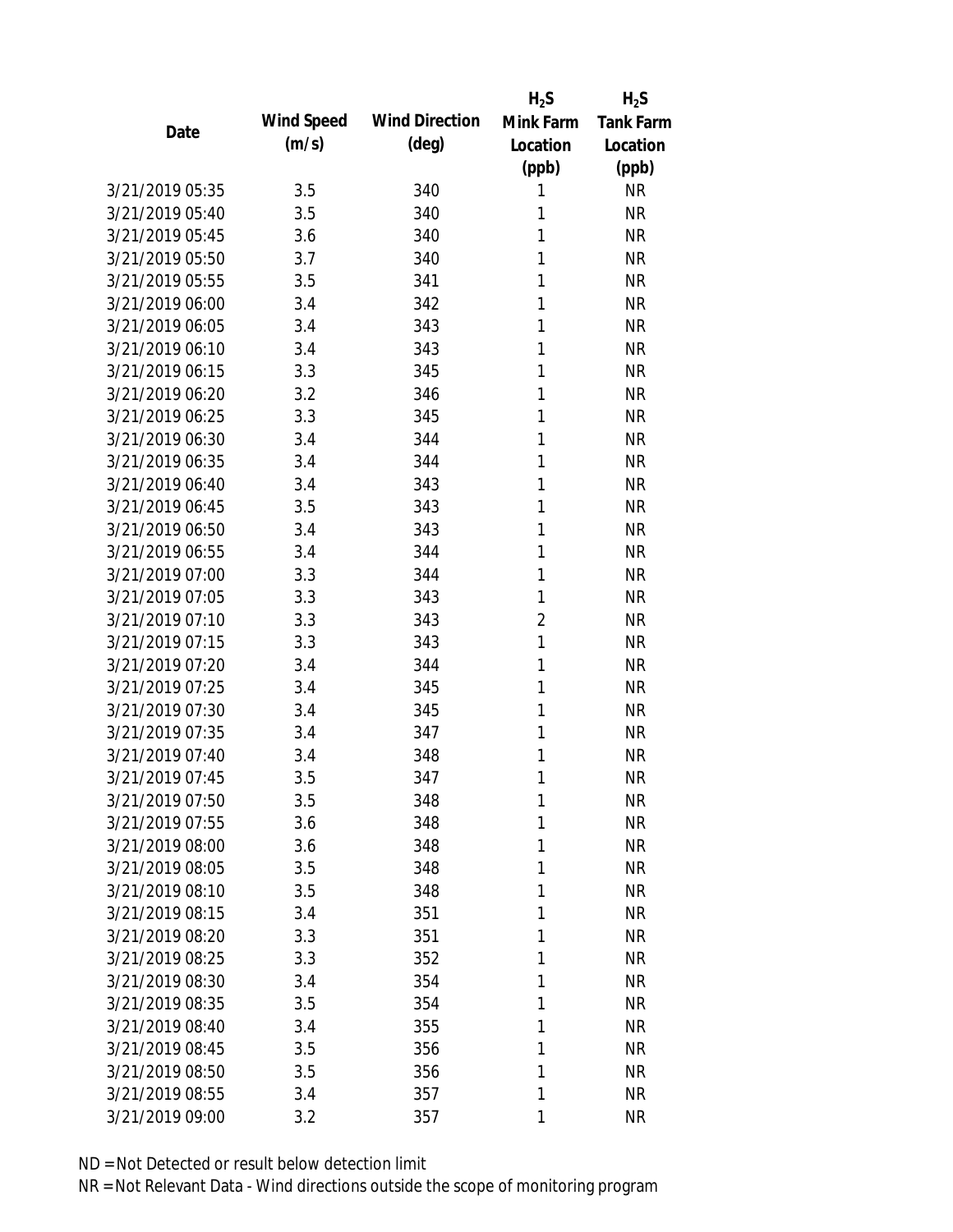|                 |            |                       | $H_2S$    | $H_2S$           |
|-----------------|------------|-----------------------|-----------|------------------|
| Date            | Wind Speed | <b>Wind Direction</b> | Mink Farm | <b>Tank Farm</b> |
|                 | (m/s)      | (deg)                 | Location  | Location         |
|                 |            |                       | (ppb)     | (ppb)            |
| 3/21/2019 09:05 | 3.2        | 357                   | 1         | <b>NR</b>        |
| 3/21/2019 09:10 | 3.3        | 356                   | 1         | <b>NR</b>        |
| 3/21/2019 09:15 | 3.4        | 356                   | 1         | <b>NR</b>        |
| 3/21/2019 09:20 | 3.6        | 356                   | 1         | <b>NR</b>        |
| 3/21/2019 09:25 | 3.7        | 356                   | 1         | <b>NR</b>        |
| 3/21/2019 09:30 | 3.8        | 356                   | 1         | <b>NR</b>        |
| 3/21/2019 09:35 | 3.8        | 356                   | 1         | <b>NR</b>        |
| 3/21/2019 09:40 | 3.6        | 355                   | 1         | <b>NR</b>        |
| 3/21/2019 09:45 | 3.5        | 355                   | 1         | <b>NR</b>        |
| 3/21/2019 09:50 | 3.4        | 355                   | 1         | <b>NR</b>        |
| 3/21/2019 09:55 | 3.4        | 353                   | 1         | <b>NR</b>        |
| 3/21/2019 10:00 | 3.2        | 353                   | 1         | <b>NR</b>        |
| 3/21/2019 10:05 | 3.1        | 353                   | 1         | <b>NR</b>        |
| 3/21/2019 10:10 | 3.2        | 354                   | 1         | <b>NR</b>        |
| 3/21/2019 10:15 | 3.3        | 356                   | 1         | <b>NR</b>        |
| 3/21/2019 10:20 | 3.3        | 358                   | 1         | <b>NR</b>        |
| 3/21/2019 10:25 | 3.4        | 359                   | 1         | <b>NR</b>        |
| 3/21/2019 10:30 | 3.4        | $\mathbf{1}$          | 1         | <b>NR</b>        |
| 3/21/2019 10:35 | 3.5        | 4                     | 1         | <b>NR</b>        |
| 3/21/2019 10:40 | 3.7        | 6                     | 1         | <b>NR</b>        |
| 3/21/2019 10:45 | 3.6        | 5                     | 1         | <b>NR</b>        |
| 3/21/2019 10:50 | 3.9        | 6                     | 1         | <b>NR</b>        |
| 3/21/2019 10:55 | 3.8        | 5                     | 1         | <b>NR</b>        |
| 3/21/2019 11:00 | 3.8        | 7                     | 1         | <b>NR</b>        |
| 3/21/2019 11:05 | 3.8        | 6                     | 1         | <b>NR</b>        |
| 3/21/2019 11:10 | 3.7        | 5                     | 1         | <b>NR</b>        |
| 3/21/2019 11:15 | 3.8        | 8                     | 1         | <b>NR</b>        |
| 3/21/2019 11:20 | 3.7        | 8                     | 1         | <b>NR</b>        |
| 3/21/2019 11:25 | 3.6        | 11                    | 1         | <b>NR</b>        |
| 3/21/2019 11:30 | 3.7        | 11                    | 1         | <b>NR</b>        |
| 3/21/2019 11:35 | 3.6        | 12                    | 1         | <b>NR</b>        |
| 3/21/2019 11:40 | 3.8        | 12                    | 1         | <b>NR</b>        |
| 3/21/2019 11:45 | 3.8        | 12                    | 1         | <b>NR</b>        |
| 3/21/2019 11:50 | 3.8        | 15                    | 1         | <b>NR</b>        |
| 3/21/2019 11:55 | 4.0        | 16                    | 1         | <b>NR</b>        |
| 3/21/2019 12:00 | 4.1        | 17                    | 1         | <b>NR</b>        |
| 3/21/2019 12:05 | 4.1        | 18                    | 1         | <b>NR</b>        |
| 3/21/2019 12:10 | 3.9        | 22                    | 1         | <b>NR</b>        |
| 3/21/2019 12:15 | 3.7        | 22                    | 1         | <b>NR</b>        |
| 3/21/2019 12:20 | 3.6        | 18                    | 1         | <b>NR</b>        |
| 3/21/2019 12:25 | 3.4        | 17                    | 1         | <b>NR</b>        |
| 3/21/2019 12:30 | 3.0        | 17                    | 1         | <b>NR</b>        |
|                 |            |                       |           |                  |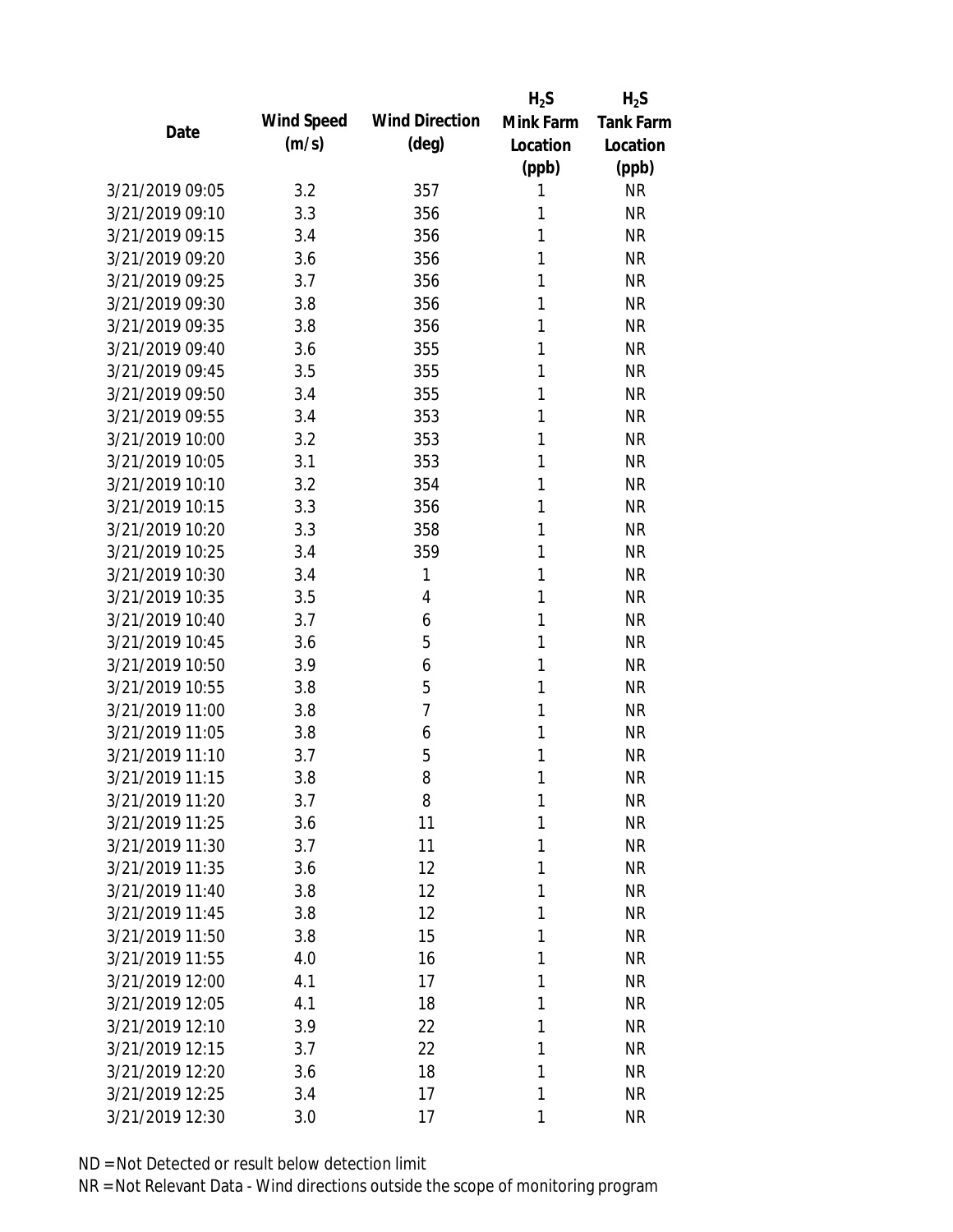|                 |            |                       | $H_2S$         | $H_2S$           |
|-----------------|------------|-----------------------|----------------|------------------|
| Date            | Wind Speed | <b>Wind Direction</b> | Mink Farm      | <b>Tank Farm</b> |
|                 | (m/s)      | $(\text{deg})$        | Location       | Location         |
|                 |            |                       | (ppb)          | (ppb)            |
| 3/21/2019 12:35 | 2.8        | 16                    | 2              | <b>NR</b>        |
| 3/21/2019 12:40 | 2.7        | 12                    | 1              | <b>NR</b>        |
| 3/21/2019 12:45 | 2.7        | 6                     | 1              | <b>NR</b>        |
| 3/21/2019 12:50 | 2.7        | 1                     | 1              | <b>NR</b>        |
| 3/21/2019 12:55 | 2.6        | 354                   | 1              | <b>NR</b>        |
| 3/21/2019 13:00 | 2.9        | 348                   | 1              | <b>NR</b>        |
| 3/21/2019 13:05 | 3.2        | 341                   | 1              | <b>NR</b>        |
| 3/21/2019 13:10 | 3.3        | 336                   | 1              | <b>NR</b>        |
| 3/21/2019 13:15 | 3.3        | 336                   | 1              | <b>NR</b>        |
| 3/21/2019 13:20 | 3.3        | 338                   | 1              | <b>NR</b>        |
| 3/21/2019 13:25 | 3.2        | 339                   | 1              | <b>NR</b>        |
| 3/21/2019 13:30 | 3.1        | 338                   | $\overline{2}$ | <b>NR</b>        |
| 3/21/2019 13:35 | 3.0        | 337                   | 1              | <b>NR</b>        |
| 3/21/2019 13:40 | 3.0        | 335                   | 1              | <b>NR</b>        |
| 3/21/2019 13:45 | 3.2        | 334                   | 1              | <b>NR</b>        |
| 3/21/2019 13:50 | 3.3        | 330                   | 1              | <b>NR</b>        |
| 3/21/2019 13:55 | 3.7        | 327                   | 1              | <b>NR</b>        |
| 3/21/2019 14:00 | 3.8        | 326                   | 1              | <b>NR</b>        |
| 3/21/2019 14:05 | 3.9        | 327                   | 1              | <b>NR</b>        |
| 3/21/2019 14:10 | 3.8        | 328                   | 1              | <b>NR</b>        |
| 3/21/2019 14:15 | 3.8        | 327                   | 1              | <b>NR</b>        |
| 3/21/2019 14:20 | 3.7        | 327                   | 1              | <b>NR</b>        |
| 3/21/2019 14:25 | 3.7        | 327                   | 1              | <b>NR</b>        |
| 3/21/2019 14:30 | 3.8        | 326                   | 1              | <b>NR</b>        |
| 3/21/2019 14:35 | 3.9        | 322                   | 1              | <b>NR</b>        |
| 3/21/2019 14:40 | 4.0        | 323                   | 1              | <b>NR</b>        |
| 3/21/2019 14:45 | 4.0        | 320                   | 1              | <b>NR</b>        |
| 3/21/2019 14:50 | 4.1        | 318                   | 1              | <b>NR</b>        |
| 3/21/2019 14:55 | 3.8        | 314                   | 1              | <b>NR</b>        |
| 3/21/2019 15:00 | 3.8        | 312                   | 1              | <b>NR</b>        |
| 3/21/2019 15:05 | 3.8        | 314                   | 1              | <b>NR</b>        |
| 3/21/2019 15:10 | 3.8        | 311                   | 1              | <b>NR</b>        |
| 3/21/2019 15:15 | 3.7        | 308                   | 1              | <b>NR</b>        |
| 3/21/2019 15:20 | 3.6        | 306                   | 1              | <b>NR</b>        |
| 3/21/2019 15:25 | 3.6        | 306                   | 1              | <b>NR</b>        |
| 3/21/2019 15:30 | 3.4        | 306                   | 1              | <b>NR</b>        |
| 3/21/2019 15:35 | 3.5        | 304                   | 1              | <b>NR</b>        |
| 3/21/2019 15:40 |            |                       | 1              | <b>NR</b>        |
| 3/21/2019 15:45 | 3.5<br>3.6 | 300<br>298            | 1              | <b>NR</b>        |
| 3/21/2019 15:50 |            | 295                   | 1              | <b>NR</b>        |
|                 | 3.5        |                       |                |                  |
| 3/21/2019 15:55 | 3.7        | 291                   | 1              | <b>NR</b>        |
| 3/21/2019 16:00 | 3.8        | 287                   | 1              | <b>NR</b>        |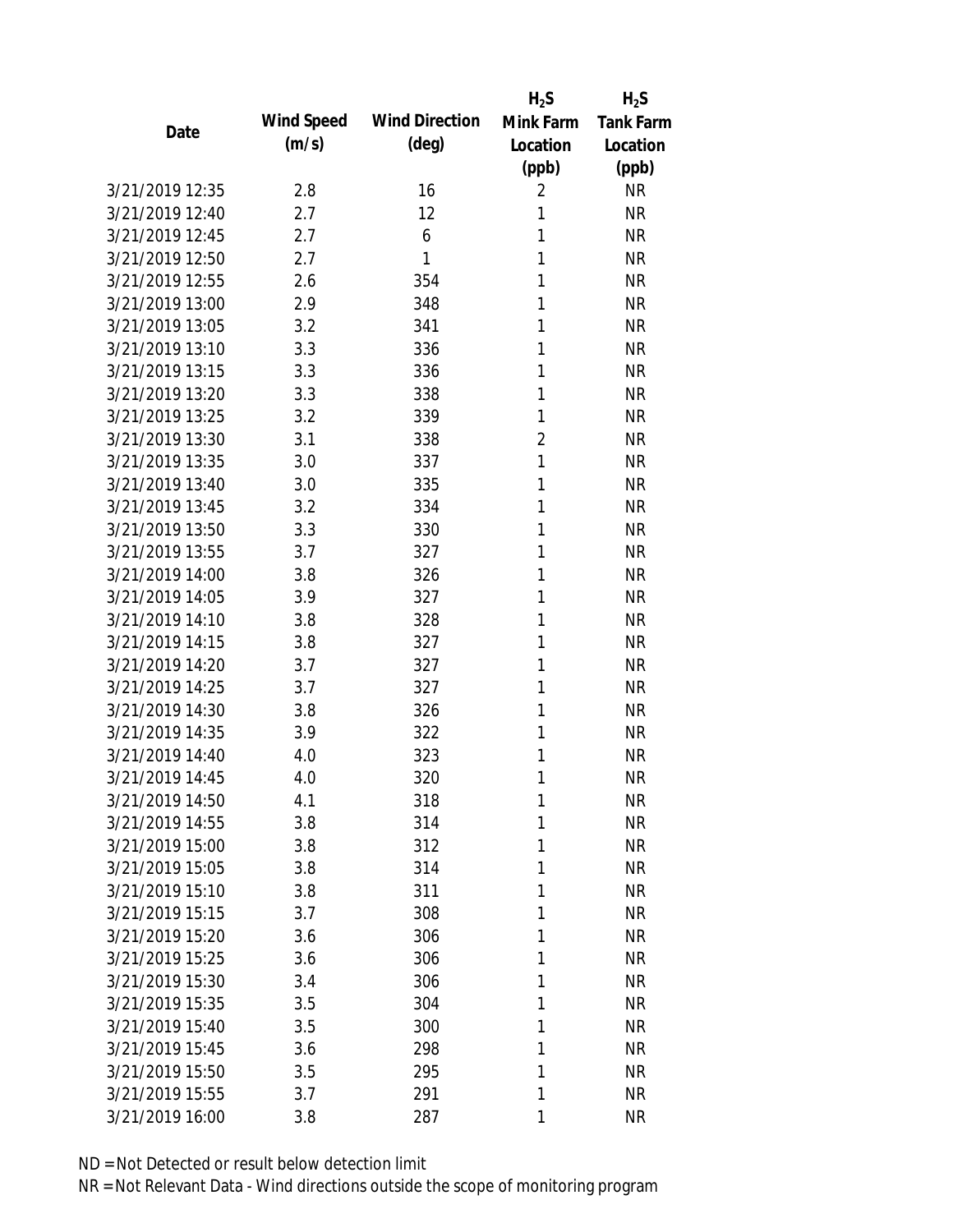|                 |            |                       | $H_2S$    | $H_2S$           |
|-----------------|------------|-----------------------|-----------|------------------|
| Date            | Wind Speed | <b>Wind Direction</b> | Mink Farm | <b>Tank Farm</b> |
|                 | (m/s)      | $(\text{deg})$        | Location  | Location         |
|                 |            |                       | (ppb)     | (ppb)            |
| 3/21/2019 16:05 | 3.6        | 284                   | 1         | <b>NR</b>        |
| 3/21/2019 16:10 | 3.3        | 280                   | 1         | <b>NR</b>        |
| 3/21/2019 16:15 | 3.2        | 281                   | 1         | <b>NR</b>        |
| 3/21/2019 16:20 | 3.5        | 284                   | 1         | <b>NR</b>        |
| 3/21/2019 16:25 | 3.4        | 283                   | 1         | <b>NR</b>        |
| 3/21/2019 16:30 | 3.6        | 284                   | 1         | <b>NR</b>        |
| 3/21/2019 16:35 | 3.8        | 283                   | 1         | <b>NR</b>        |
| 3/21/2019 16:40 | 4.2        | 285                   | 1         | <b>NR</b>        |
| 3/21/2019 16:45 | 4.5        | 283                   | 1         | <b>NR</b>        |
| 3/21/2019 16:50 | 4.6        | 281                   | 1         | <b>NR</b>        |
| 3/21/2019 16:55 | 5.0        | 283                   | 1         | <b>NR</b>        |
| 3/21/2019 17:00 | 4.9        | 282                   | 1         | <b>NR</b>        |
| 3/21/2019 17:05 | 4.9        | 282                   | 1         | <b>NR</b>        |
| 3/21/2019 17:10 | 4.9        | 284                   | 1         | <b>NR</b>        |
| 3/21/2019 17:15 | 4.8        | 287                   | 1         | <b>NR</b>        |
| 3/21/2019 17:20 | 5.0        | 287                   | 1         | <b>NR</b>        |
| 3/21/2019 17:25 | 5.0        | 287                   | 1         | <b>NR</b>        |
| 3/21/2019 17:30 | 5.1        | 288                   | 1         | <b>NR</b>        |
| 3/21/2019 17:35 | 4.9        | 288                   | 1         | <b>NR</b>        |
| 3/21/2019 17:40 | 4.9        | 287                   | 1         | <b>NR</b>        |
| 3/21/2019 17:45 | 4.8        | 284                   | 1         | <b>NR</b>        |
| 3/21/2019 17:50 | 4.6        | 286                   | 1         | <b>NR</b>        |
| 3/21/2019 17:55 | 4.5        | 286                   | 1         | <b>NR</b>        |
| 3/21/2019 18:00 | 4.4        | 286                   | 1         | <b>NR</b>        |
| 3/21/2019 18:05 | 4.6        | 285                   | 1         | <b>NR</b>        |
| 3/21/2019 18:10 | 4.6        | 285                   | 1         | <b>NR</b>        |
| 3/21/2019 18:15 | 4.7        | 284                   | 1         | <b>NR</b>        |
| 3/21/2019 18:20 | 4.4        | 280                   | 1         | <b>NR</b>        |
| 3/21/2019 18:25 | 4.2        | 277                   | 1         | <b>NR</b>        |
| 3/21/2019 18:30 | 4.3        | 276                   | <b>ND</b> | <b>NR</b>        |
| 3/21/2019 18:35 | 4.1        | 275                   | 1         | 1                |
| 3/21/2019 18:40 | 4.0        | 274                   | 1         | 1                |
| 3/21/2019 18:45 | 4.0        | 273                   | 1         | 1                |
| 3/21/2019 18:50 | 4.0        | 272                   | 1         | 1                |
| 3/21/2019 18:55 | 3.8        | 271                   | 1         | 1                |
| 3/21/2019 19:00 | 3.6        | 267                   | 1         | 1                |
| 3/21/2019 19:05 | 3.5        | 264                   | 1         | 1                |
| 3/21/2019 19:10 | 3.4        | 261                   | 1         | 1                |
| 3/21/2019 19:15 | 3.3        | 258                   | 1         | 1                |
| 3/21/2019 19:20 | 3.3        | 256                   | 1         | 1                |
| 3/21/2019 19:25 | 3.5        | 255                   | 1         | 1                |
| 3/21/2019 19:30 | 3.6        | 254                   | 1         | 1                |
|                 |            |                       |           |                  |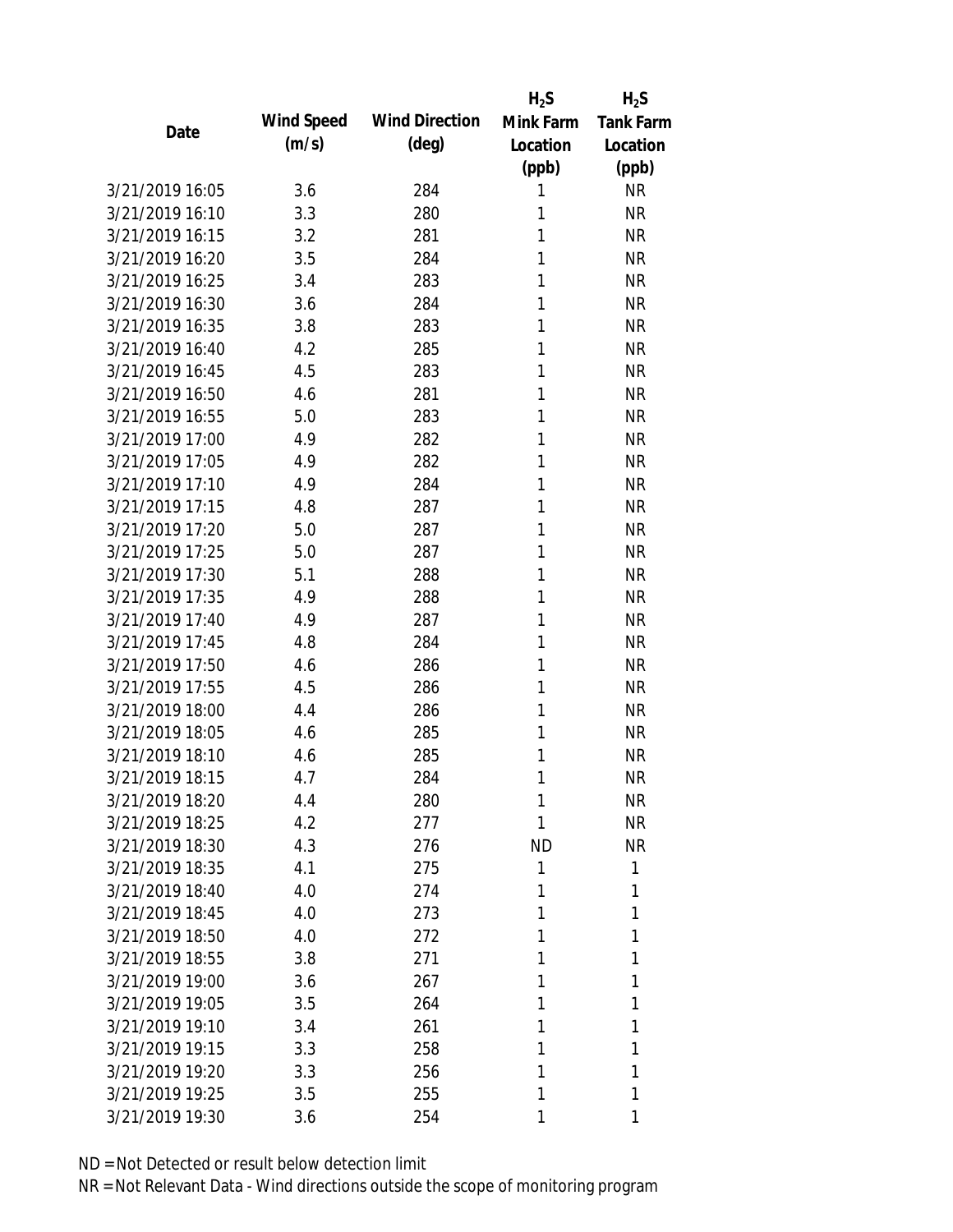|                 |            |                       | $H_2S$    | $H_2S$           |
|-----------------|------------|-----------------------|-----------|------------------|
| Date            | Wind Speed | <b>Wind Direction</b> | Mink Farm | <b>Tank Farm</b> |
|                 | (m/s)      | $(\text{deg})$        | Location  | Location         |
|                 |            |                       | (ppb)     | (ppb)            |
| 3/21/2019 19:35 | 3.8        | 253                   | 1         | 1                |
| 3/21/2019 19:40 | 4.0        | 252                   | 1         | 1                |
| 3/21/2019 19:45 | 4.2        | 251                   | 1         | 1                |
| 3/21/2019 19:50 | 4.4        | 249                   | 1         | 1                |
| 3/21/2019 19:55 | 4.6        | 248                   | 1         | 1                |
| 3/21/2019 20:00 | 4.8        | 248                   | 1         | <b>ND</b>        |
| 3/21/2019 20:05 | 4.9        | 248                   | 1         | <b>ND</b>        |
| 3/21/2019 20:10 | 4.9        | 249                   | 1         | <b>ND</b>        |
| 3/21/2019 20:15 | 5.1        | 249                   | 1         | 1                |
| 3/21/2019 20:20 | 5.0        | 250                   | 1         | 1                |
| 3/21/2019 20:25 | 4.9        | 251                   | 1         | 1                |
| 3/21/2019 20:30 | 4.8        | 250                   | 1         | 1                |
| 3/21/2019 20:35 | 4.8        | 250                   | 1         | 1                |
| 3/21/2019 20:40 | 4.8        | 249                   | 1         | 1                |
| 3/21/2019 20:45 | 4.7        | 249                   | 1         | 1                |
| 3/21/2019 20:50 | 4.8        | 248                   | 1         | 1                |
| 3/21/2019 20:55 | 4.8        | 248                   | 1         | 1                |
| 3/21/2019 21:00 | 4.9        | 249                   | 1         | 1                |
| 3/21/2019 21:05 | 4.8        | 249                   | 1         | 1                |
| 3/21/2019 21:10 | 4.7        | 250                   | 1         | 1                |
| 3/21/2019 21:15 | 4.6        | 251                   | 1         | 1                |
| 3/21/2019 21:20 | 4.5        | 252                   | 1         | 1                |
| 3/21/2019 21:25 | 4.3        | 252                   | 1         | 1                |
| 3/21/2019 21:30 | 4.2        | 253                   | 1         | 1                |
| 3/21/2019 21:35 | 4.1        | 254                   | 1         | 1                |
| 3/21/2019 21:40 | 4.0        | 254                   | 1         | 1                |
| 3/21/2019 21:45 | 4.0        | 255                   | 1         | 1                |
| 3/21/2019 21:50 | 4.0        | 256                   | 1         | 1                |
| 3/21/2019 21:55 | 4.0        | 258                   | 1         | 1                |
| 3/21/2019 22:00 | 3.9        | 261                   | 1         | $\overline{2}$   |
| 3/21/2019 22:05 | 4.0        | 263                   | 1         | $\overline{2}$   |
| 3/21/2019 22:10 | 4.0        | 266                   | 1         | 1                |
| 3/21/2019 22:15 | 4.0        | 267                   | 1         | $\overline{2}$   |
| 3/21/2019 22:20 | 4.0        | 268                   | 1         | 1                |
| 3/21/2019 22:25 | 3.9        | 269                   | 1         | 1                |
| 3/21/2019 22:30 | 3.9        | 269                   | 1         | 1                |
| 3/21/2019 22:35 | 3.8        | 269                   | 1         | 1                |
| 3/21/2019 22:40 | 3.8        | 269                   | 1         | 1                |
| 3/21/2019 22:45 | 3.8        | 270                   | 1         | 1                |
| 3/21/2019 22:50 | 3.7        | 272                   | 1         | 1                |
| 3/21/2019 22:55 | 3.7        | 274                   | 1         | 1                |
| 3/21/2019 23:00 | 3.8        | 275                   | 1         | 1                |
|                 |            |                       |           |                  |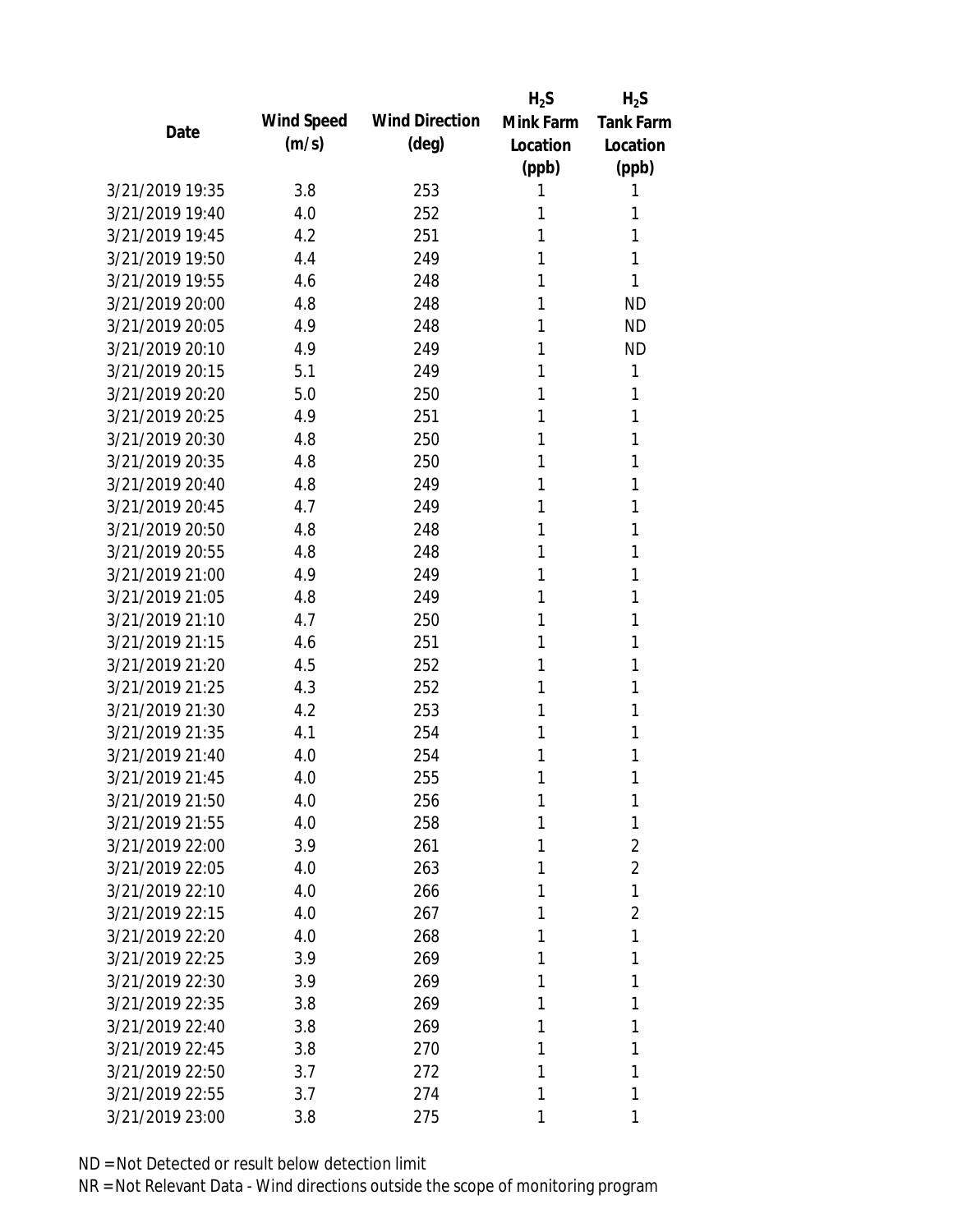|                 |            |                       | $H_2S$         | $H_2S$           |
|-----------------|------------|-----------------------|----------------|------------------|
| Date            | Wind Speed | <b>Wind Direction</b> | Mink Farm      | <b>Tank Farm</b> |
|                 | (m/s)      | $(\text{deg})$        | Location       | Location         |
|                 |            |                       | (ppb)          | (ppb)            |
| 3/21/2019 23:05 | 3.8        | 276                   | 1              | <b>NR</b>        |
| 3/21/2019 23:10 | 3.8        | 278                   | 1              | <b>NR</b>        |
| 3/21/2019 23:15 | 3.8        | 279                   | 1              | <b>NR</b>        |
| 3/21/2019 23:20 | 3.9        | 279                   | $\overline{2}$ | <b>NR</b>        |
| 3/21/2019 23:25 | 3.9        | 278                   | 1              | <b>NR</b>        |
| 3/21/2019 23:30 | 3.8        | 278                   | 2              | <b>NR</b>        |
| 3/21/2019 23:35 | 3.8        | 278                   | $\overline{2}$ | <b>NR</b>        |
| 3/21/2019 23:40 | 3.8        | 277                   | 1              | <b>NR</b>        |
| 3/21/2019 23:45 | 3.7        | 278                   | 1              | <b>NR</b>        |
| 3/21/2019 23:50 | 3.6        | 279                   | 1              | <b>NR</b>        |
| 3/21/2019 23:55 | 3.6        | 281                   | $\overline{2}$ | <b>NR</b>        |
| 3/21/2019 24:00 | 3.7        | 283                   | 1              | <b>NR</b>        |
| 3/22/2019 00:05 | 3.8        | 284                   | 1              | <b>NR</b>        |
| 3/22/2019 00:10 | 3.6        | 286                   | 1              | <b>NR</b>        |
| 3/22/2019 00:15 | 3.6        | 288                   | 1              | <b>NR</b>        |
| 3/22/2019 00:20 | 3.5        | 291                   | 1              | <b>NR</b>        |
| 3/22/2019 00:25 | 3.4        | 292                   | 1              | <b>NR</b>        |
| 3/22/2019 00:30 | 3.3        | 292                   | 1              | <b>NR</b>        |
| 3/22/2019 00:35 | 3.2        | 291                   | 1              | <b>NR</b>        |
| 3/22/2019 00:40 | 3.3        | 290                   | 1              | <b>NR</b>        |
| 3/22/2019 00:45 | 3.3        | 288                   | 1              | <b>NR</b>        |
| 3/22/2019 00:50 | 3.3        | 285                   | 1              | <b>NR</b>        |
| 3/22/2019 00:55 | 3.4        | 283                   | 1              | <b>NR</b>        |
| 3/22/2019 01:00 | 3.3        | 282                   | 1              | <b>NR</b>        |
| 3/22/2019 01:05 | 3.1        | 281                   | 1              | <b>NR</b>        |
| 3/22/2019 01:10 | 2.9        | 282                   | 1              | <b>NR</b>        |
| 3/22/2019 01:15 | 2.8        | 281                   | 1              | <b>NR</b>        |
| 3/22/2019 01:20 | 2.7        | 281                   | 1              | <b>NR</b>        |
| 3/22/2019 01:25 | 2.6        | 281                   | 1              | <b>NR</b>        |
| 3/22/2019 01:30 | 2.5        | 282                   | 1              | <b>NR</b>        |
| 3/22/2019 01:35 | 2.6        | 281                   | 1              | <b>NR</b>        |
| 3/22/2019 01:40 | 2.6        | 278                   | 1              | <b>NR</b>        |
| 3/22/2019 01:45 | 2.5        | 277                   | 1              | <b>NR</b>        |
| 3/22/2019 01:50 | 2.5        | 275                   | 1              | 1                |
| 3/22/2019 01:55 | 2.4        | 274                   | 1              | 1                |
| 3/22/2019 02:00 | 2.4        | 272                   | 1              | 1                |
| 3/22/2019 02:05 | 2.4        | 272                   | 1              | 1                |
| 3/22/2019 02:10 | 2.5        | 272                   | 1              | 1                |
| 3/22/2019 02:15 | 2.5        | 272                   | 1              | 1                |
| 3/22/2019 02:20 | 2.5        | 274                   | 2              | 1                |
| 3/22/2019 02:25 | 2.6        | 276                   | $\overline{2}$ | <b>NR</b>        |
| 3/22/2019 02:30 | 2.7        | 275                   | $\overline{2}$ | $\overline{2}$   |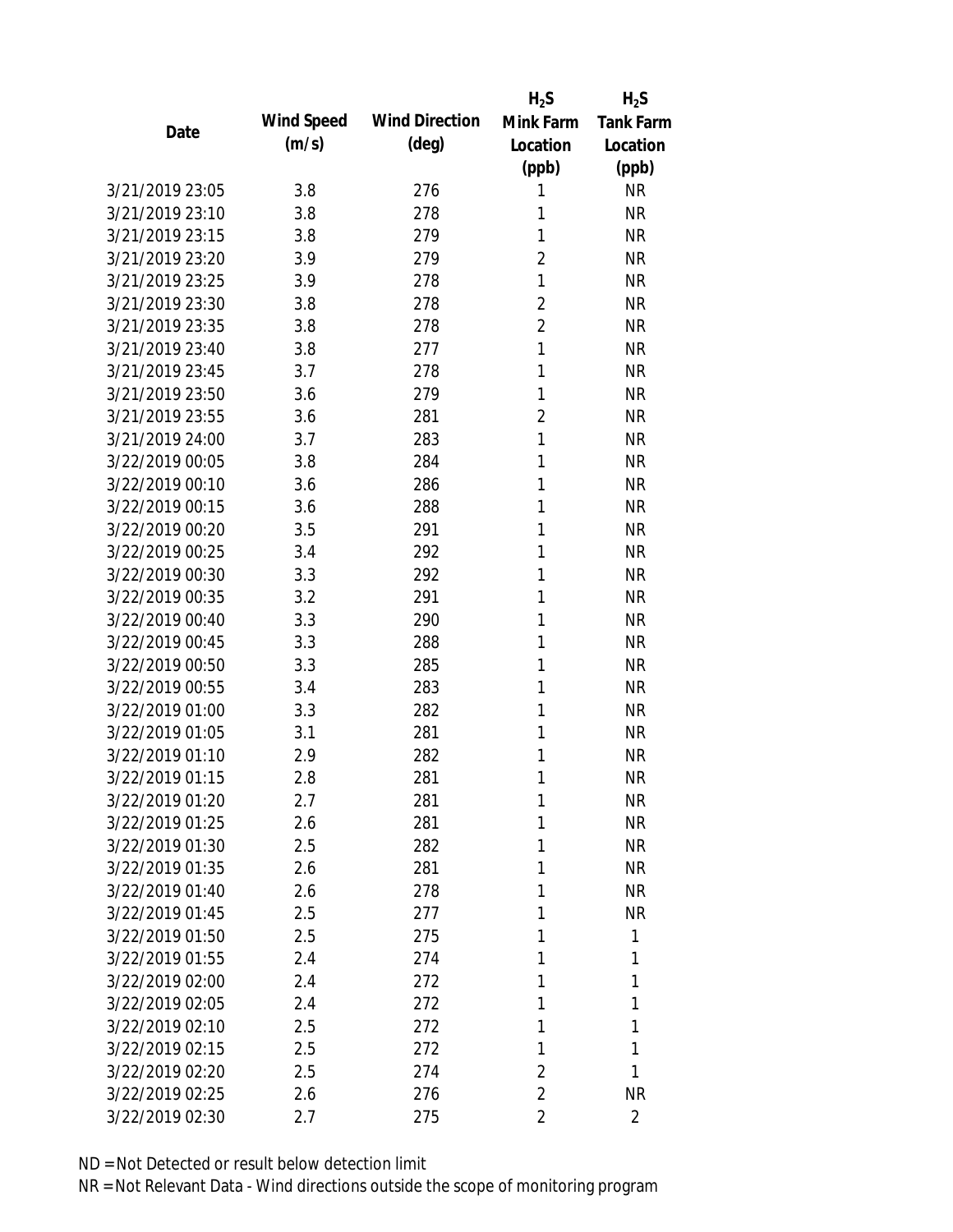|                 |            |                       | $H_2S$         | $H_2S$           |
|-----------------|------------|-----------------------|----------------|------------------|
| Date            | Wind Speed | <b>Wind Direction</b> | Mink Farm      | <b>Tank Farm</b> |
|                 | (m/s)      | $(\text{deg})$        | Location       | Location         |
|                 |            |                       | (ppb)          | (ppb)            |
| 3/22/2019 02:35 | 2.6        | 277                   | 3              | <b>NR</b>        |
| 3/22/2019 02:40 | 2.6        | 279                   | 3              | <b>NR</b>        |
| 3/22/2019 02:45 | 2.6        | 280                   | 3              | <b>NR</b>        |
| 3/22/2019 02:50 | 2.6        | 279                   | 3              | <b>NR</b>        |
| 3/22/2019 02:55 | 2.6        | 279                   | 3              | <b>NR</b>        |
| 3/22/2019 03:00 | 2.5        | 282                   | 3              | <b>NR</b>        |
| 3/22/2019 03:05 | 2.5        | 282                   | 3              | <b>NR</b>        |
| 3/22/2019 03:10 | 2.6        | 283                   | 3              | <b>NR</b>        |
| 3/22/2019 03:15 | 2.6        | 284                   | 3              | <b>NR</b>        |
| 3/22/2019 03:20 | 2.7        | 286                   | 3              | <b>NR</b>        |
| 3/22/2019 03:25 | 2.7        | 287                   | 3              | <b>NR</b>        |
| 3/22/2019 03:30 | 2.7        | 288                   | 3              | <b>NR</b>        |
| 3/22/2019 03:35 | 2.8        | 289                   | 3              | <b>NR</b>        |
| 3/22/2019 03:40 | 2.8        | 289                   | 3              | <b>NR</b>        |
| 3/22/2019 03:45 | 2.9        | 291                   | $\overline{2}$ | <b>NR</b>        |
| 3/22/2019 03:50 | 3.0        | 292                   | $\overline{2}$ | <b>NR</b>        |
| 3/22/2019 03:55 | 3.3        | 294                   | $\overline{2}$ | <b>NR</b>        |
| 3/22/2019 04:00 | 3.4        | 297                   | 1              | <b>NR</b>        |
| 3/22/2019 04:05 | 3.5        | 302                   | 1              | <b>NR</b>        |
| 3/22/2019 04:10 | 3.6        | 308                   | 1              | <b>NR</b>        |
| 3/22/2019 04:15 | 3.7        | 313                   | 1              | <b>NR</b>        |
| 3/22/2019 04:20 | 3.8        | 319                   | 1              | <b>NR</b>        |
| 3/22/2019 04:25 | 3.8        | 324                   | 1              | <b>NR</b>        |
| 3/22/2019 04:30 | 3.9        | 328                   | 1              | <b>NR</b>        |
| 3/22/2019 04:35 | 3.9        | 331                   | 1              | <b>NR</b>        |
| 3/22/2019 04:40 | 3.9        | 333                   | 1              | <b>NR</b>        |
| 3/22/2019 04:45 | 3.9        | 334                   | 1              | <b>NR</b>        |
| 3/22/2019 04:50 | 3.8        | 335                   | 1              | <b>NR</b>        |
| 3/22/2019 04:55 | 3.7        | 336                   | 1              | <b>NR</b>        |
| 3/22/2019 05:00 | 3.8        | 335                   | 1              | <b>NR</b>        |
| 3/22/2019 05:05 | 3.9        | 334                   | 1              | <b>NR</b>        |
| 3/22/2019 05:10 | 4.0        | 334                   | 1              | <b>NR</b>        |
| 3/22/2019 05:15 | 4.1        | 334                   | 1              | <b>NR</b>        |
| 3/22/2019 05:20 | 4.2        | 335                   | 1              | <b>NR</b>        |
| 3/22/2019 05:25 | 4.0        | 335                   | 1              | <b>NR</b>        |
| 3/22/2019 05:30 | 3.8        | 335                   | 1              | <b>NR</b>        |
| 3/22/2019 05:35 | 3.6        | 337                   | <b>ND</b>      | <b>NR</b>        |
| 3/22/2019 05:40 | 3.4        | 338                   | 1              | <b>NR</b>        |
| 3/22/2019 05:45 | 3.2        | 340                   | 1              | <b>NR</b>        |
| 3/22/2019 05:50 | 3.0        | 340                   | 1              | <b>NR</b>        |
| 3/22/2019 05:55 | 2.9        | 342                   | 1              | <b>NR</b>        |
| 3/22/2019 06:00 | 2.8        | 344                   | 1              | <b>NR</b>        |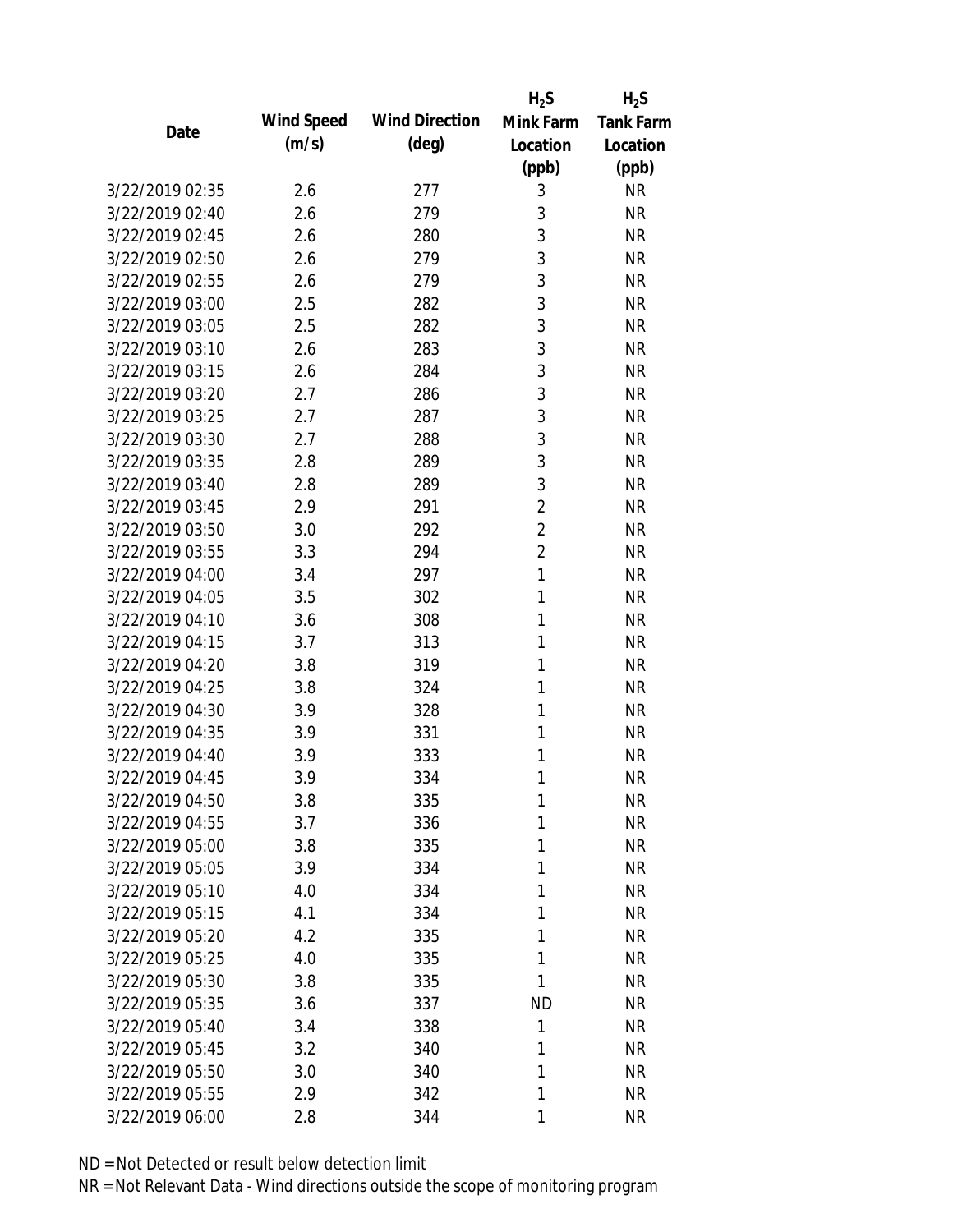|                 |            |                       | $H_2S$    | $H_2S$           |
|-----------------|------------|-----------------------|-----------|------------------|
| Date            | Wind Speed | <b>Wind Direction</b> | Mink Farm | <b>Tank Farm</b> |
|                 | (m/s)      | $(\text{deg})$        | Location  | Location         |
|                 |            |                       | (ppb)     | (ppb)            |
| 3/22/2019 06:05 | 2.7        | 345                   | 1         | <b>NR</b>        |
| 3/22/2019 06:10 | 2.6        | 347                   | 1         | <b>NR</b>        |
| 3/22/2019 06:15 | 2.6        | 348                   | 1         | <b>NR</b>        |
| 3/22/2019 06:20 | 2.6        | 349                   | 1         | <b>NR</b>        |
| 3/22/2019 06:25 | 2.7        | 350                   | 1         | <b>NR</b>        |
| 3/22/2019 06:30 | 2.7        | 351                   | 1         | <b>NR</b>        |
| 3/22/2019 06:35 | 2.7        | 352                   | 1         | <b>NR</b>        |
| 3/22/2019 06:40 | 2.7        | 353                   | 1         | <b>NR</b>        |
| 3/22/2019 06:45 | 2.7        | 354                   | 1         | <b>NR</b>        |
| 3/22/2019 06:50 | 2.5        | 356                   | 1         | <b>NR</b>        |
| 3/22/2019 06:55 | 2.5        | 357                   | 1         | <b>NR</b>        |
| 3/22/2019 07:00 | 2.5        | 358                   | 1         | <b>NR</b>        |
| 3/22/2019 07:05 | 2.4        | 359                   | 1         | <b>NR</b>        |
| 3/22/2019 07:10 | 2.5        | 360                   | 1         | <b>NR</b>        |
| 3/22/2019 07:15 | 2.6        | 360                   | 1         | <b>NR</b>        |
| 3/22/2019 07:20 | 2.6        | 360                   | 1         | <b>NR</b>        |
| 3/22/2019 07:25 | 2.6        | 1                     | 1         | <b>NR</b>        |
| 3/22/2019 07:30 | 2.6        | 360                   | 1         | <b>NR</b>        |
| 3/22/2019 07:35 | 2.6        | 360                   | 1         | <b>NR</b>        |
| 3/22/2019 07:40 | 2.5        | 358                   | 1         | <b>NR</b>        |
| 3/22/2019 07:45 | 2.3        | 358                   | 1         | <b>NR</b>        |
| 3/22/2019 07:50 | 2.3        | 357                   | 1         | <b>NR</b>        |
| 3/22/2019 07:55 | 2.3        | 356                   | 1         | <b>NR</b>        |
| 3/22/2019 08:00 | 2.4        | 356                   | 1         | <b>NR</b>        |
| 3/22/2019 08:05 | 2.4        | 355                   | 1         | <b>NR</b>        |
| 3/22/2019 08:10 | 2.5        | 357                   | 1         | <b>NR</b>        |
| 3/22/2019 08:15 | 2.7        | 358                   | 1         | <b>NR</b>        |
| 3/22/2019 08:20 | 2.9        | 360                   | 1         | <b>NR</b>        |
| 3/22/2019 08:25 | 3.3        | 3                     | 1         | <b>NR</b>        |
| 3/22/2019 08:30 | 3.4        | 4                     | 1         | <b>NR</b>        |
| 3/22/2019 08:35 | 3.4        | 7                     | 1         | <b>NR</b>        |
| 3/22/2019 08:40 | 3.6        | 8                     | 1         | <b>NR</b>        |
| 3/22/2019 08:45 | 3.7        | 9                     | 1         | <b>NR</b>        |
| 3/22/2019 08:50 | 3.7        | 9                     | 1         | <b>NR</b>        |
| 3/22/2019 08:55 | 3.4        | 6                     | 1         | <b>NR</b>        |
| 3/22/2019 09:00 | 3.3        | 4                     | 1         | <b>NR</b>        |
| 3/22/2019 09:05 | 3.3        | 1                     | 1         | <b>NR</b>        |
| 3/22/2019 09:10 | 3.2        | 358                   | 1         | <b>NR</b>        |
| 3/22/2019 09:15 | 3.2        | 356                   | 1         | <b>NR</b>        |
| 3/22/2019 09:20 | 3.1        | 354                   | 1         | <b>NR</b>        |
| 3/22/2019 09:25 | 3.0        | 353                   | 1         | <b>NR</b>        |
| 3/22/2019 09:30 | 3.1        | 353                   | 1         | <b>NR</b>        |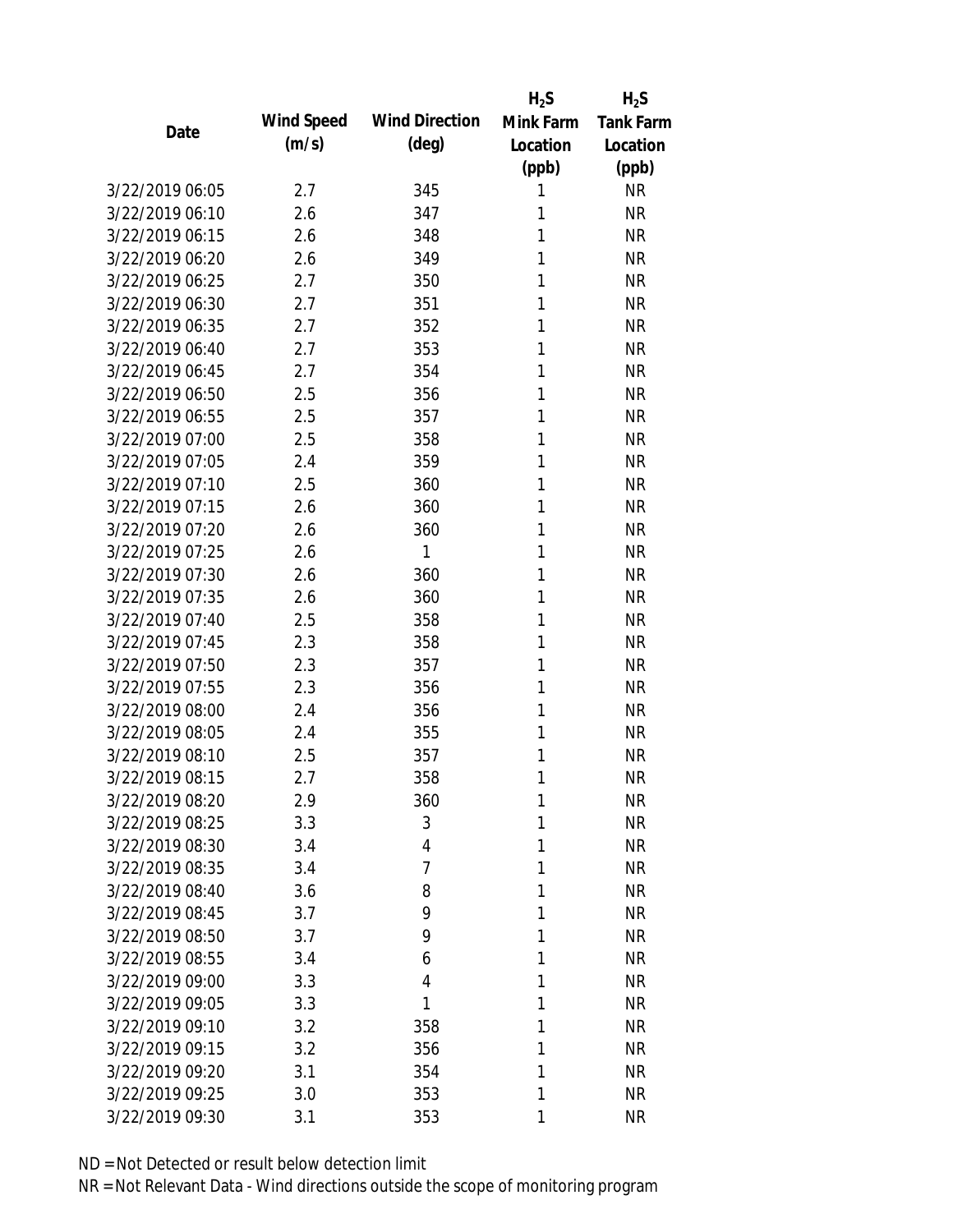|                 |            |                       | $H_2S$    | $H_2S$           |
|-----------------|------------|-----------------------|-----------|------------------|
| Date            | Wind Speed | <b>Wind Direction</b> | Mink Farm | <b>Tank Farm</b> |
|                 | (m/s)      | $(\text{deg})$        | Location  | Location         |
|                 |            |                       | (ppb)     | (ppb)            |
| 3/22/2019 09:35 | 3.3        | 352                   | 1         | <b>NR</b>        |
| 3/22/2019 09:40 | 3.5        | 354                   | 1         | <b>NR</b>        |
| 3/22/2019 09:45 | 3.6        | 357                   | 1         | <b>NR</b>        |
| 3/22/2019 09:50 | 4.1        | 360                   | 1         | <b>NR</b>        |
| 3/22/2019 09:55 | 4.5        | 5                     | 1         | <b>NR</b>        |
| 3/22/2019 10:00 | 4.6        | 3                     | 1         | <b>NR</b>        |
| 3/22/2019 10:05 | 4.8        | 4                     | 1         | <b>NR</b>        |
| 3/22/2019 10:10 | 4.8        | 1                     | 1         | <b>NR</b>        |
| 3/22/2019 10:15 | 5.0        | 360                   | 1         | <b>NR</b>        |
| 3/22/2019 10:20 | 4.7        | 358                   | 1         | <b>NR</b>        |
| 3/22/2019 10:25 | 4.8        | 356                   | 1         | <b>NR</b>        |
| 3/22/2019 10:30 | 4.8        | 355                   | 1         | <b>NR</b>        |
| 3/22/2019 10:35 | 4.6        | 354                   | 1         | <b>NR</b>        |
| 3/22/2019 10:40 | 4.6        | 356                   | 1         | <b>NR</b>        |
| 3/22/2019 10:45 | 4.6        | 355                   | 1         | <b>NR</b>        |
| 3/22/2019 10:50 | 4.7        | 353                   | 1         | <b>NR</b>        |
| 3/22/2019 10:55 | 4.7        | 352                   | 1         | <b>NR</b>        |
| 3/22/2019 11:00 | 4.7        | 356                   | 1         | <b>NR</b>        |
| 3/22/2019 11:05 | 5.1        | 1                     | 1         | <b>NR</b>        |
| 3/22/2019 11:10 | 5.3        | 1                     | 1         | <b>NR</b>        |
| 3/22/2019 11:15 | 5.4        | 4                     | 1         | <b>NR</b>        |
| 3/22/2019 11:20 | 5.6        | 7                     | 1         | <b>NR</b>        |
| 3/22/2019 11:25 | 5.6        | 8                     | 1         | <b>NR</b>        |
| 3/22/2019 11:30 | 5.8        | 6                     | 1         | <b>NR</b>        |
| 3/22/2019 11:35 | 5.6        | 3                     | <b>ND</b> | <b>NR</b>        |
| 3/22/2019 11:40 | 5.7        | 5                     | <b>ND</b> | <b>NR</b>        |
| 3/22/2019 11:45 | 5.4        | $\overline{2}$        | <b>ND</b> | <b>NR</b>        |
| 3/22/2019 11:50 | 5.1        | 360                   | <b>ND</b> | <b>NR</b>        |
| 3/22/2019 11:55 | 5.1        | 359                   | 1         | <b>NR</b>        |
| 3/22/2019 12:00 | 4.9        | 360                   | 1         | <b>NR</b>        |
| 3/22/2019 12:05 | 4.8        | 359                   | 1         | <b>NR</b>        |
| 3/22/2019 12:10 | 4.4        | 358                   | 1         | <b>NR</b>        |
| 3/22/2019 12:15 | 4.5        | 356                   | 1         | <b>NR</b>        |
| 3/22/2019 12:20 | 4.5        | 356                   | 1         | <b>NR</b>        |
| 3/22/2019 12:25 | 4.7        | 352                   | 1         | <b>NR</b>        |
| 3/22/2019 12:30 | 4.9        | 349                   | 1         | <b>NR</b>        |
| 3/22/2019 12:35 | 5.0        | 347                   | 1         | <b>NR</b>        |
| 3/22/2019 12:40 | 5.2        | 351                   | 1         | <b>NR</b>        |
| 3/22/2019 12:45 | 5.2        | 356                   | 1         | <b>NR</b>        |
| 3/22/2019 12:50 | 5.3        | 1                     | 1         | <b>NR</b>        |
| 3/22/2019 12:55 | 5.0        | 12                    | 1         | <b>NR</b>        |
| 3/22/2019 13:00 | 4.6        | 15                    | 1         | <b>NR</b>        |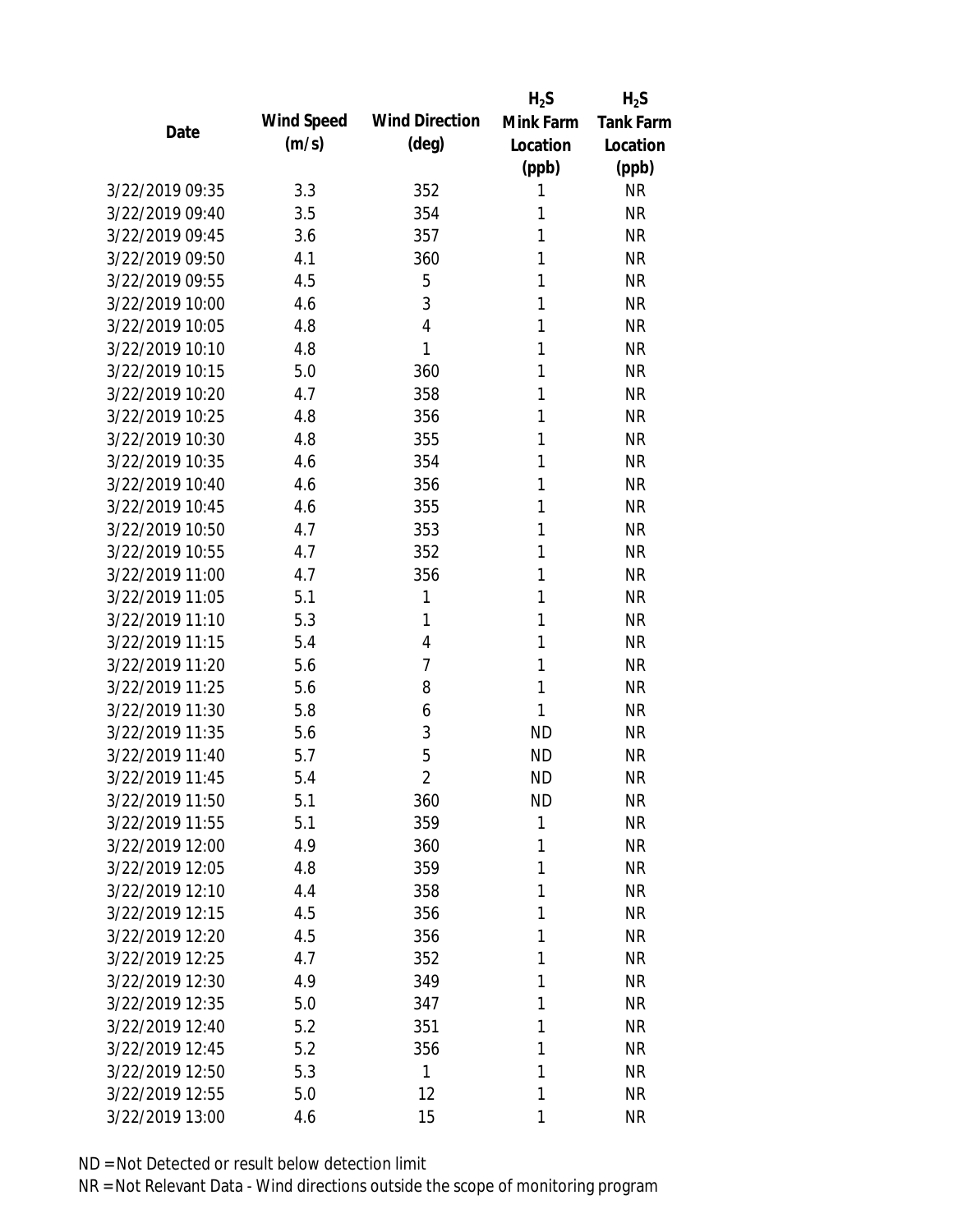|                 |            |                       | $H_2S$    | $H_2S$           |
|-----------------|------------|-----------------------|-----------|------------------|
| Date            | Wind Speed | <b>Wind Direction</b> | Mink Farm | <b>Tank Farm</b> |
|                 | (m/s)      | $(\text{deg})$        | Location  | Location         |
|                 |            |                       | (ppb)     | (ppb)            |
| 3/22/2019 13:05 | 4.4        | 18                    | 1         | <b>NR</b>        |
| 3/22/2019 13:10 | 4.3        | 20                    | 1         | <b>NR</b>        |
| 3/22/2019 13:15 | 4.1        | 19                    | 1         | <b>NR</b>        |
| 3/22/2019 13:20 | 4.0        | 22                    | 1         | <b>NR</b>        |
| 3/22/2019 13:25 | 4.0        | 22                    | 1         | <b>NR</b>        |
| 3/22/2019 13:30 | 4.4        | 28                    | 1         | <b>NR</b>        |
| 3/22/2019 13:35 | 4.4        | 30                    | 1         | <b>NR</b>        |
| 3/22/2019 13:40 | 4.2        | 27                    | 1         | <b>NR</b>        |
| 3/22/2019 13:45 | 4.3        | 27                    | 1         | <b>NR</b>        |
| 3/22/2019 13:50 | 4.2        | 23                    | 1         | <b>NR</b>        |
| 3/22/2019 13:55 | 4.2        | 20                    | 1         | <b>NR</b>        |
| 3/22/2019 14:00 | 4.1        | 18                    | 1         | <b>NR</b>        |
| 3/22/2019 14:05 | 4.0        | 16                    | 1         | <b>NR</b>        |
| 3/22/2019 14:10 | 4.2        | 19                    | 1         | <b>NR</b>        |
| 3/22/2019 14:15 | 3.8        | 22                    | 1         | <b>NR</b>        |
| 3/22/2019 14:20 | 3.8        | 28                    | 1         | <b>NR</b>        |
| 3/22/2019 14:25 | 3.7        | 35                    | 1         | <b>NR</b>        |
| 3/22/2019 14:30 | 3.3        | 43                    | <b>NR</b> | <b>NR</b>        |
| 3/22/2019 14:35 | 3.3        | 53                    | <b>NR</b> | <b>NR</b>        |
| 3/22/2019 14:40 | 3.2        | 55                    | <b>NR</b> | <b>NR</b>        |
| 3/22/2019 14:45 | 3.4        | 64                    | <b>NR</b> | <b>NR</b>        |
| 3/22/2019 14:50 | 3.7        | 72                    | <b>NR</b> | <b>NR</b>        |
| 3/22/2019 14:55 | 3.9        | 70                    | <b>NR</b> | <b>NR</b>        |
| 3/22/2019 15:00 | 4.0        | 70                    | <b>NR</b> | <b>NR</b>        |
| 3/22/2019 15:05 | 4.1        | 73                    | <b>NR</b> | <b>NR</b>        |
| 3/22/2019 15:10 | 4.2        | 77                    | <b>NR</b> | <b>NR</b>        |
| 3/22/2019 15:15 | 4.2        | 73                    | <b>NR</b> | <b>NR</b>        |
| 3/22/2019 15:20 | 4.0        | 66                    | <b>NR</b> | <b>NR</b>        |
| 3/22/2019 15:25 | 3.8        | 69                    | <b>NR</b> | <b>NR</b>        |
| 3/22/2019 15:30 | 3.7        | 71                    | <b>NR</b> | <b>NR</b>        |
| 3/22/2019 15:35 | 3.8        | 69                    | <b>NR</b> | <b>NR</b>        |
| 3/22/2019 15:40 | 3.7        | 73                    | <b>NR</b> | <b>NR</b>        |
| 3/22/2019 15:45 | 3.7        | 73                    | <b>NR</b> | <b>NR</b>        |
| 3/22/2019 15:50 | 3.7        | 78                    | <b>NR</b> | <b>NR</b>        |
| 3/22/2019 15:55 | 3.7        | 81                    | <b>NR</b> | <b>NR</b>        |
| 3/22/2019 16:00 | 3.8        | 78                    | <b>NR</b> | <b>NR</b>        |
| 3/22/2019 16:05 | 3.7        | 75                    | <b>NR</b> | <b>NR</b>        |
| 3/22/2019 16:10 | 3.8        | 71                    | <b>NR</b> | <b>NR</b>        |
| 3/22/2019 16:15 | 3.7        | 73                    | <b>NR</b> | <b>NR</b>        |
| 3/22/2019 16:20 | 3.7        | 69                    | <b>NR</b> | <b>NR</b>        |
| 3/22/2019 16:25 | 3.8        | 66                    | <b>NR</b> | <b>NR</b>        |
| 3/22/2019 16:30 | 3.9        | 71                    | <b>NR</b> | <b>NR</b>        |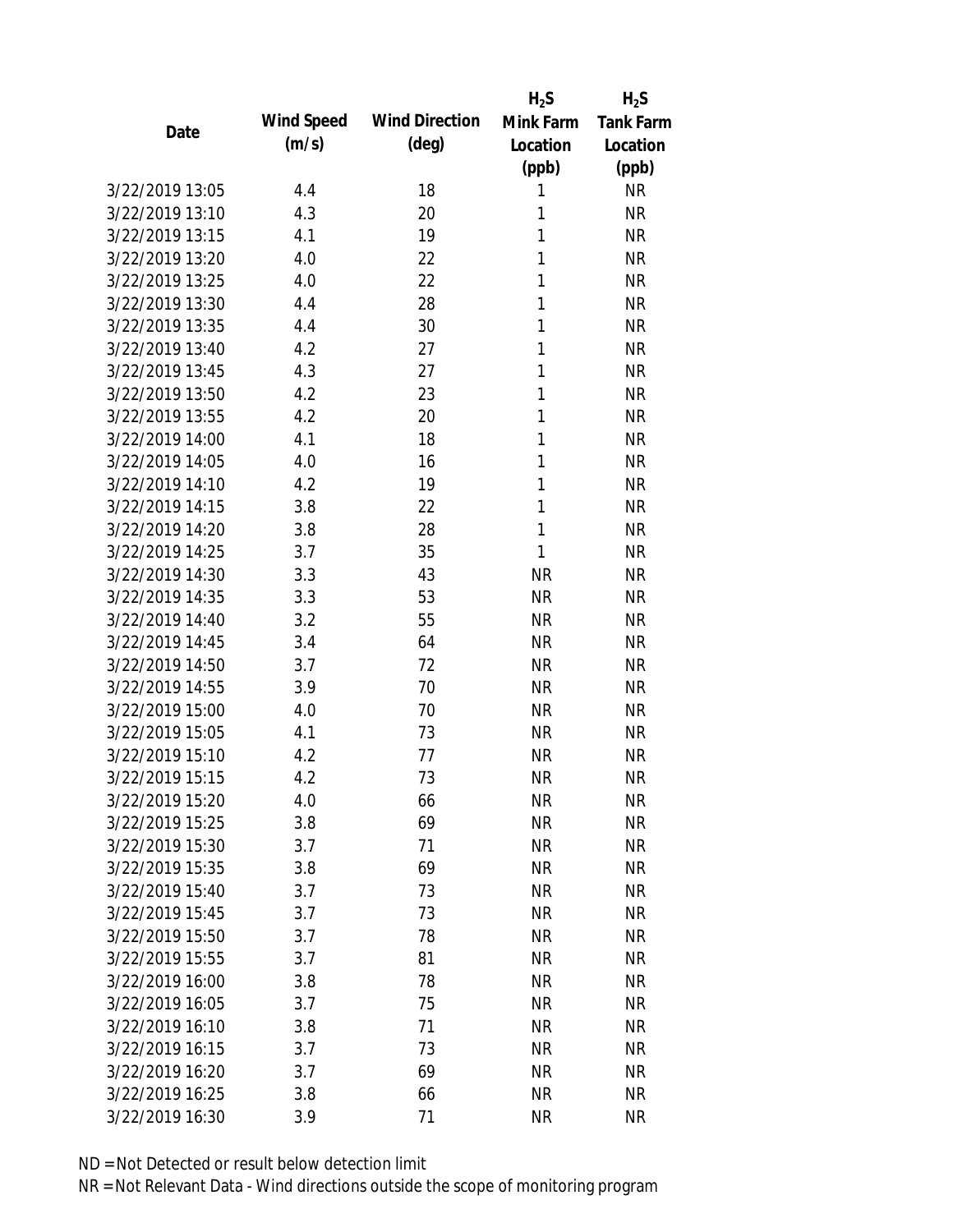|                 |            |                       | $H_2S$    | $H_2S$           |
|-----------------|------------|-----------------------|-----------|------------------|
| Date            | Wind Speed | <b>Wind Direction</b> | Mink Farm | <b>Tank Farm</b> |
|                 | (m/s)      | $(\text{deg})$        | Location  | Location         |
|                 |            |                       | (ppb)     | (ppb)            |
| 3/22/2019 16:35 | 4.0        | 75                    | <b>NR</b> | <b>NR</b>        |
| 3/22/2019 16:40 | 4.0        | 77                    | <b>NR</b> | <b>NR</b>        |
| 3/22/2019 16:45 | 4.0        | 79                    | <b>NR</b> | <b>NR</b>        |
| 3/22/2019 16:50 | 4.1        | 78                    | <b>NR</b> | <b>NR</b>        |
| 3/22/2019 16:55 | 4.0        | 79                    | <b>NR</b> | <b>NR</b>        |
| 3/22/2019 17:00 | 3.8        | 76                    | <b>NR</b> | <b>NR</b>        |
| 3/22/2019 17:05 | 3.8        | 73                    | <b>NR</b> | <b>NR</b>        |
| 3/22/2019 17:10 | 3.9        | 67                    | <b>NR</b> | <b>NR</b>        |
| 3/22/2019 17:15 | 4.1        | 61                    | <b>NR</b> | <b>NR</b>        |
| 3/22/2019 17:20 | 3.9        | 59                    | <b>NR</b> | <b>NR</b>        |
| 3/22/2019 17:25 | 3.9        | 57                    | <b>NR</b> | <b>NR</b>        |
| 3/22/2019 17:30 | 4.0        | 53                    | <b>NR</b> | <b>NR</b>        |
| 3/22/2019 17:35 | 3.9        | 51                    | <b>NR</b> | <b>NR</b>        |
| 3/22/2019 17:40 | 3.6        | 53                    | <b>NR</b> | <b>NR</b>        |
| 3/22/2019 17:45 | 3.4        | 55                    | <b>NR</b> | <b>NR</b>        |
| 3/22/2019 17:50 | 3.4        | 60                    | <b>NR</b> | <b>NR</b>        |
| 3/22/2019 17:55 | 3.6        | 59                    | <b>NR</b> | <b>NR</b>        |
| 3/22/2019 18:00 | 3.7        | 58                    | <b>NR</b> | <b>NR</b>        |
| 3/22/2019 18:05 | 3.7        | 58                    | <b>NR</b> | <b>NR</b>        |
| 3/22/2019 18:10 | 3.7        | 57                    | <b>NR</b> | <b>NR</b>        |
| 3/22/2019 18:15 | 3.7        | 58                    | <b>NR</b> | <b>NR</b>        |
| 3/22/2019 18:20 | 3.7        | 57                    | <b>NR</b> | <b>NR</b>        |
| 3/22/2019 18:25 | 3.5        | 56                    | <b>NR</b> | <b>NR</b>        |
| 3/22/2019 18:30 | 3.5        | 55                    | <b>NR</b> | <b>NR</b>        |
| 3/22/2019 18:35 | 3.4        | 55                    | <b>NR</b> | <b>NR</b>        |
| 3/22/2019 18:40 | 3.3        | 57                    | <b>NR</b> | <b>NR</b>        |
| 3/22/2019 18:45 | 3.2        | 55                    | <b>NR</b> | <b>NR</b>        |
| 3/22/2019 18:50 | 3.3        | 51                    | <b>NR</b> | <b>NR</b>        |
| 3/22/2019 18:55 | 3.2        | 51                    | <b>NR</b> | <b>NR</b>        |
| 3/22/2019 19:00 | 3.1        | 54                    | <b>NR</b> | <b>NR</b>        |
| 3/22/2019 19:05 | 3.0        | 56                    | <b>NR</b> | <b>NR</b>        |
| 3/22/2019 19:10 | 2.8        | 58                    | <b>NR</b> | <b>NR</b>        |
| 3/22/2019 19:15 | 2.8        | 61                    | <b>NR</b> | <b>NR</b>        |
| 3/22/2019 19:20 | 2.8        | 66                    | <b>NR</b> | <b>NR</b>        |
| 3/22/2019 19:25 | 2.7        | 70                    | <b>NR</b> | <b>NR</b>        |
| 3/22/2019 19:30 | 2.6        | 72                    | <b>NR</b> | <b>NR</b>        |
| 3/22/2019 19:35 |            |                       | <b>NR</b> | <b>NR</b>        |
|                 | 2.6        | 71                    |           |                  |
| 3/22/2019 19:40 | 2.7        | 69                    | <b>NR</b> | <b>NR</b>        |
| 3/22/2019 19:45 | 2.8        | 68                    | <b>NR</b> | <b>NR</b>        |
| 3/22/2019 19:50 | 2.7        | 69                    | <b>NR</b> | <b>NR</b>        |
| 3/22/2019 19:55 | 2.6        | 70                    | <b>NR</b> | <b>NR</b>        |
| 3/22/2019 20:00 | 2.6        | 73                    | <b>NR</b> | <b>NR</b>        |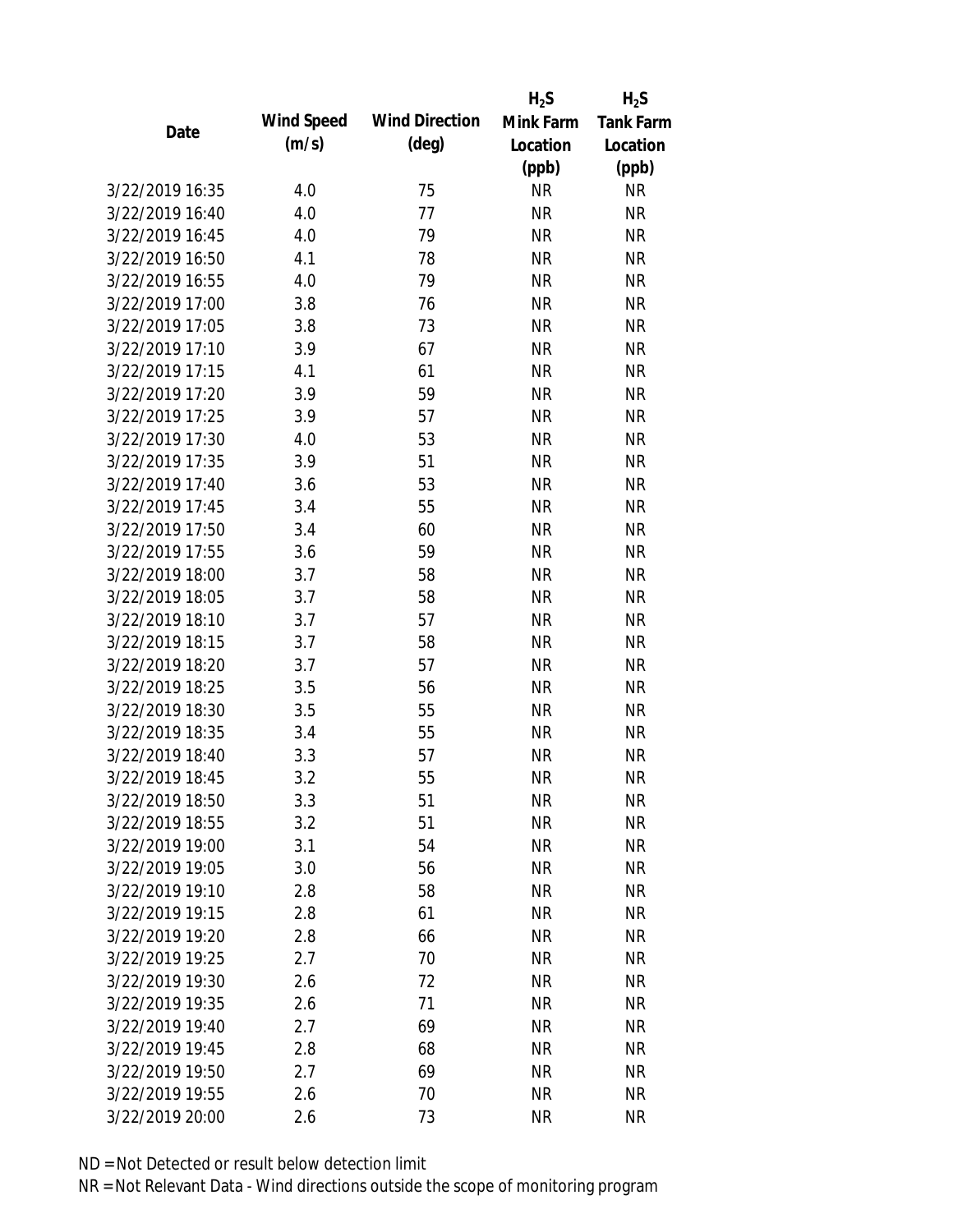|                 |            |                       | $H_2S$    | $H_2S$           |
|-----------------|------------|-----------------------|-----------|------------------|
| Date            | Wind Speed | <b>Wind Direction</b> | Mink Farm | <b>Tank Farm</b> |
|                 | (m/s)      | $(\text{deg})$        | Location  | Location         |
|                 |            |                       | (ppb)     | (ppb)            |
| 3/22/2019 20:05 | 2.7        | 74                    | <b>NR</b> | <b>NR</b>        |
| 3/22/2019 20:10 | 2.5        | 78                    | <b>NR</b> | <b>NR</b>        |
| 3/22/2019 20:15 | 2.4        | 81                    | <b>NR</b> | <b>NR</b>        |
| 3/22/2019 20:20 | 2.3        | 80                    | <b>NR</b> | <b>NR</b>        |
| 3/22/2019 20:25 | 2.3        | 81                    | <b>NR</b> | <b>NR</b>        |
| 3/22/2019 20:30 | 2.3        | 82                    | <b>NR</b> | <b>NR</b>        |
| 3/22/2019 20:35 | 2.2        | 83                    | <b>NR</b> | <b>NR</b>        |
| 3/22/2019 20:40 | 2.2        | 81                    | <b>NR</b> | <b>NR</b>        |
| 3/22/2019 20:45 | 2.1        | 79                    | <b>NR</b> | <b>NR</b>        |
| 3/22/2019 20:50 | 2.0        | 77                    | <b>NR</b> | <b>NR</b>        |
| 3/22/2019 20:55 | 2.0        | 74                    | <b>NR</b> | <b>NR</b>        |
| 3/22/2019 21:00 | 1.8        | 72                    | <b>NR</b> | <b>NR</b>        |
| 3/22/2019 21:05 | 1.8        | 74                    | <b>NR</b> | <b>NR</b>        |
| 3/22/2019 21:10 | 1.8        | 78                    | <b>NR</b> | <b>NR</b>        |
| 3/22/2019 21:15 | 1.9        | 82                    | <b>NR</b> | <b>NR</b>        |
| 3/22/2019 21:20 | 1.8        | 88                    | <b>NR</b> | <b>NR</b>        |
| 3/22/2019 21:25 | 1.8        | 93                    | <b>NR</b> | <b>NR</b>        |
| 3/22/2019 21:30 | 1.9        | 92                    | <b>NR</b> | <b>NR</b>        |
| 3/22/2019 21:35 | 1.9        | 89                    | <b>NR</b> | <b>NR</b>        |
| 3/22/2019 21:40 | 1.8        | 87                    | <b>NR</b> | <b>NR</b>        |
| 3/22/2019 21:45 | 1.7        | 85                    | <b>NR</b> | <b>NR</b>        |
| 3/22/2019 21:50 | 1.7        | 84                    | <b>NR</b> | <b>NR</b>        |
| 3/22/2019 21:55 | 1.7        | 85                    | <b>NR</b> | <b>NR</b>        |
| 3/22/2019 22:00 | 1.6        | 86                    | <b>NR</b> | <b>NR</b>        |
| 3/22/2019 22:05 | 1.6        | 87                    | <b>NR</b> | <b>NR</b>        |
| 3/22/2019 22:10 | 1.6        | 87                    | <b>NR</b> | <b>NR</b>        |
| 3/22/2019 22:15 | 1.7        | 87                    | <b>NR</b> | <b>NR</b>        |
| 3/22/2019 22:20 | 1.7        | 86                    | <b>NR</b> | <b>NR</b>        |
| 3/22/2019 22:25 | 1.7        | 85                    | <b>NR</b> | <b>NR</b>        |
| 3/22/2019 22:30 | 1.8        | 86                    | <b>NR</b> | <b>NR</b>        |
| 3/22/2019 22:35 | 1.8        | 90                    | <b>NR</b> | <b>NR</b>        |
| 3/22/2019 22:40 | 1.9        | 94                    | <b>NR</b> | <b>NR</b>        |
| 3/22/2019 22:45 | 2.0        | 94                    | <b>NR</b> | <b>NR</b>        |
| 3/22/2019 22:50 | 2.0        | 92                    | <b>NR</b> | <b>NR</b>        |
| 3/22/2019 22:55 |            |                       |           |                  |
|                 | 2.1        | 89                    | <b>NR</b> | <b>NR</b>        |
| 3/22/2019 23:00 | 2.1        | 85                    | <b>NR</b> | <b>NR</b>        |
| 3/22/2019 23:05 | 2.3        | 78                    | <b>NR</b> | <b>NR</b>        |
| 3/22/2019 23:10 | 2.5        | 71                    | <b>NR</b> | <b>NR</b>        |
| 3/22/2019 23:15 | 2.5        | 66                    | <b>NR</b> | <b>NR</b>        |
| 3/22/2019 23:20 | 2.4        | 65                    | <b>NR</b> | <b>NR</b>        |
| 3/22/2019 23:25 | 2.4        | 65                    | <b>NR</b> | <b>NR</b>        |
| 3/22/2019 23:30 | 2.3        | 67                    | <b>NR</b> | <b>NR</b>        |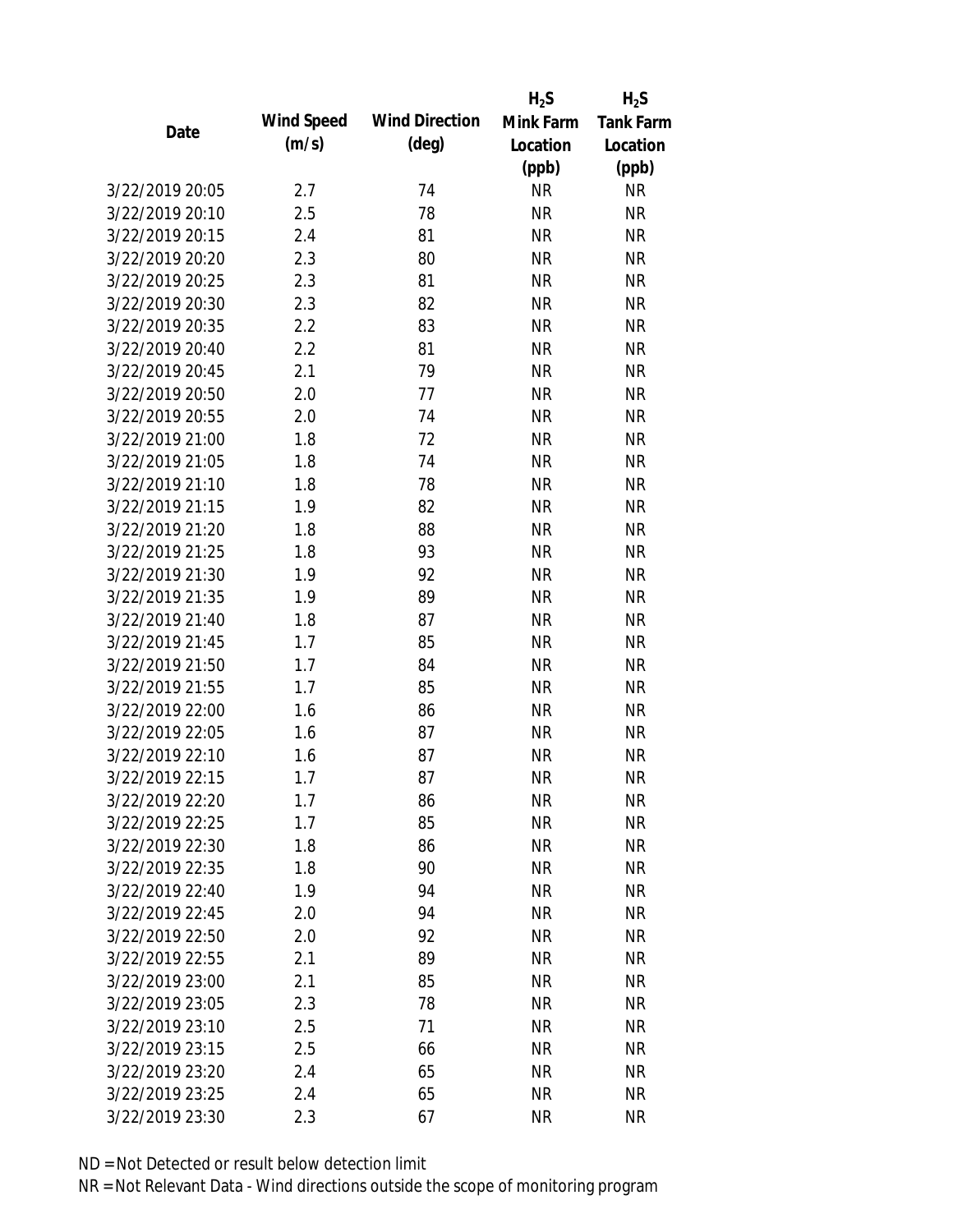|                 |            |                       | $H_2S$    | $H_2S$           |
|-----------------|------------|-----------------------|-----------|------------------|
| Date            | Wind Speed | <b>Wind Direction</b> | Mink Farm | <b>Tank Farm</b> |
|                 | (m/s)      | $(\text{deg})$        | Location  | Location         |
|                 |            |                       | (ppb)     | (ppb)            |
| 3/22/2019 23:35 | 2.1        | 71                    | <b>NR</b> | <b>NR</b>        |
| 3/22/2019 23:40 | 1.9        | 74                    | <b>NR</b> | <b>NR</b>        |
| 3/22/2019 23:45 | 1.8        | 76                    | <b>NR</b> | <b>NR</b>        |
| 3/22/2019 23:50 | 1.7        | 76                    | <b>NR</b> | <b>NR</b>        |
| 3/22/2019 23:55 | 1.6        | 76                    | <b>NR</b> | <b>NR</b>        |
| 3/22/2019 24:00 | 1.5        | 77                    | <b>NR</b> | <b>NR</b>        |
| 3/23/2019 00:05 | 1.3        | 80                    | <b>NR</b> | <b>NR</b>        |
| 3/23/2019 00:10 | 1.2        | 89                    | <b>NR</b> | <b>NR</b>        |
| 3/23/2019 00:15 | 1.0        | 104                   | <b>NR</b> | <b>NR</b>        |
| 3/23/2019 00:20 | 0.8        | 119                   | <b>NR</b> | <b>NR</b>        |
| 3/23/2019 00:25 | 0.6        | 136                   | <b>NR</b> | <b>NR</b>        |
| 3/23/2019 00:30 | 0.4        | 157                   | <b>NR</b> | <b>NR</b>        |
| 3/23/2019 00:35 | 0.3        | 178                   | <b>NR</b> | $\mathbf{1}$     |
| 3/23/2019 00:40 | 0.2        | 185                   | <b>NR</b> | 1                |
| 3/23/2019 00:45 | 0.0        | CALM                  | <b>NR</b> | <b>NR</b>        |
| 3/23/2019 00:50 | 0.0        | CALM                  | <b>NR</b> | <b>NR</b>        |
| 3/23/2019 00:55 | 0.0        | CALM                  | <b>NR</b> | <b>NR</b>        |
| 3/23/2019 01:00 | 0.0        | CALM                  | <b>NR</b> | <b>NR</b>        |
| 3/23/2019 01:05 | 0.0        | CALM                  | <b>NR</b> | <b>NR</b>        |
| 3/23/2019 01:10 | 0.0        | CALM                  | <b>NR</b> | <b>NR</b>        |
| 3/23/2019 01:15 | 0.0        | CALM                  | <b>NR</b> | <b>NR</b>        |
| 3/23/2019 01:20 | 0.0        | CALM                  | <b>NR</b> | <b>NR</b>        |
| 3/23/2019 01:25 | 0.0        | CALM                  | <b>NR</b> | <b>NR</b>        |
| 3/23/2019 01:30 | 0.0        | CALM                  | <b>NR</b> | <b>NR</b>        |
| 3/23/2019 01:35 | 0.0        | CALM                  | <b>NR</b> | <b>NR</b>        |
| 3/23/2019 01:40 | 0.0        | CALM                  | <b>NR</b> | <b>NR</b>        |
| 3/23/2019 01:45 | 0.0        | CALM                  | <b>NR</b> | <b>NR</b>        |
| 3/23/2019 01:50 | 0.0        | CALM                  | <b>NR</b> | <b>NR</b>        |
| 3/23/2019 01:55 | 0.0        | CALM                  | <b>NR</b> | <b>NR</b>        |
| 3/23/2019 02:00 | 0.0        | CALM                  | <b>NR</b> | <b>NR</b>        |
| 3/23/2019 02:05 | 0.0        | CALM                  | <b>NR</b> | <b>NR</b>        |
| 3/23/2019 02:10 | 0.0        | CALM                  | <b>NR</b> | <b>NR</b>        |
| 3/23/2019 02:15 | 0.0        | CALM                  | <b>NR</b> | <b>NR</b>        |
| 3/23/2019 02:20 | 0.0        | CALM                  | <b>NR</b> | <b>NR</b>        |
| 3/23/2019 02:25 | 0.1        | 240                   | 1         | 1                |
| 3/23/2019 02:30 | 0.3        | 237                   | 1         | 1                |
| 3/23/2019 02:35 | 0.5        | 236                   | 1         | 1                |
| 3/23/2019 02:40 | 0.7        | 237                   | 1         | 1                |
| 3/23/2019 02:45 | 0.9        | 240                   | 1         | 1                |
| 3/23/2019 02:50 | 1.1        | 240                   | 1         | 1                |
| 3/23/2019 02:55 | 1.2        | 245                   | 1         | 1                |
| 3/23/2019 03:00 | 1.3        | 247                   | 1         | 1                |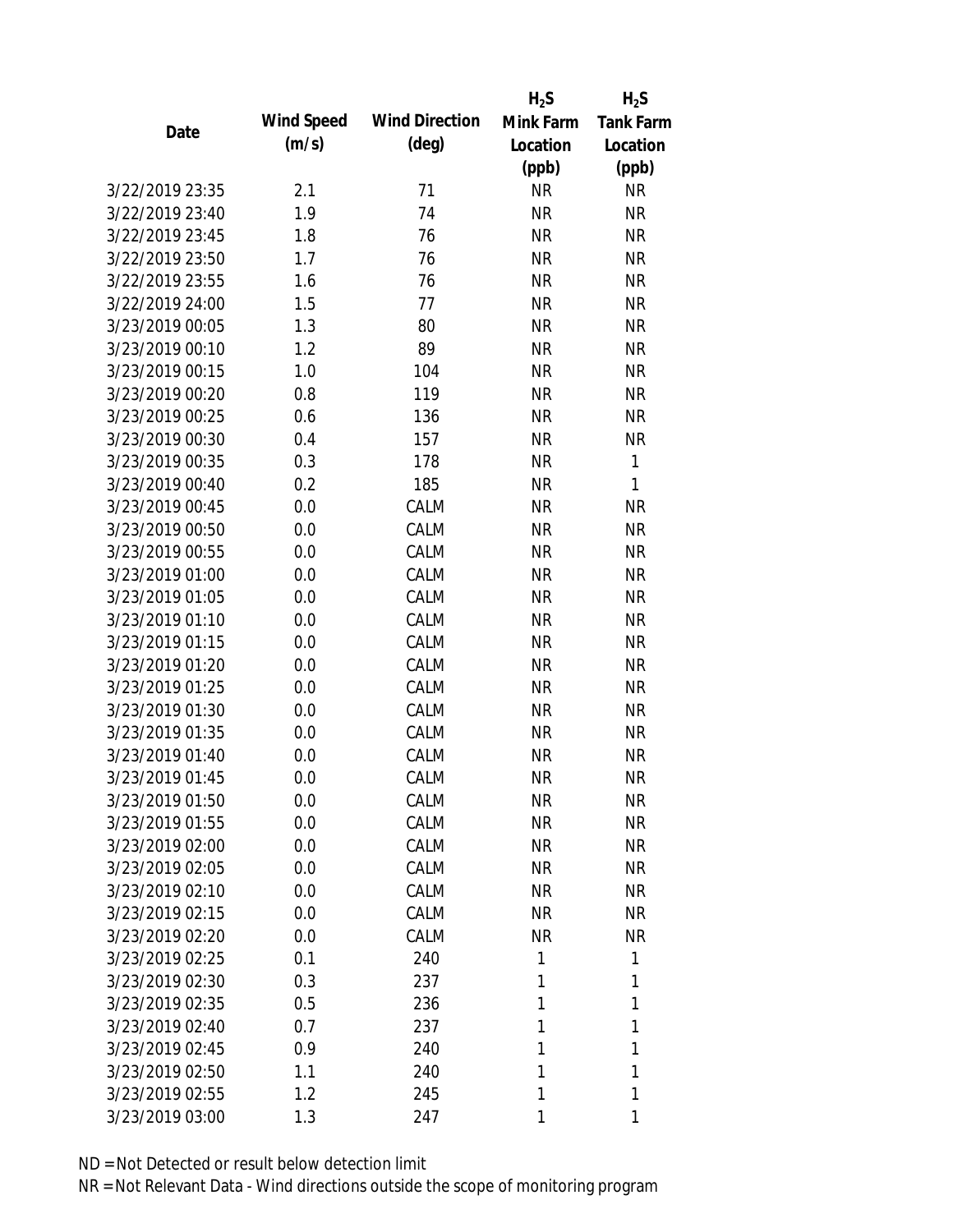|                 |            |                       | $H_2S$         | $H_2S$           |
|-----------------|------------|-----------------------|----------------|------------------|
| Date            | Wind Speed | <b>Wind Direction</b> | Mink Farm      | <b>Tank Farm</b> |
|                 | (m/s)      | (deg)                 | Location       | Location         |
|                 |            |                       | (ppb)          | (ppb)            |
| 3/23/2019 03:05 | 1.3        | 248                   | 1              | 1                |
| 3/23/2019 03:10 | 1.3        | 250                   | 1              | $\overline{2}$   |
| 3/23/2019 03:15 | 1.4        | 250                   | 1              | $\overline{2}$   |
| 3/23/2019 03:20 | 1.4        | 253                   | 1              | $\overline{2}$   |
| 3/23/2019 03:25 | 1.5        | 252                   | 1              | $\overline{2}$   |
| 3/23/2019 03:30 | 1.5        | 253                   | 1              | $\overline{2}$   |
| 3/23/2019 03:35 | 1.5        | 256                   | 1              | $\overline{2}$   |
| 3/23/2019 03:40 | 1.6        | 253                   | 1              | $\overline{2}$   |
| 3/23/2019 03:45 | 1.6        | 250                   | 1              | $\overline{2}$   |
| 3/23/2019 03:50 | 1.7        | 246                   | 1              | $\overline{2}$   |
| 3/23/2019 03:55 | 1.8        | 243                   | 1              | $\overline{2}$   |
| 3/23/2019 04:00 | 1.7        | 243                   | 1              | $\overline{2}$   |
| 3/23/2019 04:05 | 1.7        | 242                   | 1              | $\overline{2}$   |
| 3/23/2019 04:10 | 1.5        | 245                   | 1              | $\overline{2}$   |
| 3/23/2019 04:15 | 1.5        | 254                   | 1              | $\overline{2}$   |
| 3/23/2019 04:20 | 1.3        | 265                   | 1              | $\overline{2}$   |
| 3/23/2019 04:25 | 1.2        | 277                   | 1              | <b>NR</b>        |
| 3/23/2019 04:30 | 1.1        | 296                   | 1              | <b>NR</b>        |
| 3/23/2019 04:35 | 1.1        | 321                   | 1              | <b>NR</b>        |
| 3/23/2019 04:40 | 1.2        | 331                   | <b>ND</b>      | <b>NR</b>        |
| 3/23/2019 04:45 | 1.2        | 345                   | <b>ND</b>      | <b>NR</b>        |
| 3/23/2019 04:50 | 1.2        | 350                   | 1              | <b>NR</b>        |
| 3/23/2019 04:55 | 1.1        | 351                   | 1              | <b>NR</b>        |
| 3/23/2019 05:00 | 0.9        | 348                   | 1              | <b>NR</b>        |
| 3/23/2019 05:05 | 0.7        | 344                   | 1              | <b>NR</b>        |
| 3/23/2019 05:10 | 0.5        | 345                   | 1              | <b>NR</b>        |
| 3/23/2019 05:15 | 0.5        | 355                   | 1              | <b>NR</b>        |
| 3/23/2019 05:20 | 0.6        | 32                    | 1              | <b>NR</b>        |
| 3/23/2019 05:25 | 0.9        | 40                    | $\overline{2}$ | <b>NR</b>        |
| 3/23/2019 05:30 | 1.1        | 40                    | $\overline{2}$ | <b>NR</b>        |
| 3/23/2019 05:35 | 1.4        | 38                    | $\overline{2}$ | <b>NR</b>        |
| 3/23/2019 05:40 | 1.7        | 37                    | $\overline{2}$ | <b>NR</b>        |
| 3/23/2019 05:45 | 1.7        | 38                    | 2              | <b>NR</b>        |
| 3/23/2019 05:50 | 1.7        | 36                    | $\overline{2}$ | <b>NR</b>        |
| 3/23/2019 05:55 | 1.6        | 34                    | 1              | <b>NR</b>        |
| 3/23/2019 06:00 | 1.6        | 31                    | 1              | <b>NR</b>        |
| 3/23/2019 06:05 | 1.4        | 30                    | 1              | <b>NR</b>        |
| 3/23/2019 06:10 | 1.1        | 28                    | 1              | <b>NR</b>        |
| 3/23/2019 06:15 | 0.9        | 27                    | 1              | <b>NR</b>        |
| 3/23/2019 06:20 | 0.7        | 21                    | 1              | <b>NR</b>        |
| 3/23/2019 06:25 | 0.5        | 19                    | 1              | <b>NR</b>        |
| 3/23/2019 06:30 | 0.3        | 22                    | <b>NR</b>      | <b>NR</b>        |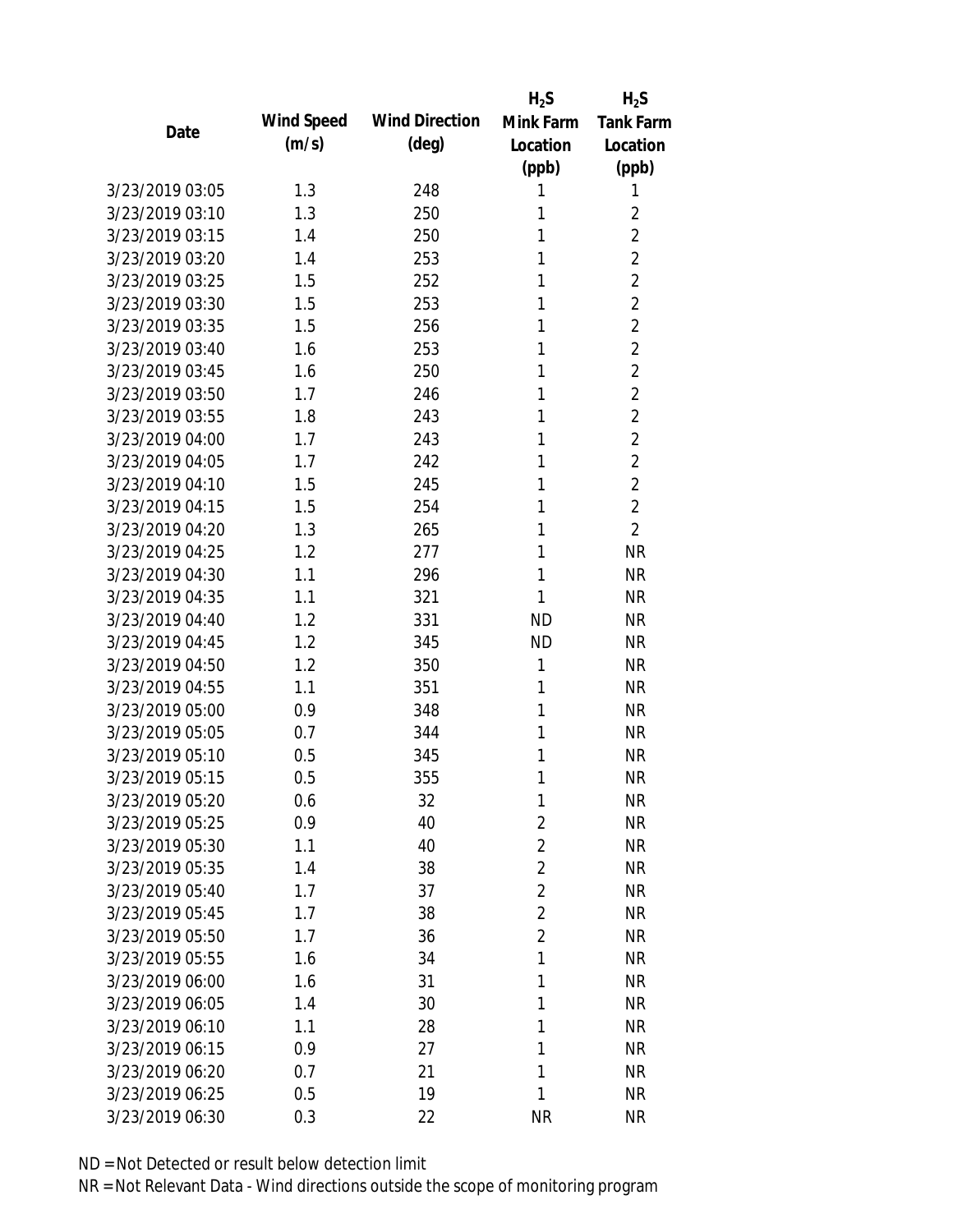|                                    |            |                       | $H_2S$         | $H_2S$           |
|------------------------------------|------------|-----------------------|----------------|------------------|
|                                    | Wind Speed | <b>Wind Direction</b> | Mink Farm      | <b>Tank Farm</b> |
| Date                               | (m/s)      | $(\text{deg})$        | Location       | Location         |
|                                    |            |                       | (ppb)          | (ppb)            |
| 3/23/2019 06:35                    | 0.2        | 37                    | 1              | <b>NR</b>        |
| 3/23/2019 06:40                    | 0.3        | 301                   | <b>NR</b>      | <b>NR</b>        |
| 3/23/2019 06:45                    | 0.3        | 259                   | 1              | 1                |
| 3/23/2019 06:50                    | 0.2        | 231                   | 1              | 1                |
| 3/23/2019 06:55                    | 0.2        | 232                   | 1              | 1                |
| 3/23/2019 07:00                    | 0.1        | 257                   | 1              | 1                |
| 3/23/2019 07:05                    | 0.1        | 262                   | 1              | $\overline{2}$   |
| 3/23/2019 07:10                    | 0.2        | 58                    | <b>NR</b>      | <b>NR</b>        |
| 3/23/2019 07:15                    | 0.3        | 69                    | <b>NR</b>      | <b>NR</b>        |
| 3/23/2019 07:20                    | 0.5        | 61                    | <b>NR</b>      | <b>NR</b>        |
| 3/23/2019 07:25                    | 0.7        | 57                    | <b>NR</b>      | <b>NR</b>        |
| 3/23/2019 07:30                    | 0.7        | 57                    | <b>NR</b>      | <b>NR</b>        |
| 3/23/2019 07:35                    | 0.7        | 57                    | <b>NR</b>      | <b>NR</b>        |
| 3/23/2019 07:40                    | 0.6        | 53                    | <b>NR</b>      | <b>NR</b>        |
| 3/23/2019 07:45                    | 0.4        | 49                    | <b>NR</b>      | <b>NR</b>        |
| 3/23/2019 07:50                    | 0.2        | 48                    | <b>NR</b>      | <b>NR</b>        |
| 3/23/2019 07:55                    | 0.0        | 65                    | <b>NR</b>      | <b>NR</b>        |
| 3/23/2019 08:00                    | 0.0        | 205                   | <b>NR</b>      | 1                |
| 3/23/2019 08:05                    | 0.1        | 207                   | <b>NR</b>      | 1                |
| 3/23/2019 08:10                    | 0.1        | 215                   | <b>NR</b>      | 1                |
| 3/23/2019 08:15                    | 0.2        | 231                   | 1              | 1                |
| 3/23/2019 08:20                    | 0.5        | 235                   | $\overline{2}$ | 1                |
| 3/23/2019 08:25                    | 0.6        | 235                   | $\overline{2}$ | $\overline{2}$   |
| 3/23/2019 08:30                    | 0.6        | 236                   | 2              | $\overline{2}$   |
| 3/23/2019 08:35                    | 0.8        | 237                   | 1              | $\overline{2}$   |
| 3/23/2019 08:40                    | 1.0        | 235                   | 1              | $\overline{2}$   |
| 3/23/2019 08:45                    | 1.0        | 233                   | 1              | $\overline{2}$   |
| 3/23/2019 08:50                    | 0.9        | 233                   | 1              | $\overline{2}$   |
| 3/23/2019 08:55                    | 0.9        | 234                   | 1              | $\overline{2}$   |
| 3/23/2019 09:00                    | 1.0        | 235                   | 1              | $\overline{2}$   |
| 3/23/2019 09:05                    | 0.9        | 231                   | 1              | $\overline{2}$   |
| 3/23/2019 09:10                    | 0.7        | 230                   | 1              | $\overline{2}$   |
| 3/23/2019 09:15                    | 0.7        | 231                   | 1              | $\overline{2}$   |
| 3/23/2019 09:20                    | 0.6        | 223                   | <b>NR</b>      | 1                |
| 3/23/2019 09:25                    | 0.7        | 199                   | <b>NR</b>      | 1                |
| 3/23/2019 09:30                    | 0.9        | 179                   | <b>NR</b>      | 1                |
| 3/23/2019 09:35                    | 1.1        | 174                   | <b>NR</b>      | 1                |
| 3/23/2019 09:40                    | 1.2        | 165                   | <b>NR</b>      | <b>NR</b>        |
|                                    |            |                       |                |                  |
| 3/23/2019 09:45<br>3/23/2019 09:50 | 1.3        | 164                   | <b>NR</b>      | <b>NR</b>        |
|                                    | 1.5        | 163                   | <b>NR</b>      | <b>NR</b>        |
| 3/23/2019 09:55                    | 1.4        | 162                   | <b>NR</b>      | <b>NR</b>        |
| 3/23/2019 10:00                    | 1.4        | 166                   | <b>NR</b>      | <b>NR</b>        |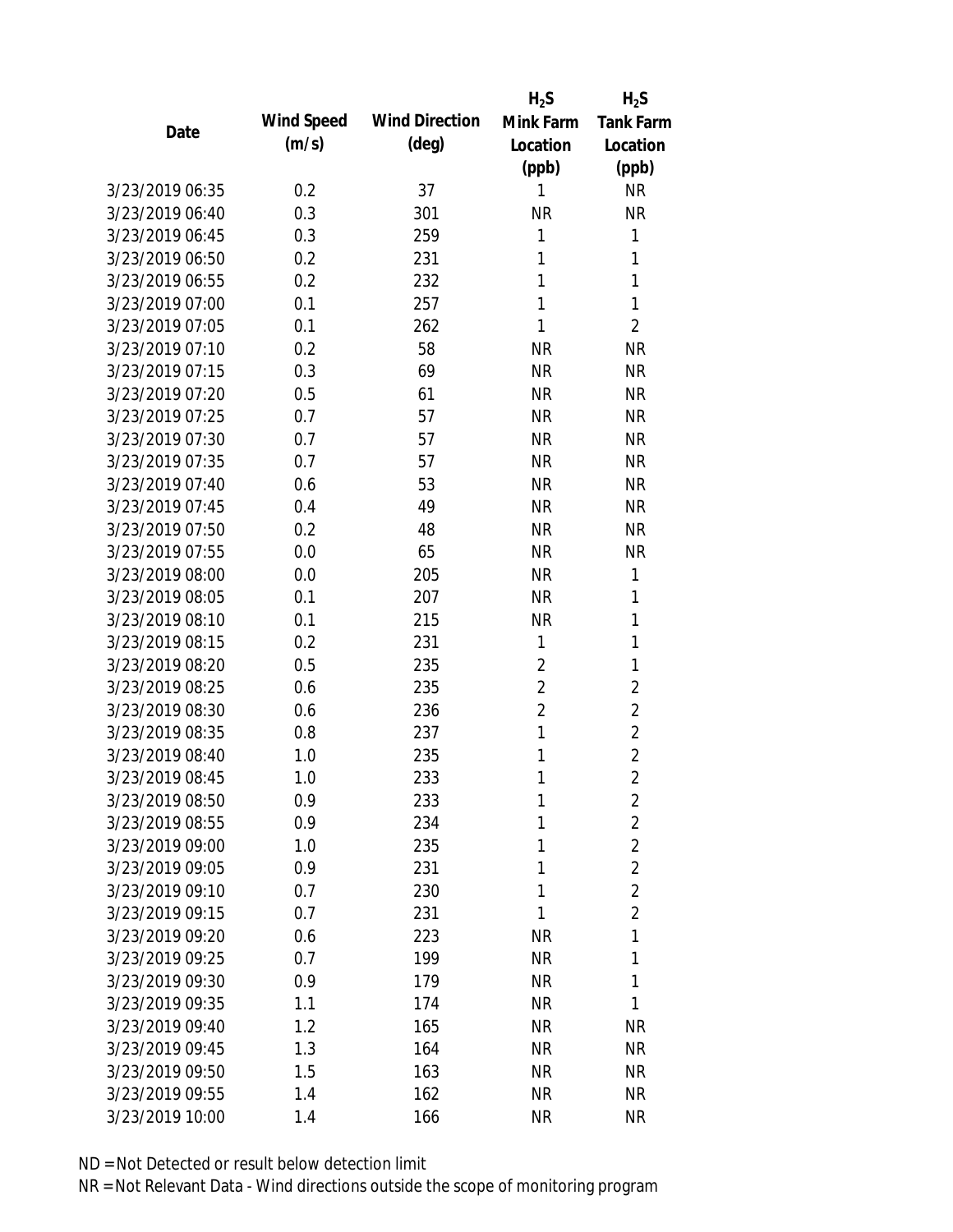|                 |            |                       | $H_2S$    | $H_2S$           |
|-----------------|------------|-----------------------|-----------|------------------|
| Date            | Wind Speed | <b>Wind Direction</b> | Mink Farm | <b>Tank Farm</b> |
|                 | (m/s)      | $(\text{deg})$        | Location  | Location         |
|                 |            |                       | (ppb)     | (ppb)            |
| 3/23/2019 10:05 | 1.4        | 169                   | <b>NR</b> | <b>NR</b>        |
| 3/23/2019 10:10 | 1.3        | 177                   | <b>NR</b> | 1                |
| 3/23/2019 10:15 | 1.5        | 174                   | <b>NR</b> | 1                |
| 3/23/2019 10:20 | 1.5        | 173                   | <b>NR</b> | 1                |
| 3/23/2019 10:25 | 1.7        | 178                   | <b>NR</b> | 1                |
| 3/23/2019 10:30 | 1.7        | 184                   | <b>NR</b> | 1                |
| 3/23/2019 10:35 | 1.8        | 188                   | <b>NR</b> | 1                |
| 3/23/2019 10:40 | 2.1        | 185                   | <b>NR</b> | $\overline{2}$   |
| 3/23/2019 10:45 | 2.2        | 190                   | <b>NR</b> | $\overline{2}$   |
| 3/23/2019 10:50 | 2.3        | 194                   | <b>NR</b> | $\overline{2}$   |
| 3/23/2019 10:55 | 2.3        | 193                   | <b>NR</b> | $\overline{2}$   |
| 3/23/2019 11:00 | 2.5        | 189                   | <b>NR</b> | $\overline{2}$   |
| 3/23/2019 11:05 | 2.6        | 192                   | <b>NR</b> | $\overline{2}$   |
| 3/23/2019 11:10 | 2.6        | 201                   | <b>NR</b> | $\overline{2}$   |
| 3/23/2019 11:15 | 2.6        | 206                   | <b>NR</b> | $\overline{2}$   |
| 3/23/2019 11:20 | 2.6        | 211                   | <b>NR</b> | $\overline{2}$   |
| 3/23/2019 11:25 | 2.6        | 211                   | <b>NR</b> | $\overline{2}$   |
| 3/23/2019 11:30 | 2.6        | 211                   | <b>NR</b> | $\overline{2}$   |
| 3/23/2019 11:35 | 2.5        | 203                   | <b>NR</b> | $\overline{2}$   |
| 3/23/2019 11:40 | 2.3        | 193                   | <b>NR</b> | $\overline{2}$   |
| 3/23/2019 11:45 | 2.3        | 188                   | <b>NR</b> | 1                |
| 3/23/2019 11:50 | 2.1        | 186                   | <b>NR</b> | 1                |
| 3/23/2019 11:55 | 1.9        | 193                   | <b>NR</b> | 1                |
| 3/23/2019 12:00 | 2.0        | 189                   | <b>NR</b> | 1                |
| 3/23/2019 12:05 | 2.1        | 193                   | <b>NR</b> | 1                |
| 3/23/2019 12:10 | 2.3        | 193                   | <b>NR</b> | 1                |
| 3/23/2019 12:15 | 2.1        | 187                   | <b>NR</b> | 1                |
| 3/23/2019 12:20 | 2.2        | 186                   | <b>NR</b> | 1                |
| 3/23/2019 12:25 | 2.5        | 179                   | <b>NR</b> | 1                |
| 3/23/2019 12:30 | 2.3        | 180                   | <b>NR</b> | 1                |
| 3/23/2019 12:35 | $2.2\,$    | 175                   | <b>NR</b> | 1                |
| 3/23/2019 12:40 | 2.2        | 176                   | <b>NR</b> | 1                |
| 3/23/2019 12:45 | 2.5        | 178                   | <b>NR</b> | 1                |
| 3/23/2019 12:50 | 2.6        | 165                   | <b>NR</b> | <b>NR</b>        |
| 3/23/2019 12:55 | 2.6        | 153                   | <b>NR</b> | <b>NR</b>        |
| 3/23/2019 13:00 | 2.6        | 143                   | <b>NR</b> | <b>NR</b>        |
| 3/23/2019 13:05 | 2.8        | 150                   | <b>NR</b> | <b>NR</b>        |
| 3/23/2019 13:10 | 2.9        | 148                   | <b>NR</b> | <b>NR</b>        |
| 3/23/2019 13:15 | 2.9        | 153                   | <b>NR</b> | <b>NR</b>        |
| 3/23/2019 13:20 | 2.8        | 167                   | <b>NR</b> | <b>NR</b>        |
| 3/23/2019 13:25 | 2.7        | 175                   | <b>NR</b> | <b>NR</b>        |
| 3/23/2019 13:30 | 2.8        | 186                   | <b>NR</b> | $\mathbf{1}$     |
|                 |            |                       |           |                  |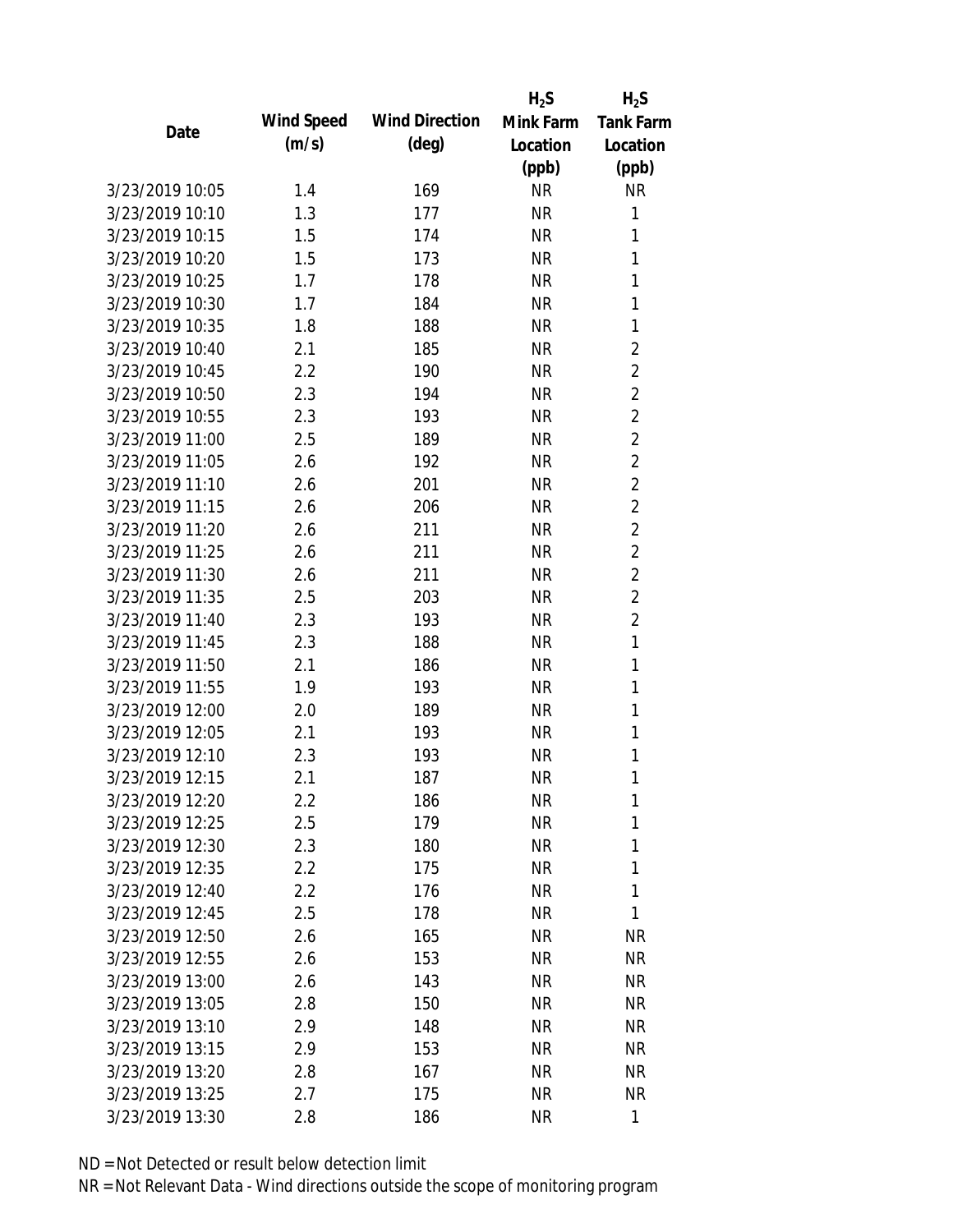|                 |            |                       | $H_2S$    | $H_2S$           |
|-----------------|------------|-----------------------|-----------|------------------|
| Date            | Wind Speed | <b>Wind Direction</b> | Mink Farm | <b>Tank Farm</b> |
|                 | (m/s)      | $(\text{deg})$        | Location  | Location         |
|                 |            |                       | (ppb)     | (ppb)            |
| 3/23/2019 13:35 | 2.8        | 186                   | <b>NR</b> | 1                |
| 3/23/2019 13:40 | 2.7        | 192                   | <b>NR</b> | <b>NR</b>        |
| 3/23/2019 13:45 | 2.7        | 182                   | <b>NR</b> | <b>NR</b>        |
| 3/23/2019 13:50 | 2.8        | 168                   | <b>NR</b> | <b>NR</b>        |
| 3/23/2019 13:55 | 2.8        | 170                   | <b>NR</b> | <b>NR</b>        |
| 3/23/2019 14:00 | 2.7        | 179                   | <b>NR</b> | <b>NR</b>        |
| 3/23/2019 14:05 | 2.7        | 188                   | <b>NR</b> | <b>NR</b>        |
| 3/23/2019 14:10 | 2.8        | 187                   | <b>NR</b> | <b>NR</b>        |
| 3/23/2019 14:15 | 2.7        | 191                   | <b>NR</b> | <b>NR</b>        |
| 3/23/2019 14:20 | 2.7        | 201                   | <b>NR</b> | <b>NR</b>        |
| 3/23/2019 14:25 | 2.7        | 217                   | <b>NR</b> | <b>NR</b>        |
| 3/23/2019 14:30 | 2.6        | 213                   | <b>NR</b> | <b>NR</b>        |
| 3/23/2019 14:35 | 2.5        | 195                   | <b>NR</b> | <b>NR</b>        |
| 3/23/2019 14:40 | 2.5        | 193                   | <b>NR</b> | <b>NR</b>        |
| 3/23/2019 14:45 | 2.4        | 193                   | <b>NR</b> | <b>NR</b>        |
| 3/23/2019 14:50 | 2.6        | 196                   | <b>NR</b> | <b>NR</b>        |
| 3/23/2019 14:55 | 2.7        | 183                   | <b>NR</b> | 1                |
| 3/23/2019 15:00 | 2.9        | 179                   | <b>NR</b> | 1                |
| 3/23/2019 15:05 | 2.9        | 182                   | <b>NR</b> | 1                |
| 3/23/2019 15:10 | 2.9        | 187                   | <b>NR</b> | 1                |
| 3/23/2019 15:15 | 2.8        | 193                   | <b>NR</b> | 1                |
| 3/23/2019 15:20 | 2.5        | 183                   | <b>NR</b> | $\mathbf{1}$     |
| 3/23/2019 15:25 | 2.3        | 188                   | <b>NR</b> | <b>NR</b>        |
| 3/23/2019 15:30 | 2.4        | 190                   | <b>NR</b> | <b>NR</b>        |
| 3/23/2019 15:35 | 2.5        | 183                   | <b>NR</b> | <b>NR</b>        |
| 3/23/2019 15:40 | 2.4        | 172                   | <b>NR</b> | <b>NR</b>        |
| 3/23/2019 15:45 | 2.5        | 170                   | <b>NR</b> | <b>NR</b>        |
| 3/23/2019 15:50 | 2.4        | 177                   | <b>NR</b> | 1                |
| 3/23/2019 15:55 | 2.5        | 170                   | <b>NR</b> | 1                |
| 3/23/2019 16:00 | 2.3        | 162                   | <b>NR</b> | <b>NR</b>        |
| 3/23/2019 16:05 | 2.4        | 169                   | <b>NR</b> | <b>NR</b>        |
| 3/23/2019 16:10 | 2.5        | 174                   | <b>NR</b> | 1                |
| 3/23/2019 16:15 | 2.3        | 172                   | <b>NR</b> | 1                |
| 3/23/2019 16:20 | 2.5        | 177                   | <b>NR</b> | 1                |
| 3/23/2019 16:25 | 2.2        | 183                   | <b>NR</b> | 1                |
| 3/23/2019 16:30 | 2.5        | 188                   | <b>NR</b> | 1                |
| 3/23/2019 16:35 | 2.4        | 187                   | <b>NR</b> | 1                |
| 3/23/2019 16:40 | 2.4        | 180                   | <b>NR</b> | 1                |
| 3/23/2019 16:45 | 2.6        | 176                   | <b>NR</b> | 1                |
| 3/23/2019 16:50 | 2.7        | 174                   | <b>NR</b> | 1                |
| 3/23/2019 16:55 |            | 179                   | <b>NR</b> | 1                |
|                 | 3.0        |                       |           |                  |
| 3/23/2019 17:00 | 3.0        | 188                   | <b>NR</b> | 1                |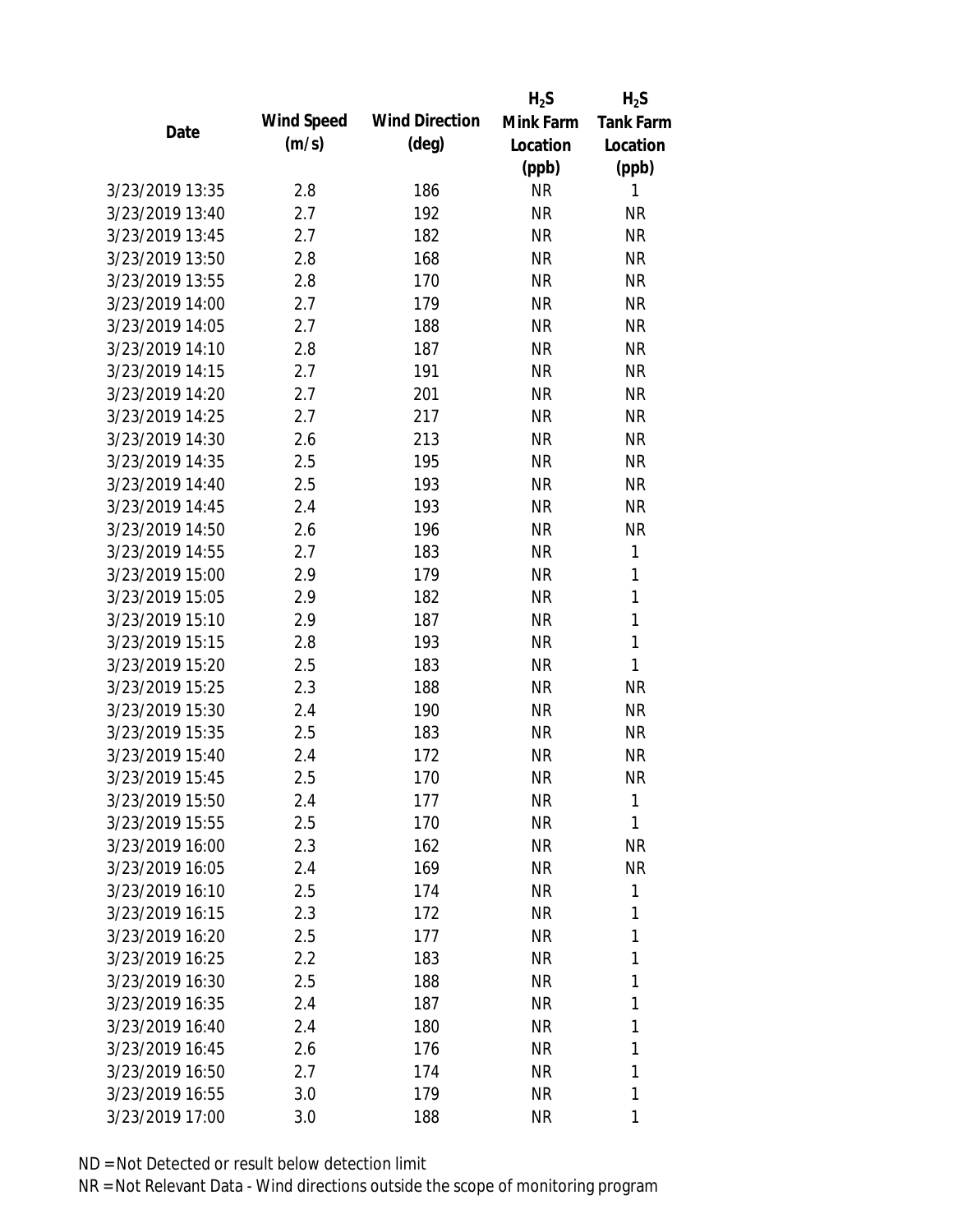|                 |            |                       | $H_2S$    | $H_2S$           |
|-----------------|------------|-----------------------|-----------|------------------|
| Date            | Wind Speed | <b>Wind Direction</b> | Mink Farm | <b>Tank Farm</b> |
|                 | (m/s)      | $(\text{deg})$        | Location  | Location         |
|                 |            |                       | (ppb)     | (ppb)            |
| 3/23/2019 17:05 | 3.1        | 197                   | <b>NR</b> | 1                |
| 3/23/2019 17:10 | 3.1        | 204                   | <b>NR</b> | 1                |
| 3/23/2019 17:15 | 3.2        | 207                   | <b>NR</b> | 1                |
| 3/23/2019 17:20 | 3.2        | 207                   | <b>NR</b> | 1                |
| 3/23/2019 17:25 | 3.2        | 195                   | <b>NR</b> | 1                |
| 3/23/2019 17:30 | 3.2        | 188                   | <b>NR</b> | 1                |
| 3/23/2019 17:35 | 3.0        | 178                   | <b>NR</b> | <b>ND</b>        |
| 3/23/2019 17:40 | 3.0        | 178                   | <b>NR</b> | 1                |
| 3/23/2019 17:45 | 3.0        | 175                   | <b>NR</b> | 1                |
| 3/23/2019 17:50 | 3.0        | 175                   | <b>NR</b> | 1                |
| 3/23/2019 17:55 | 3.1        | 179                   | <b>NR</b> | 1                |
| 3/23/2019 18:00 | 2.9        | 181                   | <b>NR</b> | 1                |
| 3/23/2019 18:05 | 3.0        | 183                   | <b>NR</b> | 1                |
| 3/23/2019 18:10 | 3.0        | 181                   | <b>NR</b> | 1                |
| 3/23/2019 18:15 | 3.0        | 181                   | <b>NR</b> | 1                |
| 3/23/2019 18:20 | 2.9        | 178                   | <b>NR</b> | 1                |
| 3/23/2019 18:25 | 2.9        | 179                   | <b>NR</b> | 1                |
| 3/23/2019 18:30 | 2.9        | 177                   | <b>NR</b> | 1                |
| 3/23/2019 18:35 | 3.0        | 176                   | <b>NR</b> | 1                |
| 3/23/2019 18:40 | 3.0        | 175                   | <b>NR</b> | 1                |
| 3/23/2019 18:45 | 2.9        | 175                   | <b>NR</b> | 1                |
| 3/23/2019 18:50 | 3.0        | 176                   | <b>NR</b> | 1                |
| 3/23/2019 18:55 | 3.1        | 173                   | <b>NR</b> | 1                |
| 3/23/2019 19:00 | 3.1        | 172                   | <b>NR</b> | 1                |
| 3/23/2019 19:05 | 3.1        | 172                   | <b>NR</b> | 1                |
| 3/23/2019 19:10 | 3.1        | 171                   | <b>NR</b> | 1                |
| 3/23/2019 19:15 | 3.1        | 170                   | <b>NR</b> | 1                |
| 3/23/2019 19:20 | 2.9        | 171                   | <b>NR</b> | 1                |
| 3/23/2019 19:25 | 2.8        | 172                   | <b>NR</b> | 1                |
| 3/23/2019 19:30 | 2.8        | 172                   | <b>NR</b> | 1                |
| 3/23/2019 19:35 | 2.8        | 171                   | <b>NR</b> | 1                |
| 3/23/2019 19:40 | 2.7        | 170                   | <b>NR</b> | 1                |
| 3/23/2019 19:45 | 2.6        | 169                   | <b>NR</b> | <b>NR</b>        |
| 3/23/2019 19:50 | 2.6        | 166                   | <b>NR</b> | <b>NR</b>        |
| 3/23/2019 19:55 | 2.6        | 164                   | <b>NR</b> | <b>NR</b>        |
| 3/23/2019 20:00 | 2.5        | 161                   | <b>NR</b> | <b>NR</b>        |
| 3/23/2019 20:05 | 2.4        | 156                   | <b>NR</b> | <b>NR</b>        |
| 3/23/2019 20:10 | 2.5        | 154                   | <b>NR</b> | <b>NR</b>        |
| 3/23/2019 20:15 | 2.6        | 153                   | <b>NR</b> | <b>NR</b>        |
| 3/23/2019 20:20 | 2.6        | 151                   | <b>NR</b> | <b>NR</b>        |
| 3/23/2019 20:25 | 2.7        | 150                   | <b>NR</b> | <b>NR</b>        |
| 3/23/2019 20:30 | 2.6        | 150                   | <b>NR</b> | <b>NR</b>        |
|                 |            |                       |           |                  |